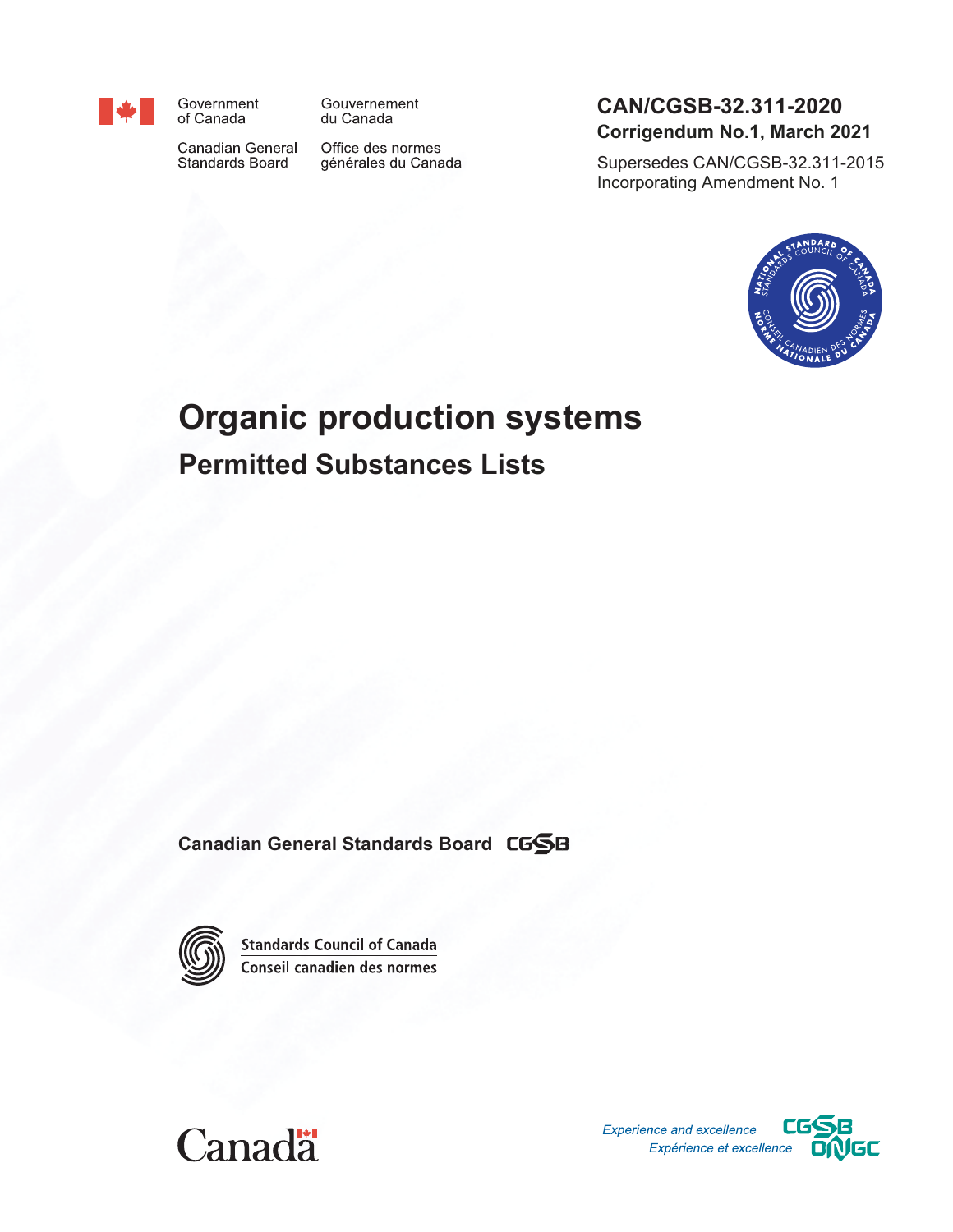#### **Canadian General Standards Board statement**

The CANADIAN GENERAL STANDARDS BOARD (CGSB), under whose auspices this standard has been developed, is a government directorate within Public Services and Procurement Canada. CGSB is engaged in the production of voluntary standards in a wide range of subject areas through the media of standards committees and the consensus process. The standards committees are composed of representatives of relevant interests including producers, consumers and other users, retailers, governments, educational institutions, technical, professional and trade societies, and research and testing organizations. Any given standard is developed on the consensus of views expressed by such representatives.

CGSB has been accredited by the Standards Council of Canada as a national Standards Development Organization. The standards that CGSB develops and offers as National Standards of Canada conform to the requirements and guidance established for this purpose by the Standards Council of Canada. In addition to standards it publishes as National Standards of Canada, CGSB produces standards to meet particular needs, in response to requests from a variety of sources in both the public and private sectors. Both CGSB standards and CGSB national standards are developed in conformance with the policies described in the CGSB Policy and Procedures Manual for the Development and Maintenance of Standards.

CGSB standards are subject to review and revision to ensure that they keep abreast of technological progress. CGSB will review and publish this standard on a schedule not to exceed five years from the date of publication. Suggestions for their improvement, which are always welcome, should be brought to the notice of the standards committees concerned. Changes to standards are issued either as separate amendment sheets, amended standards or in new editions of standards.

An up-to-date listing of CGSB standards, including details on latest issues and amendments, is found in the CGSB Catalogue at our Web site — http://www.tpsgc-pwgsc.gc.ca/ongc-cgsb/index-eng.html along with more information about CGSB products and services.

Although the intended primary application of this standard is stated in its scope, it is important to note that it remains the responsibility of the users of the standard to judge its suitability for their particular purpose.

The testing and evaluation of a product or service against this standard may require the use of materials and/or equipment that could be hazardous. This standard does not purport to address all the safety aspects associated with its use. Anyone using this standard has the responsibility to consult the appropriate authorities and to establish appropriate health and safety practices in conjunction with any applicable regulatory requirements prior to its use. CGSB neither assumes nor accepts any responsibility for any injury or damage that may occur during or as the result of tests, wherever performed.

Attention is drawn to the possibility that some of the elements of this standard may be the subject of patent rights. CGSB shall not be held responsible for identifying any or all such patent rights. Users of this standard are expressly advised that determination of the validity of any such patent rights is entirely their own responsibility.

In this standard, "shall" states a mandatory requirement, "should" expresses a recommendation and "may" is used to express an option or that which is permissible within the limits of this standard. Notes accompanying clauses do not include requirements or alternative requirements; the purpose of a note accompanying a clause is to separate from the text explanatory or informative material. Annexes are designated normative (mandatory) or informative (nonmandatory) to define their application.

For enforcement purposes, standards shall be considered published the final day of the month of their publication date.

#### **Contact the Canadian General Standards Board**

To obtain information on CGSB, its services and standards or to obtain CGSB publications, please contact:

| web  | — http://www.tpsgc-pwgsc.gc.ca/ongc-cgsb/<br>index-eng.html    |
|------|----------------------------------------------------------------|
|      | e-mail $-$ ncr.cgsb-ongc@tpsgc-pwgsc.gc.ca                     |
|      | telephone $- 1-800-665-2472$                                   |
| mail | — Canadian General Standards Board<br>Ottawa ON Canada K1A 0S5 |

#### **Standards Council of Canada statement**

A National Standard of Canada is a standard developed by a Standards Council of Canada (SCC) accredited Standards Development Organization, in compliance with requirements and guidance set out by SCC. More information on National Standards of Canada can be found at www.scc.ca.

SCC is a Crown corporation within the portfolio of Innovation, Science and Economic Development (ISED) Canada. With the goal of enhancing Canada's economic competitiveness and social well-being, SCC leads and facilitates the development and use of national and international standards. SCC also coordinates Canadian participation in standards development, and identifies strategies to advance Canadian standardization efforts.

Accreditation services are provided by SCC to various customers, including product certifiers, testing laboratories, and standards development organizations. A list of SCC programs and accredited bodies is publicly available at www.scc.ca.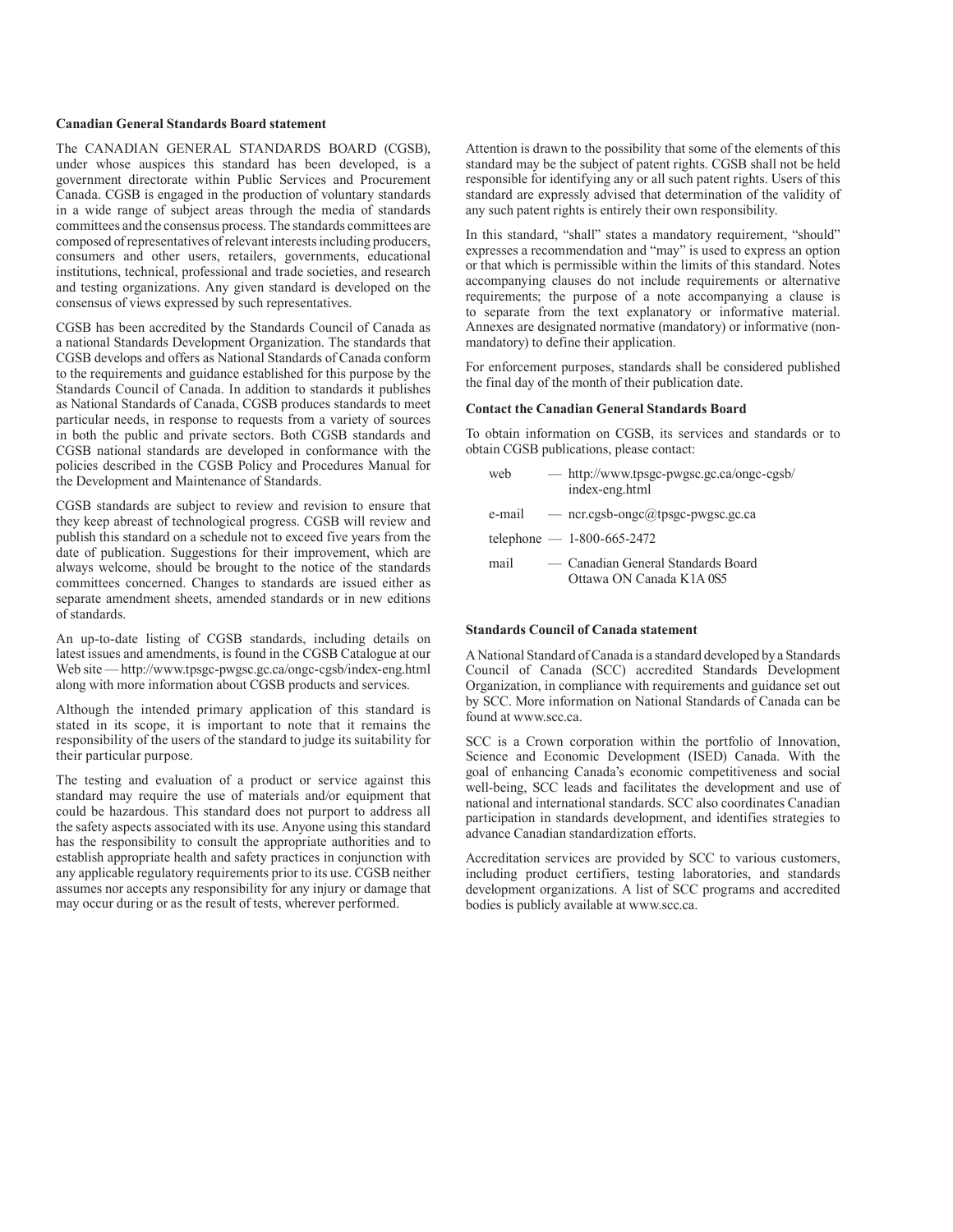**NATIONAL STANDARD OF CANADA [CAN/CGSB-32.311-2020](#page-0-2)**

**Corrigendum No.1, March 2021**

[Supersedes CAN/CGSB-32.311-2015](#page-0-3) Incorporating Amendment No. 1

# **[Organic production systems](#page-0-0) [Permitted Substances List](#page-0-1)s**

CETTE NORME NATIONALE DU CANADA EST DISPONIBLE EN VERSIONS FRANÇAISE ET ANGLAISE.

ICS 67.040 / 67.120.30

Published December 2020 by the **Canadian General Standards Board** Ottawa (Ontario) Canada K1A 0S5

© HER MAJESTY THE QUEEN IN RIGHT OF CANADA, as represented by the Minister of Public Services and Procurement, the Minister responsible for the Canadian General Standards Board (2021).

No part of this publication may be reproduced in any form without the prior permission of the publisher.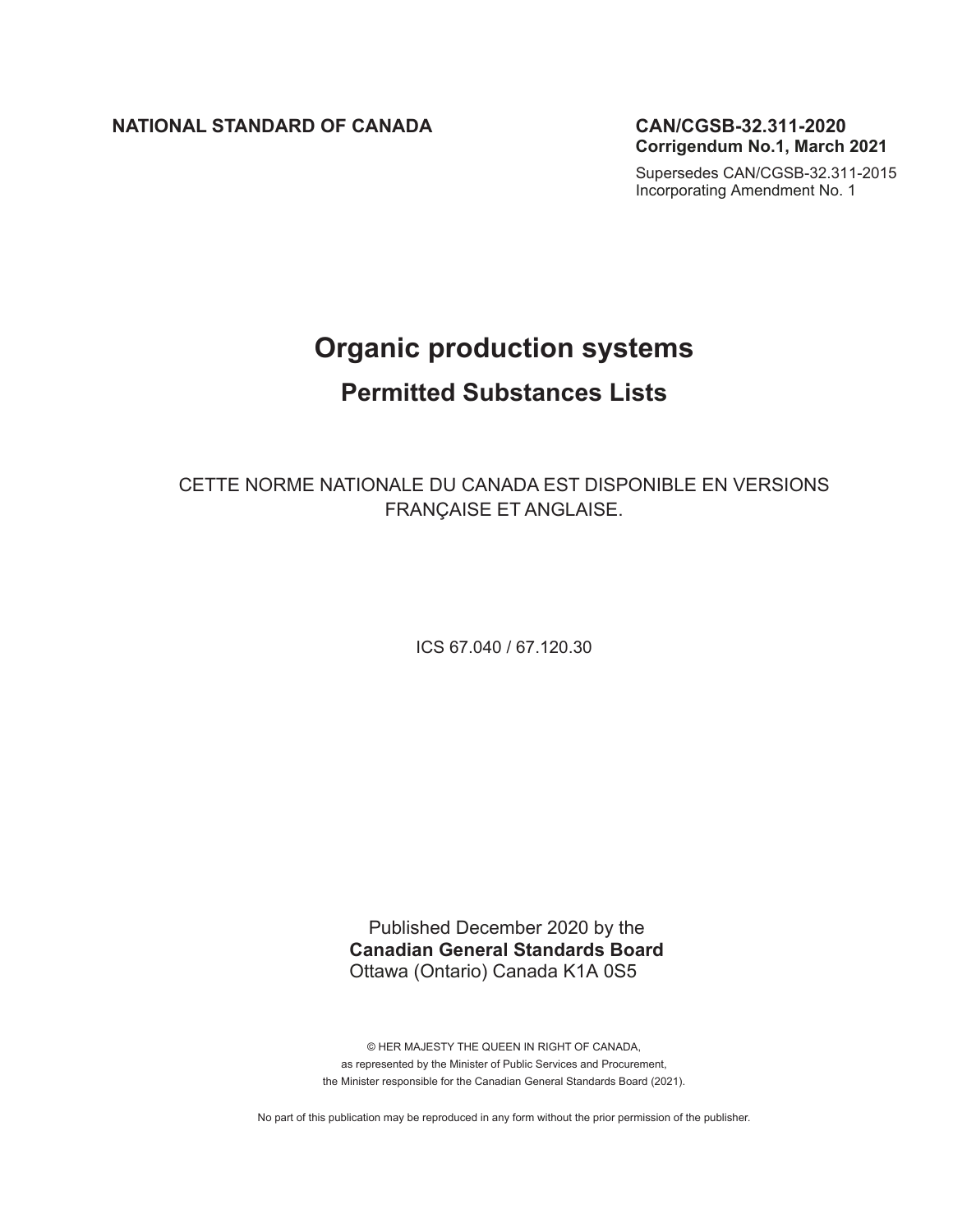# **CANADIAN GENERAL STANDARDS BOARD**

# Committee on Organic Agriculture

#### *(Voting membership at date of approval)*

|  |  |  | <b>Chair (Voting)</b> |  |
|--|--|--|-----------------------|--|
|  |  |  |                       |  |

Martin, H. **Independent Consultant (General interest)** 

#### **General interest category**

Boudreau, N. Soudreau, N. Soudreau, N. Soudreau, N. Soudreau, N. Soudreau, N. Soudreau, N. Soudreau, N. Soudreau, N. Soudreau, N. Soudreau, N. Soudreau, N. Soudreau, N. Soudreau, N. Soudreau, N. Soudreau, N. Soudreau, N. S Eisen, R. **Independent Consultant** Gibson, J. Manitoba Organic Alliance Gravel, F. Table Filière Biologique du Québec Hamilton, R. **Camilton, R. A. A. Camilton**, R. **Camilton**, R. **Campaigneer** Hammermeister, A. **Canada, Dalhousie University** Organic Agriculture Centre of Canada, Dalhousie University Jacques, S. **Calculate Council of Ontario** Organic Council of Ontario Jones, S. Atlantic Canadian Organic Regional Network Labelle, F. Lactanet, The Canadian Network for Dairy Excellence Squires, A. SaskOrganics Association Inc. Street, B. British Columbia Society for the Prevention of Cruelty to Animals

Wallace, J. Canadian Organic Growers

#### **Producer category**

Bennett, N. Ontario Greenhouse Vegetable Growers Blackman, S. Canadian Produce Marketing Association Champagne, H. Union des producteurs agricoles Duval, J. Club Bio+ Dyck, M. Canadian Horticultural Council Edwards, L. British Columbia Organic Tree Fruit Association Falck, D. Small Scale Food Producers Association Jorgens, A. Loblaw Companies Limited Lefebvre, S. **Egg Farmers of Canada** Loftsgard, T. Canada Organic Trade Association Murchison, K. *Prince Edward Island Certified Organic Producers Co-Operative* Perreault, G. **Dairy Farmers of Canada** Rundle, T. **Network Pacific Organic Seafood Association** Scheffel, M. Canadian Seed Growers' Association St-Onge, A. Producteurs et productrices acéricoles du Québec

Certification Division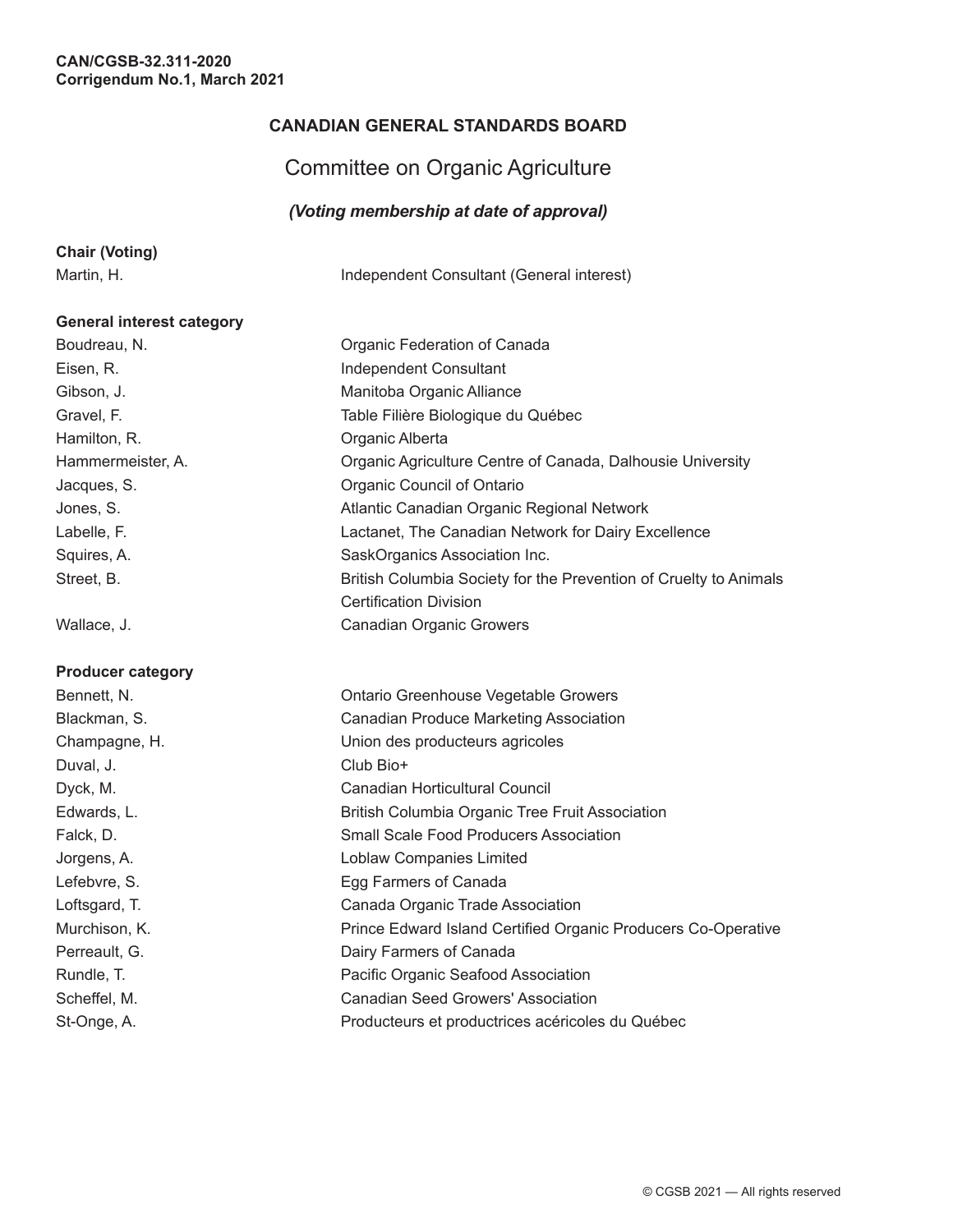#### **Regulator category**

| Hurteau, M.-C. | Canadian Food Inspection Agency                                          |
|----------------|--------------------------------------------------------------------------|
| Turgeon, N.    | Ministère de l'Agriculture, des Pêcheries et de l'Alimentation du Québec |

#### **User category**

Hillard, J. Kehler, C. Monaghan, K. Mussar, K. Yasmeen, G.

Consumer Interest Alliance Herb, Spice and Specialty Agriculture Association of Saskatchewan International Organic Inspectors Association Canadian Association of Importers and Exporters Food Secure Canada

#### **Committee manager (non-voting)**

Schuessler, M. Canadian General Standards Board

*Translation of this National Standard was conducted by the Government of Canada.*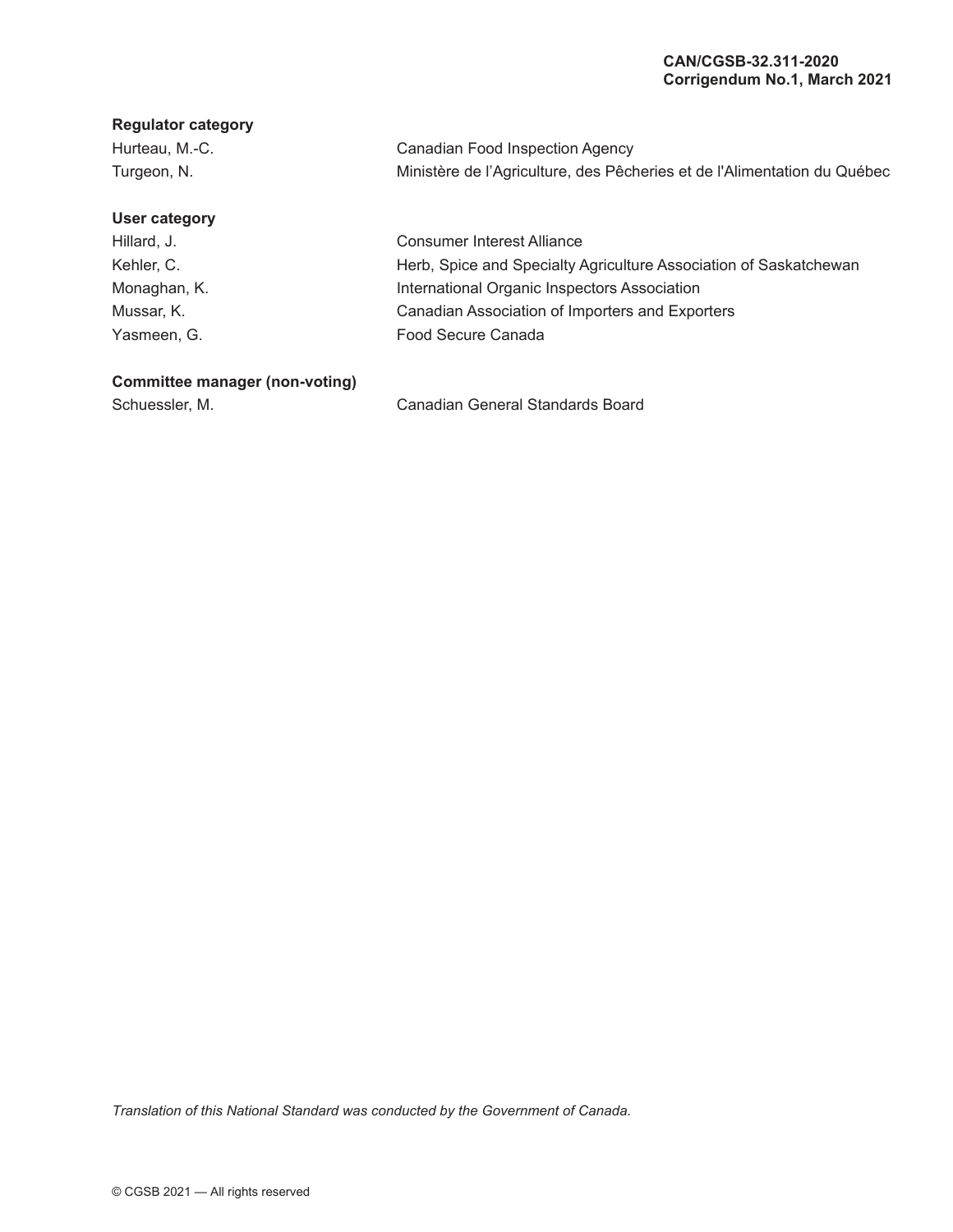Supersedes CAN/CGSB-32.311-2015 Incorporating Amendment No. 1

# **Preface**

This National Standard of Canada, CAN/CGSB-32.311-2020, supersedes the 2015 edition and 2018 amendment. The following corrigendum has been published and incorporated in the December 2020 edition of this standard in March 2021. The following changes have been made.

#### **Changes since the previous edition**

- Merge of Table 4.2 and 4.3
- Additions, deletions or changes in all tables
- Change in the format of Annex A

#### **Corrigendum**

Replace second sentence in Table 8.2  $\bullet$ 

#### **Table 8.2 ─ Facility pest management substances**

| <b>Substance</b><br>name(s) | Origin and usage                                                                                                                                                                                                                                                 |
|-----------------------------|------------------------------------------------------------------------------------------------------------------------------------------------------------------------------------------------------------------------------------------------------------------|
| <b>Formulants</b>           | May only be used with substances listed in Table 8.2.                                                                                                                                                                                                            |
|                             | Only formulants classified as List 4A or 4B by the Pest Management Regulatory Agency (PMRA)<br>or derived from biological or mineral sources may be used with substances in Table 8.2.                                                                           |
|                             | Formulants classified as List 3 by PMRA may be used with passive pheromone dispensers.<br>Formulants classified as List 4A, 4B or 3 by PMRA are not subject to 1.4 or 1.5 of<br>CAN/CGSB-32.310.<br>Formulants classified as List 1 or 2 by PMRA are prohibited. |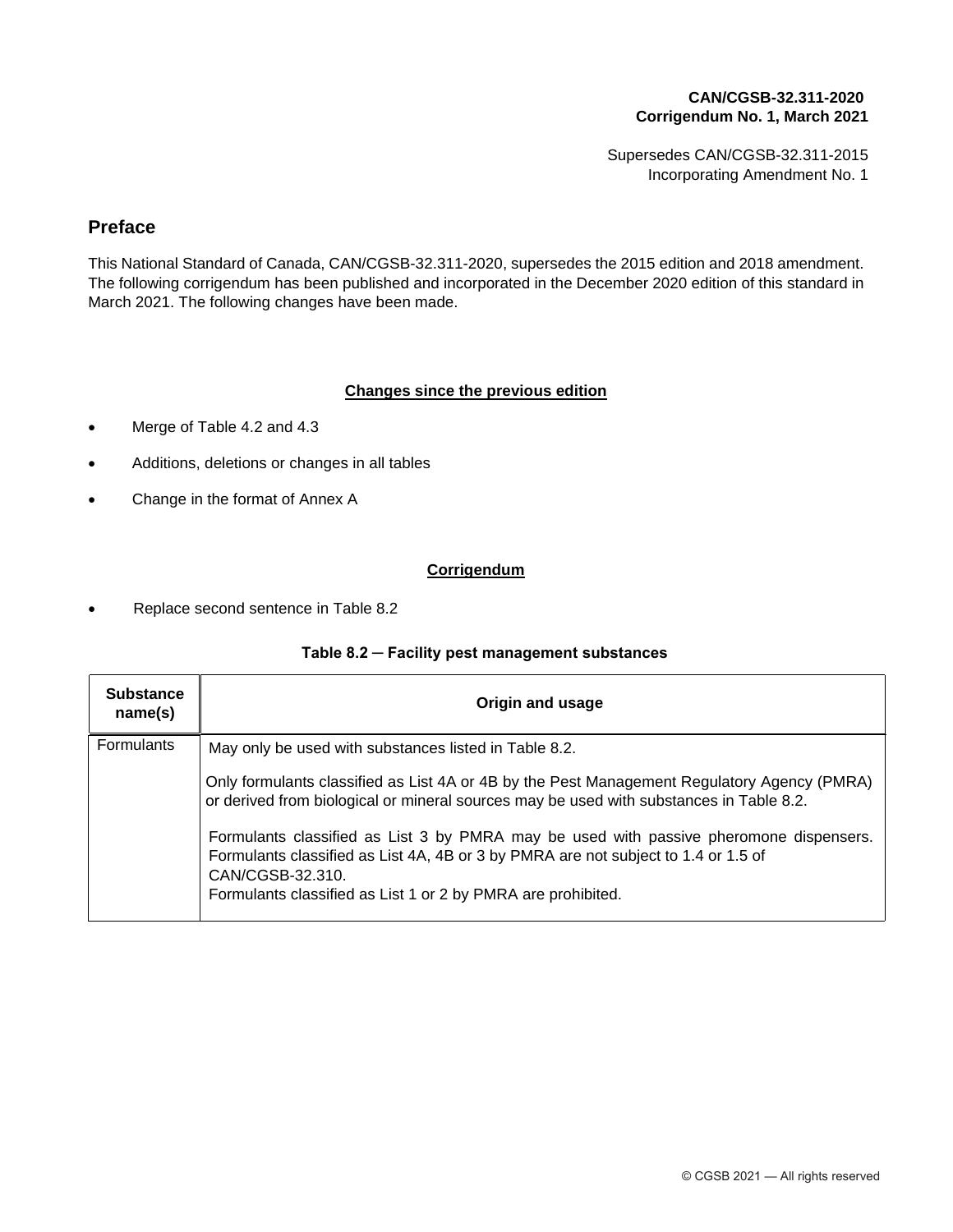# **Contents Page**

| $\overline{1}$          |  |
|-------------------------|--|
| $\overline{2}$          |  |
| $\mathbf{3}$            |  |
| $\overline{\mathbf{4}}$ |  |
| 5                       |  |
| 6                       |  |
| $\overline{7}$          |  |
| 8                       |  |
|                         |  |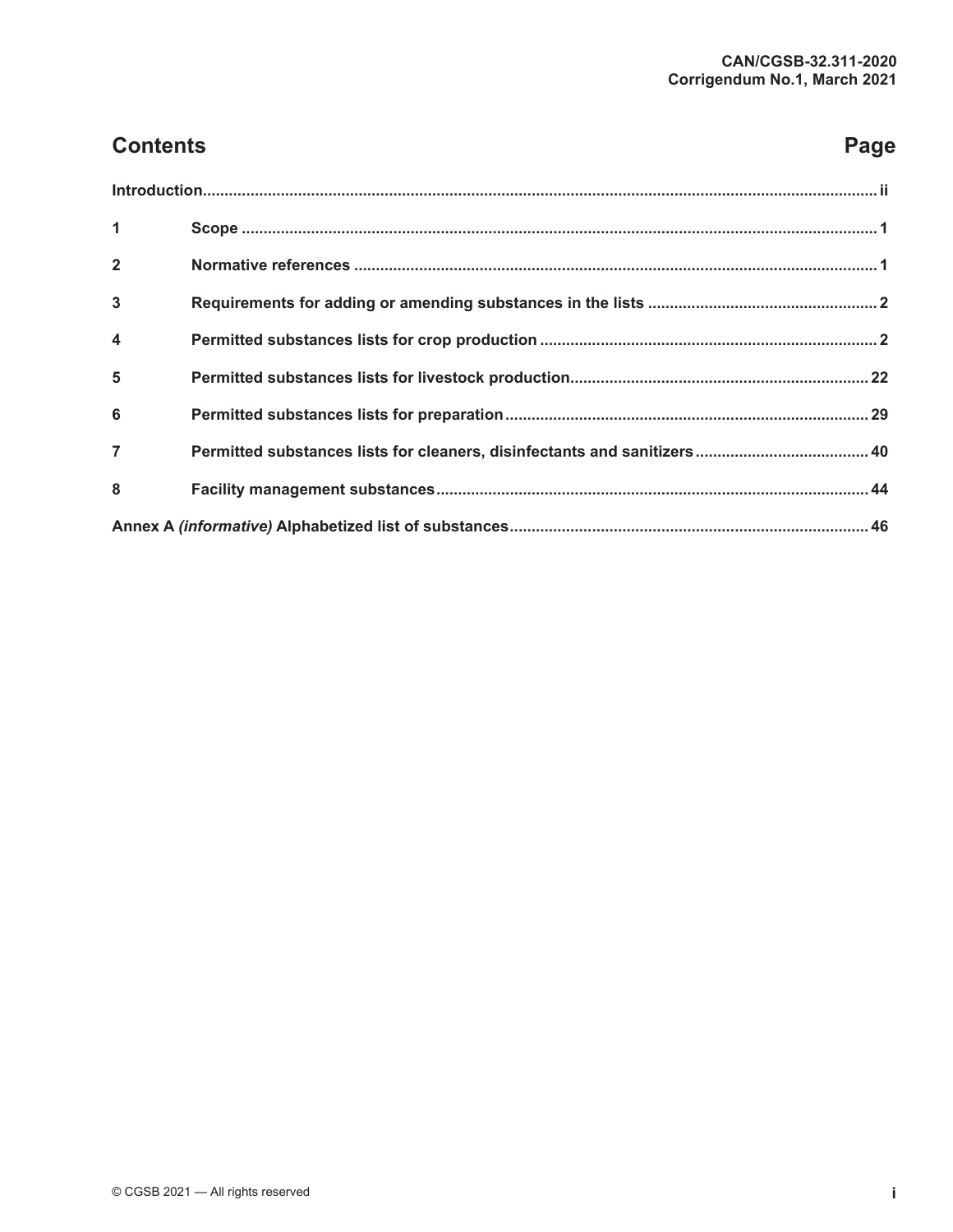# <span id="page-7-0"></span>**Introduction**

Organic operations in Canada remain subject to all applicable laws and regulations. Substances that appear in CAN/CGSB-32.311, *Organic production systems — Permitted substances lists*, are subject to the *Pest Control Products Act* (PCPA) or the *Food and Drugs Act* (FDA) when used in Canada as pesticides or disinfectants. Health Canada's Pest Management Regulatory Agency (PMRA) is the federal authority responsible for the regulation of pest control products (including sanitizers) under the PCPA Regulations. Disinfectants are regulated by Health Canada's Therapeutic Products Directorate (TPD) under the FDA Regulations.

Substances that appear in CAN/CGSB-32.311, *Organic production systems — Permitted substances lists*, are subject to the FDA when used in Canada as veterinary drugs destined to food producing animals and to the *Feeds Act* (FA) when used in Canada as livestock feed. Health Canada's Veterinary Drugs Directorate is the federal authority responsible for the regulation of veterinary drugs under the FDA Regulations. Livestock feeds are regulated by the Animal Feed Division of the Canadian Food Inspection Agency under the FA Regulations and the *Health of Animals Act*.

This standard, in conjunction with CAN/CGSB-32.310, is intended for certification and regulation to prevent deceptive practices in the marketplace. The certification process assesses operational compliance. Certification is granted to compliant product.

Annex A provides a list of permitted substances in alphabetical order.

#### **Notes and examples in this standard**

In this standard, notes and examples are used for giving additional information intended to assist the understanding or use of the document and are not a normative part of the standard.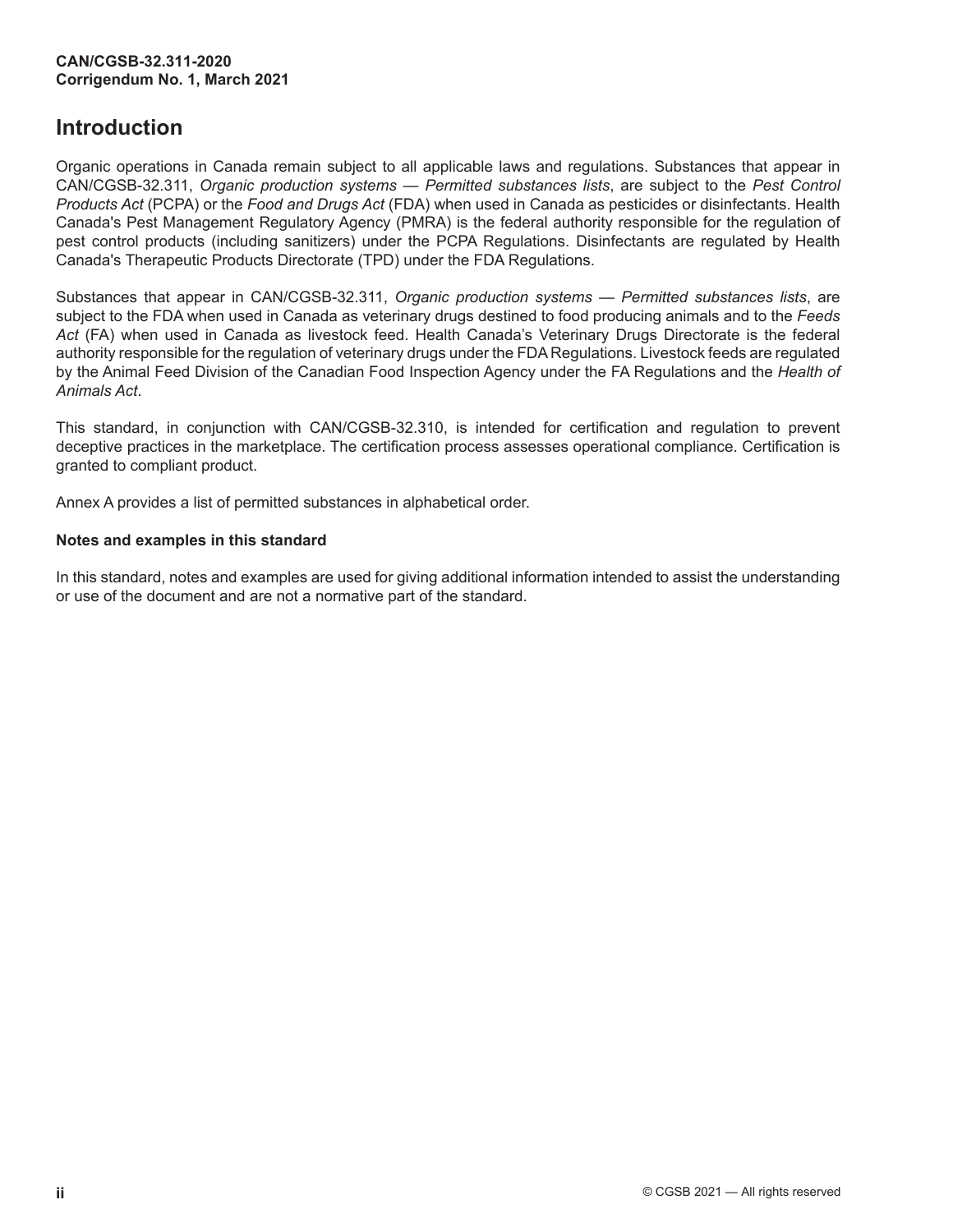Supersedes CAN/CGSB-32.311-2015 Incorporating Amendment No. 1

# <span id="page-8-0"></span>**[Organic production systems](#page-0-0) [Permitted Substances List](#page-0-1)s**

# **1 Scope**

**1.1** This National Standard of Canada<sup>1</sup> provides additional information to CAN/CGSB-32.310, Organic production systems — General principles and management standards, in the form of permitted substances to be used as annotated in accordance with the scope of the table in which they are listed. Use of a listed substance in a manner inconsistent with the scope of the table in which it appears is not permitted, except as specified in a listed substance annotation. Listed substances comply with prohibitions in 1.4 and 1.5 of CAN/CGSB-32.310.

## **1.2 Units of Measure**

Quantities and dimensions in this standard are given in metric units with yard/pound equivalents, mostly obtained through soft conversion, given in parentheses. The metric units shall be regarded as official in the event of dispute or unforeseen difficulty arising from the conversion.

# **2 Normative references**

The following normative documents contain provisions that, through reference in this text, constitute provisions of this National Standard of Canada. The referenced documents may be obtained from the sources noted below.

NOTE The addresses provided below were valid at the date of publication of this standard.

An undated reference is to the latest edition or revision of the reference or document in question, unless otherwise specified by the authority applying this standard. A dated reference is to the specified revision or edition of the reference or document in question.

## **2.1 Canadian General Standards Board (CGSB)**

CAN/CGSB-32.310 — *Organic production systems – General principles and management standards*.

#### **2.1.1 Source**

The above may be obtained from the Canadian General Standards Board, Sales Centre, Ottawa, ON Canada K1A 0S5. Telephone: 819-956-0425 or 1-800-665-2472. Fax: 819-956-5740. E-mail: ncr.cgsb-ongc@tpsgc-pwgsc.gc.ca. Web site: [www.tpsgc-pwgsc.gc.ca/ongc-cgsb/index-eng.html](http://www.tpsgc-pwgsc.gc.ca/ongc-cgsb/index-eng.html).

#### **2.2 Canadian Council of Ministers of the Environment (CCME)**

*Guidelines for compost quality*.

#### **2.2.1 Source**

The above may be obtained from the Canadian Council of Ministers of the Environment, 123 Main Street, Suite 360, Winnipeg, Manitoba R3C 1A3. Telephone: 204-948-2090. Fax: 204-948-2125. E-mail: info@ccme.ca. Web site: www.ccme.ca.

<sup>1</sup> References throughout this document to "this National Standard of Canada" or "this standard" refer to CAN/CGSB-32.311, *Organic Production Systems – Permitted Substances Lists*.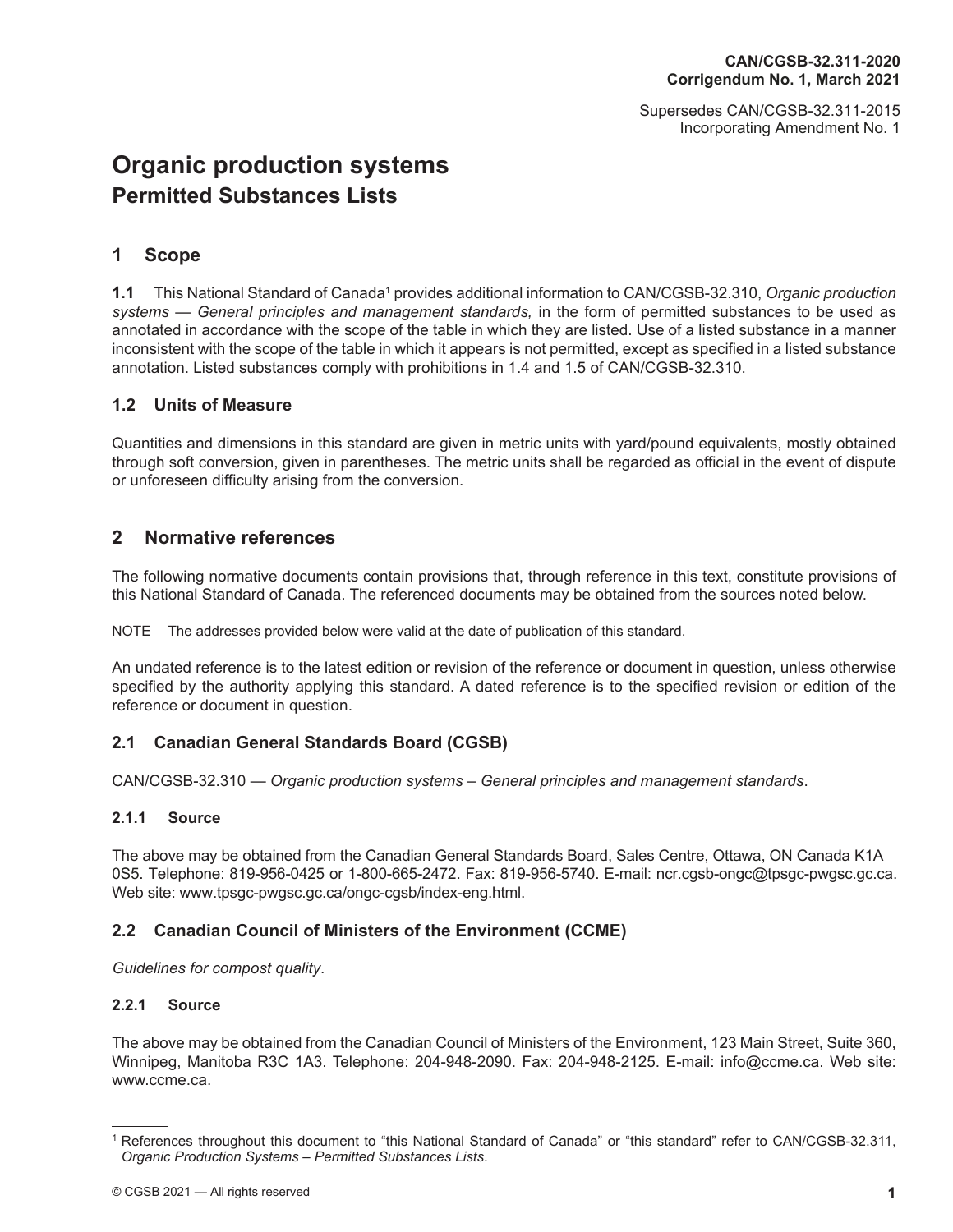## <span id="page-9-0"></span>**2.3 Bureau de normalisation du Québec (BNQ)**

CAN/BNQ-0017-088 — *Specifications for compostable plastics*.

#### **2.3.1 Source**

The above may be obtained from the BNQ Web site at: www.bnq.qc.ca.

#### **2.4 Demeter Production Standards**

*Demeter Production Standards.*

#### **2.4.1 Source**

The above may be obtained from the Demeter Production Web site at: https://www.demetercanada.ca/wp-content/ uploads/2018/10/DI-production-stds-Demeter-Biodynamic-18-e.pdf.

#### **2.5 [Pest Management Regulatory Agency \(PMRA\)](https://www.demetercanada.ca/wp-content/uploads/2018/10/DI-production-stds-Demeter-Biodynamic-18-e.pdf)**

*PMRA list of formulants.*

#### **2.5.1 Source**

The above may be obtained from the PMRAWeb site (https://www.canada.ca/en/health-canada/services/consumerproduct-safety/pesticides-pest-management.html), at https://open.canada.ca/data/en/dataset/ededff77-a021-48d6- 89a5-cdbcd75fb4ff.

#### **2.6 [Ministèredudéveloppementdurable,](https://www.canada.ca/en/health-canada/services/consumer-product-safety/pesticides-pest-management.html)de [l'environnement](https://open.canada.ca/data/en/dataset/ededff77-a021-48d6-89a5-cdbcd75fb4ff) etde la lutte contre les changements [climatiques \(ME](https://open.canada.ca/data/en/dataset/ededff77-a021-48d6-89a5-cdbcd75fb4ff)LCC)**

*Guidelines for the Beneficial Use of Fertilizing Residuals*

#### **2.6.1 Source**

The above can be obtained from the MELCC Website, at http://www.environnement.gouv.qc.ca/matieres/mat\_res/ fertilisantes/critere/guide-mrf.pdf (only available in French).

## **2.7 Organisation for Economic Co-operation and [Development](http://www.environnement.gouv.qc.ca/matieres/mat_res/fertilisantes/critere/guide-mrf.pdf) (OECD)**

*OECD G[uidelines for the](http://www.environnement.gouv.qc.ca/matieres/mat_res/fertilisantes/critere/guide-mrf.pdf) Testing of Chemicals, Section 3: Environmental fate and behaviour*

#### **2.7.1 Source**

The above may be obtained from the OECD Web site at https://www.oecd-ilibrary.org/.

# **3 Requirements for adding or amending substances in the lists**

Clause 10 of CAN/CGSB-32.310 outlines the requirements for adding or amending listed substances.

# **4 Permitted substances lists for crop production**

#### **4.1 Classification**

**4.1.1** Crop production substances are classified according to the following uses and applications:

a) Soil amendments and crop nutrition in Table 4.2 (Column 1) are substances applied to the soil to improve fertility and tilth and to correct soil problems. Fertilizers, plant foods and soil amendments are primarily used for their plant nutrient content and may be applied to the soil or to plant foliage.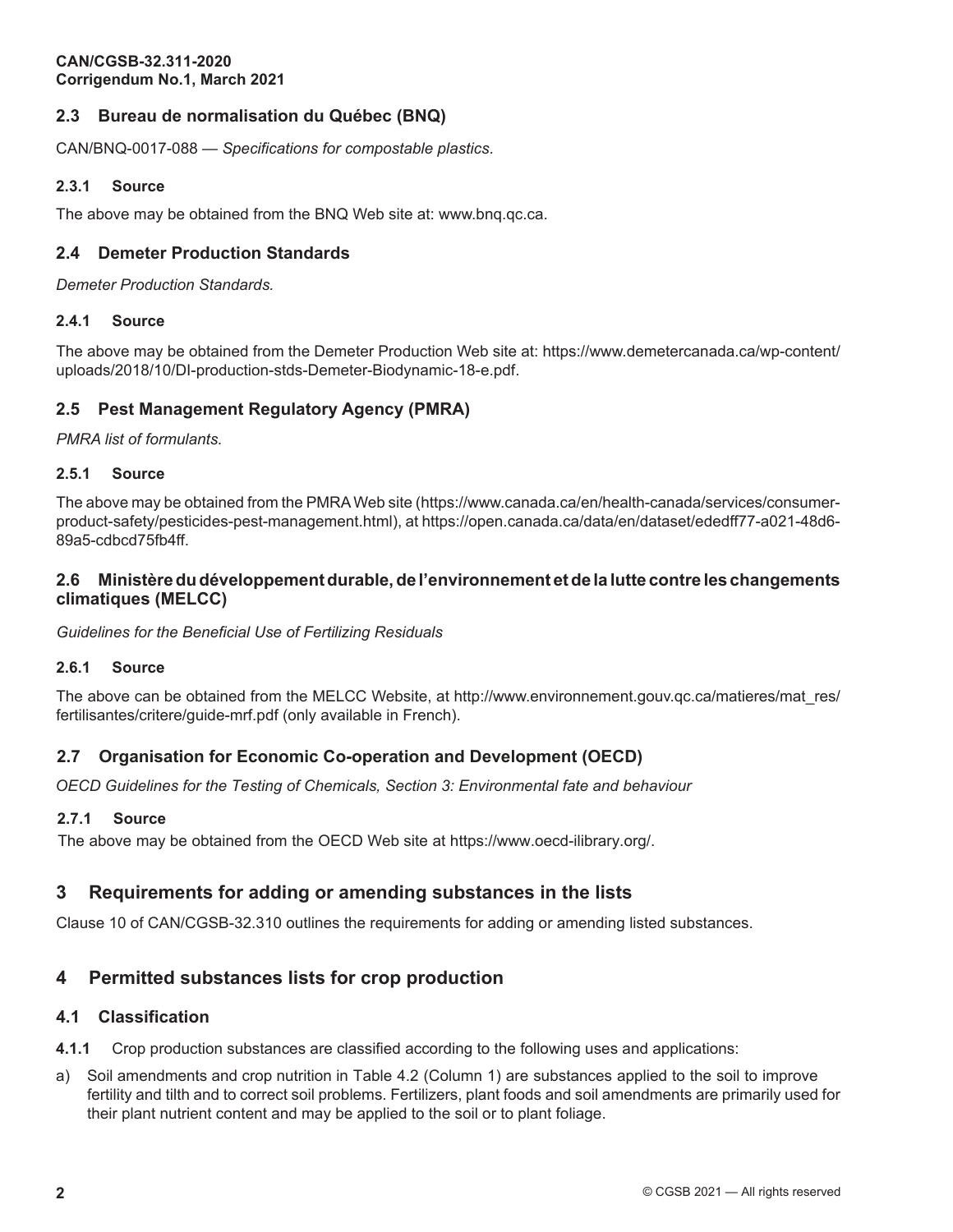b) Crop production aids and materials in Table 4.2 (Column 2) may be directly applied to the crop or soil, or used to control pests (including diseases, weeds and insects). Examples include: adjuvants, insect traps and plastic mulch, vertebrate animal pest management substances, plant disease and insect pest management substances.

**4.1.2** Use of a listed substance in a manner inconsistent with the scope of the table in which it appears is not permitted, except as specified in substance annotations.

**4.1.3** Substances listed in Table 4.2 shall comply with prohibitions in 1.4 and 1.5 of CAN/CGSB-32.310. The following additional requirements apply to substances produced on substrates or growth media (for example, microorganisms and gibberellic acid):

- a) if the substance includes the substrates or growth media, the ingredients of the substrates or growth media shall be listed in Table 4.2;
- b) if the substance does not include the substrates or growth media, the substance shall be produced on nongenetically engineered substrates or growth media, if commercially available.

| <b>Substance</b><br>name(s)                   | Origin and usage                                                                                                                                                                                                                                                  | Soil amendments<br>Column | <b>Production aids</b><br>Column<br>$\mathbf{v}$ |
|-----------------------------------------------|-------------------------------------------------------------------------------------------------------------------------------------------------------------------------------------------------------------------------------------------------------------------|---------------------------|--------------------------------------------------|
| Acetic acid                                   | Sources other than petrochemicals can be used. As an adjuvant, a pH regulator<br>and for controlling pests (including weeds) and cleaning seeds.                                                                                                                  |                           |                                                  |
| Adhesives for<br>sticky traps and<br>barriers |                                                                                                                                                                                                                                                                   |                           |                                                  |
| Agar                                          | For use in initial mushroom spawn production.                                                                                                                                                                                                                     |                           |                                                  |
| Alfalfa meal and<br>pellets                   | Shall be organic if commercially available.                                                                                                                                                                                                                       |                           |                                                  |
| Algae                                         | See Table 4.2 Aquatic plants and aquatic plant products.                                                                                                                                                                                                          |                           |                                                  |
| Amino acids                                   | Derived from plants, animals or microorganisms, and extracted, hydrolyzed or<br>isolated by non-chemical means, such as physical separation, or by substances<br>listed in Table 4.2 (Column 1 or Column 2) excluding Formulants used in crop<br>production aids. |                           |                                                  |
| Ammonium<br>carbonate                         | As an attractant in insect traps.                                                                                                                                                                                                                                 |                           |                                                  |
| Animal manure                                 | See clauses 5 and 6 of CAN/CGSB-32.310. See also Table 4.2 Manure.<br>composted and Manure, non-organic.                                                                                                                                                          |                           |                                                  |

**Table 4.2 ─ Substances for crop production**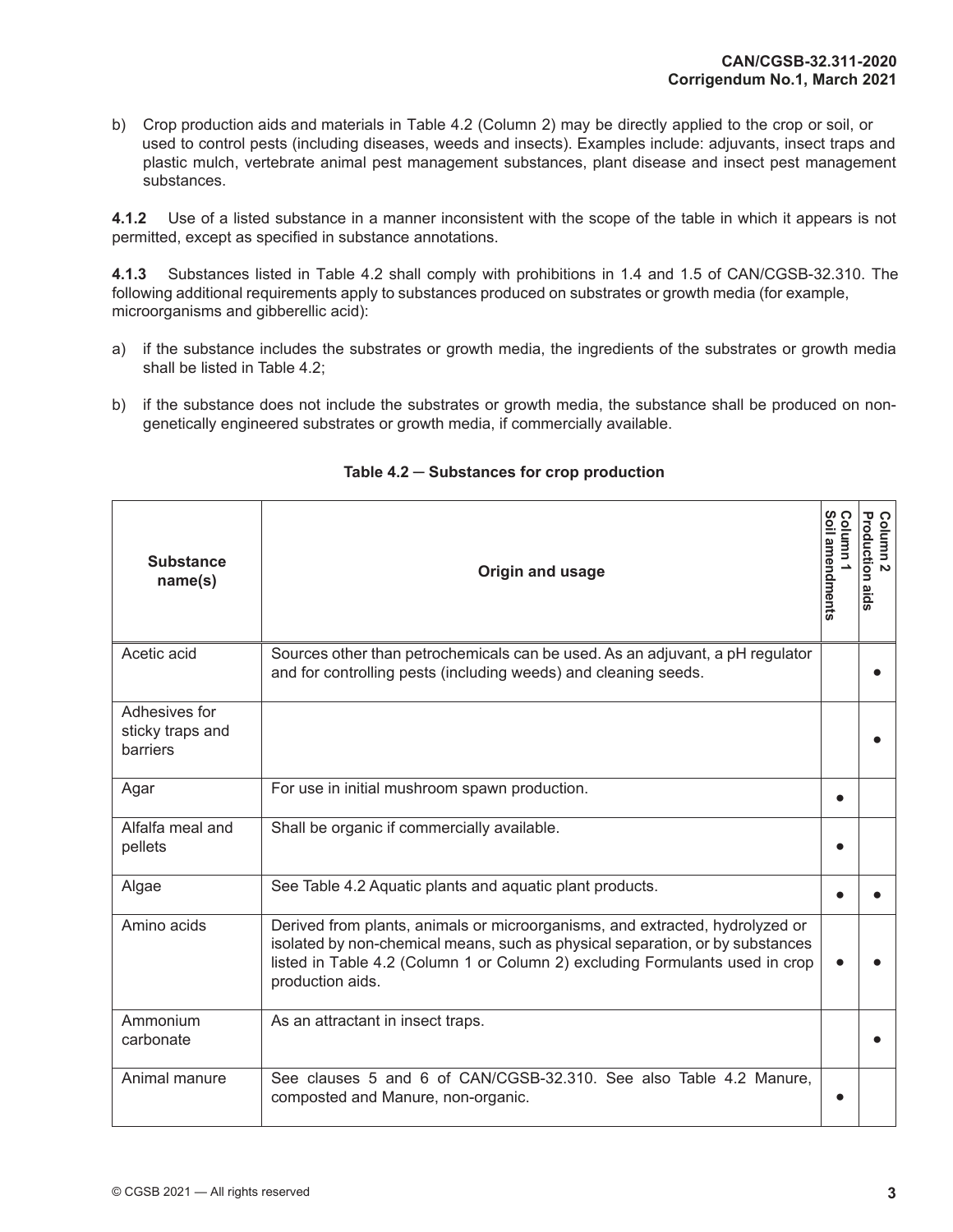| <b>Substance</b><br>name(s)                     | Origin and usage                                                                                                                                                                                                                                                                                                                                                                                                                                                                                                                                                                                                                                                                                          | Soil amendments<br>O<br>umulo: | Column 2<br>Production aids |
|-------------------------------------------------|-----------------------------------------------------------------------------------------------------------------------------------------------------------------------------------------------------------------------------------------------------------------------------------------------------------------------------------------------------------------------------------------------------------------------------------------------------------------------------------------------------------------------------------------------------------------------------------------------------------------------------------------------------------------------------------------------------------|--------------------------------|-----------------------------|
| Animal manure,<br>processed                     | Manure treated by mechanical or physical (including heat) methods are<br>permitted. Additional ingredients shall be listed in Table 4.2 (Column 1).<br>Manure sources shall conform to requirements specified in 5.5.1 of<br>CAN/CGSB-32.310.<br>The operator shall be able to demonstrate that best practices known to eliminate<br>human pathogens during the treatment have been used or that the requirements<br>in 5.5.2.5 of CAN/CGSB-32.310 have been met.<br>See also Table 4.2 Manure, composted and Manure, non-organic.                                                                                                                                                                        |                                |                             |
| Aquatic plants<br>and aquatic plant<br>products | Aquatic plant products may be extracted by using the following substances in<br>order of preference:<br>a) substances in Table 4.2 Extractants;<br>b) potassium hydroxide;<br>c) sodium hydroxide provided the amount of solvent used does not exceed the<br>amount necessary for extraction. The operator shall provide an affidavit from<br>the manufacturer that proves the need to use sodium hydroxide.<br>Sodium benzoate and potassium sorbate may be used as preservatives for<br>water-extracted aquatic plant products. All other preservatives are prohibited<br>unless listed in Table 4.2 (Column 1 or 2) with the exception that Formulants<br>used in crop production aids are prohibited. |                                |                             |
| Ascorbic acid<br>(vitamin C)                    |                                                                                                                                                                                                                                                                                                                                                                                                                                                                                                                                                                                                                                                                                                           |                                |                             |
| Ash                                             | Ash shall be from plant and animal sources. Ash from burning manure or from<br>burning minerals, coloured paper, plastics or other non-biological substances<br>is prohibited. Ash containing materials that cannot be verified or containing<br>prohibited substances shall not exceed the limits (category C1) for acceptable<br>levels (mg/kg) of arsenic, cadmium, chromium, lead and mercury, as specified<br>in Guidelines for the Beneficial Use of Fertilising Residuals.<br>Shall not cause a build-up of heavy metals or micronutrients in soil.                                                                                                                                                |                                |                             |
| Baits for rodent<br>traps                       | May contain food or substances listed in Table 8.2.                                                                                                                                                                                                                                                                                                                                                                                                                                                                                                                                                                                                                                                       |                                |                             |
| <b>Bentonite</b>                                | See Table 4.2 Mined minerals, unprocessed and Clay.                                                                                                                                                                                                                                                                                                                                                                                                                                                                                                                                                                                                                                                       |                                |                             |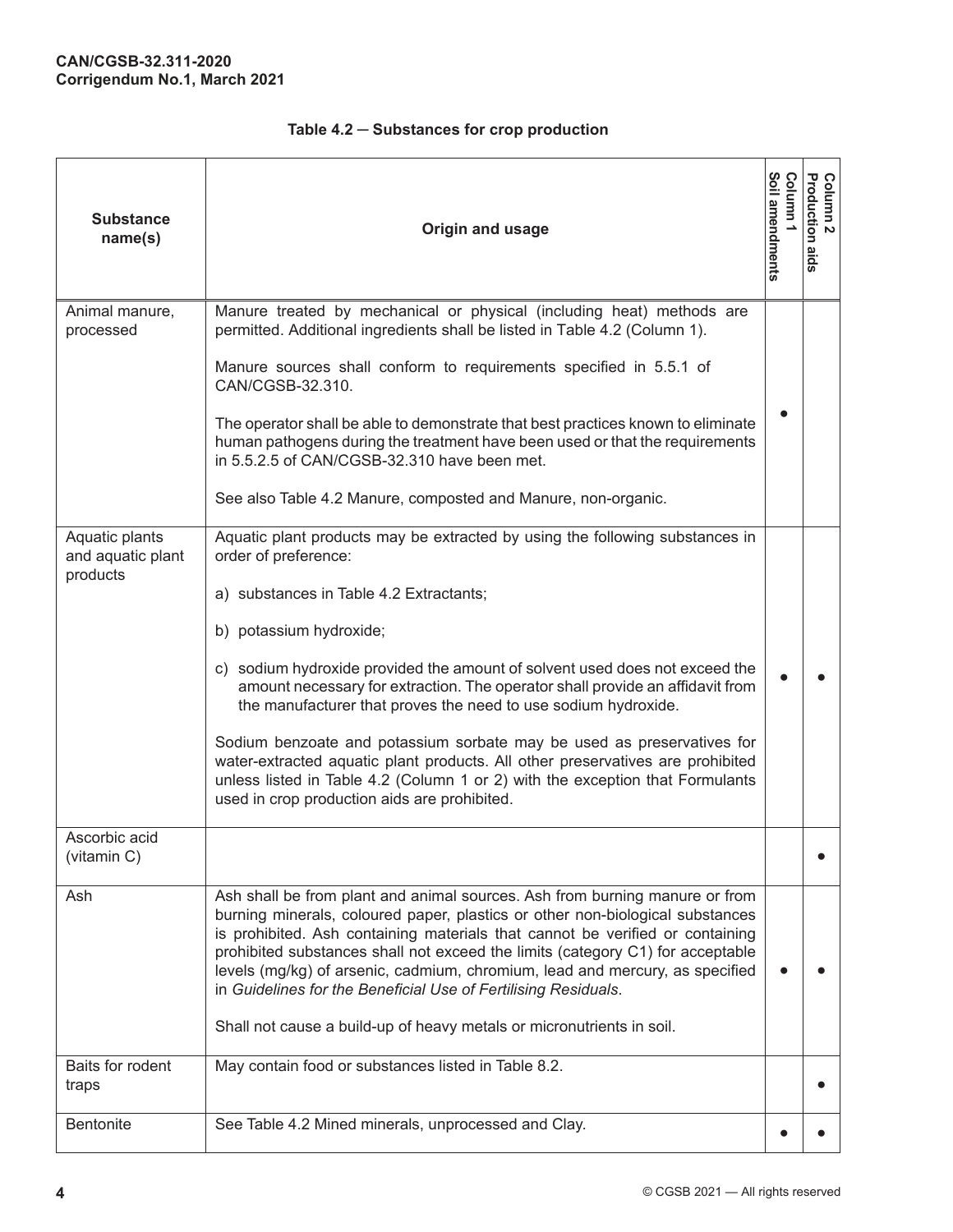| <b>Substance</b><br>name(s)                                   | Origin and usage                                                                                                                                                                                                                                                                                                                                                       | Soil amendments<br>bolumn | <b>Production aids</b><br>Column<br>$\mathbf{v}$ |
|---------------------------------------------------------------|------------------------------------------------------------------------------------------------------------------------------------------------------------------------------------------------------------------------------------------------------------------------------------------------------------------------------------------------------------------------|---------------------------|--------------------------------------------------|
| <b>Biochar</b>                                                | Produced through pyrolysis of forestry by-products which have not been treated<br>or combined with prohibited substances.<br>Recycled biochar from contaminated remediation sites is prohibited.                                                                                                                                                                       |                           |                                                  |
| Biodegradable<br>plant containers                             | Biodegradable planting containers (for example, pots or cell packs) may be left<br>to decompose in the field if all ingredients are listed in Table 4.2 (Column 1).                                                                                                                                                                                                    |                           |                                                  |
| Biodynamic<br>preparations for<br>compost, soil and<br>plants | As described in Appendix 10 of the Demeter Production Standards.                                                                                                                                                                                                                                                                                                       |                           |                                                  |
| Biological<br>organisms                                       | Biological organisms (living, dead or as extracts), such as viruses, bacteria,<br>protozoa, phages, fungi, insects and nematodes. Pharmaceuticals derived from<br>or by biological sources, such as natamycin, penicillin and streptomycin, are<br>prohibited even if registered as pesticides.<br>See Table 4.2 Invertebrates; Microorganisms and microbial products. | e                         |                                                  |
| <b>Blood meal</b>                                             | Shall be sterilized.                                                                                                                                                                                                                                                                                                                                                   | $\bullet$                 |                                                  |
| Bone meal                                                     | Shall be guaranteed free of Specified Risk Material (SRM).                                                                                                                                                                                                                                                                                                             |                           |                                                  |
| Borate (boric acid)                                           | Mined sources of sodium tetraborate and octaborate are permitted as wood<br>preservatives.<br>Permitted for structural pest control (example: for ants).<br>Direct contact with organic food or crops is prohibited in the case of products<br>formulated as pesticides.                                                                                               |                           |                                                  |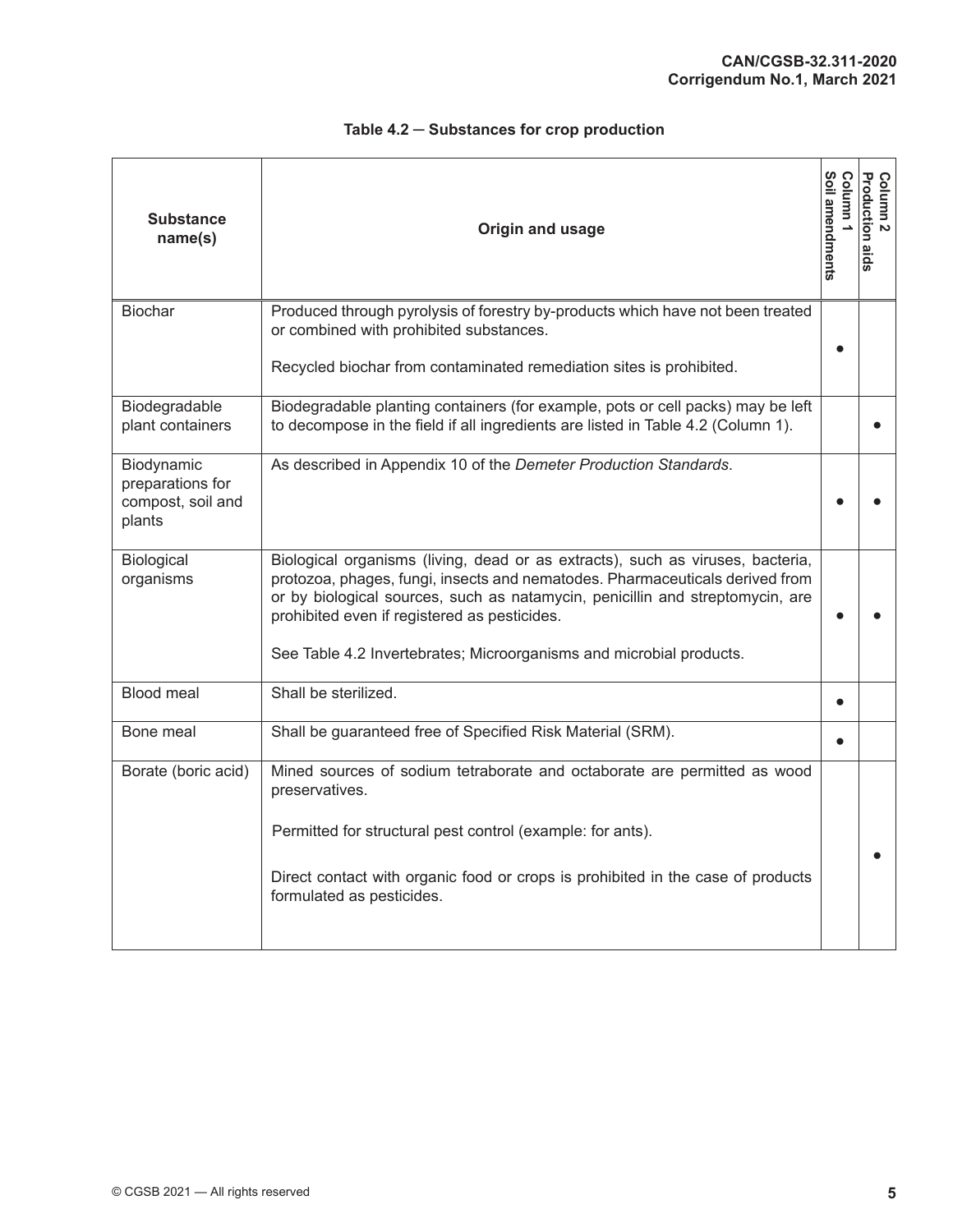| <b>Substance</b><br>name(s)    | Origin and usage                                                                                                                                                                                                                                                                                                                                                                                                                                         | Soil amendments<br>ດ<br>umuno | Column 2<br>Production aids |
|--------------------------------|----------------------------------------------------------------------------------------------------------------------------------------------------------------------------------------------------------------------------------------------------------------------------------------------------------------------------------------------------------------------------------------------------------------------------------------------------------|-------------------------------|-----------------------------|
| <b>Boron</b>                   | The following soluble boron products are permitted:                                                                                                                                                                                                                                                                                                                                                                                                      |                               |                             |
|                                | a) borate (boric acid);                                                                                                                                                                                                                                                                                                                                                                                                                                  |                               |                             |
|                                | b) sodium tetraborate (borax and anhydrous); and                                                                                                                                                                                                                                                                                                                                                                                                         |                               |                             |
|                                | c) sodium octaborate.                                                                                                                                                                                                                                                                                                                                                                                                                                    |                               |                             |
|                                | May only be used when soil and plant deficiencies are documented by visual<br>symptoms or by testing of soil or plant tissue, or when the need for a preventative<br>application can be documented                                                                                                                                                                                                                                                       |                               |                             |
|                                | See Table 4.2 Micronutrients.                                                                                                                                                                                                                                                                                                                                                                                                                            |                               |                             |
| <b>Botanical</b><br>pesticides | Botanical pesticides shall be used in conjunction with a biorational pest<br>management program. They shall not be the primary method of pest control.<br>The least toxic botanicals shall be used in the least ecologically disruptive<br>way possible. All label restrictions and directions shall be followed, including<br>restrictions concerning crops, livestock, target pests, safety precautions,<br>pre-harvest intervals and worker re-entry. |                               |                             |
| Calcium                        | Calcium carbonate (calcitic limestone), calcium magnesium carbonate<br>(dolomitic limestone), calcium silicate, and calcium sulphate (gypsum), all from<br>mined sources.                                                                                                                                                                                                                                                                                |                               |                             |
|                                | Other biological or mineral sources, such as shells from aquatic animals (for<br>example, oyster shell flour), aragonite, eggshell meal and lime from sugar<br>processing. Calcium chloride derived from naturally occurring brines and not<br>chemically treated.                                                                                                                                                                                       |                               |                             |
|                                | Prohibited forms include slaked limestone (calcium hydroxide); quicklime<br>(calcium oxide); calcium sulphate produced using sulphuric acid and calcium<br>products that have been used in controlled atmosphere storage.                                                                                                                                                                                                                                |                               |                             |
|                                | See Table 4.2 Calcium sulphate (gypsum) for additional restrictions on this<br>substance.                                                                                                                                                                                                                                                                                                                                                                |                               |                             |
| Calcium lignin<br>sulphonate   | See Table 4.2 Lignin and lignin sulphonates (lignosulphonates)                                                                                                                                                                                                                                                                                                                                                                                           |                               |                             |
| Calcium<br>polysulphide        | See Table 4.2 Lime sulphur.                                                                                                                                                                                                                                                                                                                                                                                                                              |                               |                             |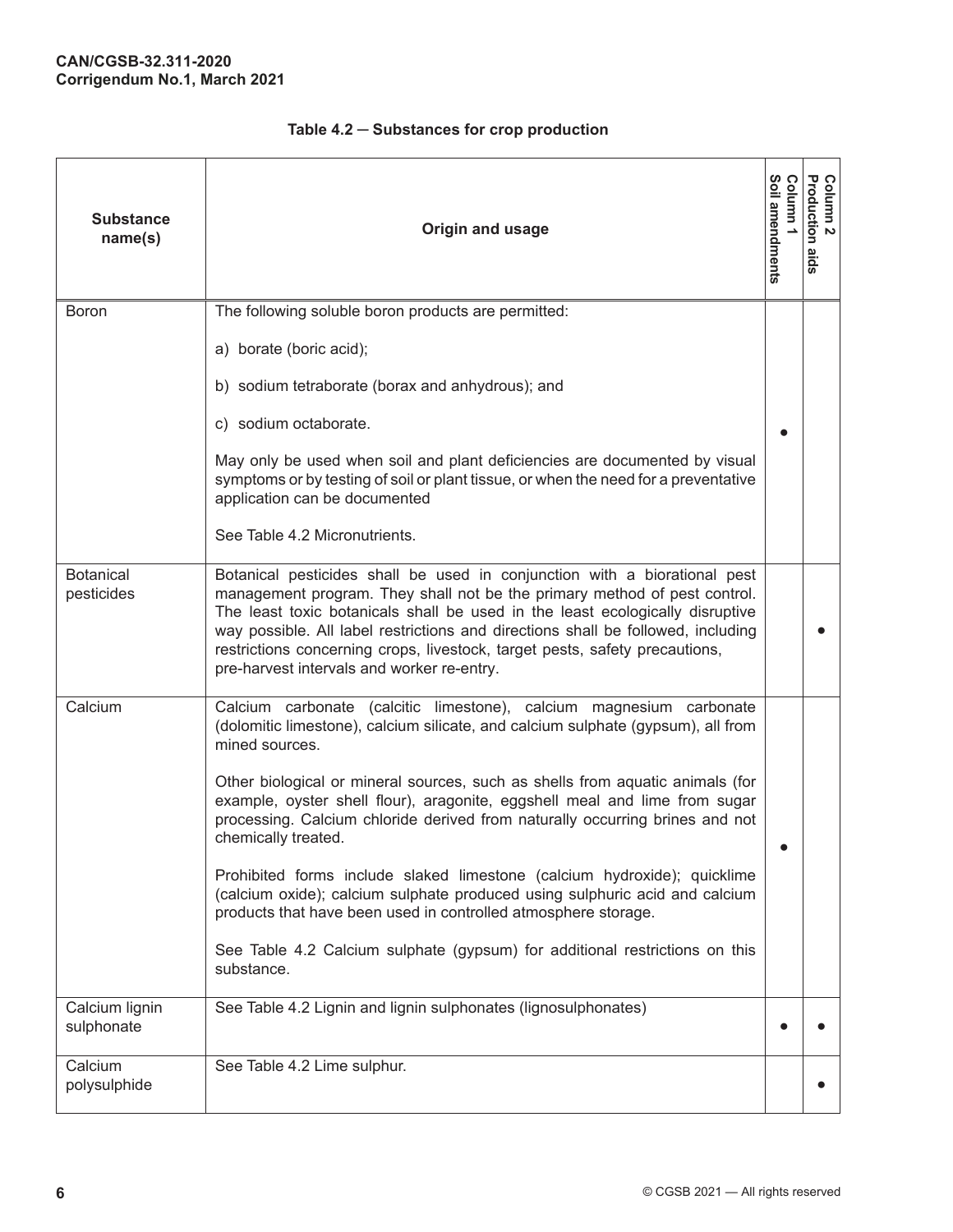| <b>Substance</b><br>name(s)          | Origin and usage                                                                                                                                                                                                                                                                 | Soil amendments<br>Column | <b>Production aids</b><br>Column<br>$\mathbf{v}$ |
|--------------------------------------|----------------------------------------------------------------------------------------------------------------------------------------------------------------------------------------------------------------------------------------------------------------------------------|---------------------------|--------------------------------------------------|
| Calcium sulphate<br>(gypsum)         | Mined sources are allowed; calcium sulphate produced using sulphuric acid is<br>prohibited.                                                                                                                                                                                      |                           |                                                  |
|                                      | To correct calcium and sulphur deficiencies and soil salinity problems.                                                                                                                                                                                                          |                           |                                                  |
| Cannery wastes                       | Shall be from organic sources. Non-organic cannery wastes shall be composted.                                                                                                                                                                                                    |                           |                                                  |
|                                      | See Table 4.2 Compost feedstocks.                                                                                                                                                                                                                                                |                           |                                                  |
| Carbon dioxide<br>(CO <sub>2</sub> ) | For soil and greenhouse use, for controlled atmosphere storage, and for storage<br>pest control.                                                                                                                                                                                 |                           |                                                  |
| Cardboard                            | Cardboard shall not be waxed or impregnated with fungicide or prohibited<br>substances.                                                                                                                                                                                          |                           |                                                  |
|                                      | For use as mulch, as composting feedstock or as pest trapping material.                                                                                                                                                                                                          |                           |                                                  |
|                                      | See Table 4.2 Compost feedstocks.                                                                                                                                                                                                                                                |                           |                                                  |
| Chelates                             | Chelating agents that are listed in Table 4.2 (Column 2) are permitted. Examples<br>include Acetic acid; Ascorbic acid; Citric acid; Humates; Lignin and lignin<br>sulphonates (lignosulphonates) and Vinegar.                                                                   |                           |                                                  |
| Cholecalciferol<br>(vitamin $D_3$ )  | Permitted if used outdoors and inside greenhouses for rodent control when<br>methods described in 5.6.1 of CAN/CGSB-32.310 have failed.                                                                                                                                          |                           |                                                  |
|                                      | Prohibited inside on-farm food processing and food storage facilities.                                                                                                                                                                                                           |                           |                                                  |
| Citric acid                          |                                                                                                                                                                                                                                                                                  |                           |                                                  |
| Clay                                 | Bentonite, perlite and kaolin as soil amendments, as seed pellet additives or for<br>pest control.                                                                                                                                                                               |                           |                                                  |
|                                      | See Table 4.2 Mined minerals, unprocessed; Bentonite; Kaolin clay.                                                                                                                                                                                                               |                           |                                                  |
| Compost                              | Compost produced on the farm is restricted to compost produced on a certified<br>organic farm. Compost from off-farm sources includes every other source, for<br>example: municipal, residential or industrial sources, or from any organic or<br>non-organic farm.              |                           |                                                  |
|                                      | See Table 4.2 Compost from off-farm sources; Compost produced on the farm;<br>Compost tea; and Compost feedstocks. For information on compost starters,<br>see Table 4.2 Microorganisms and microbial products. For information on<br>vermicompost, see Table 4.2 Worm castings. |                           |                                                  |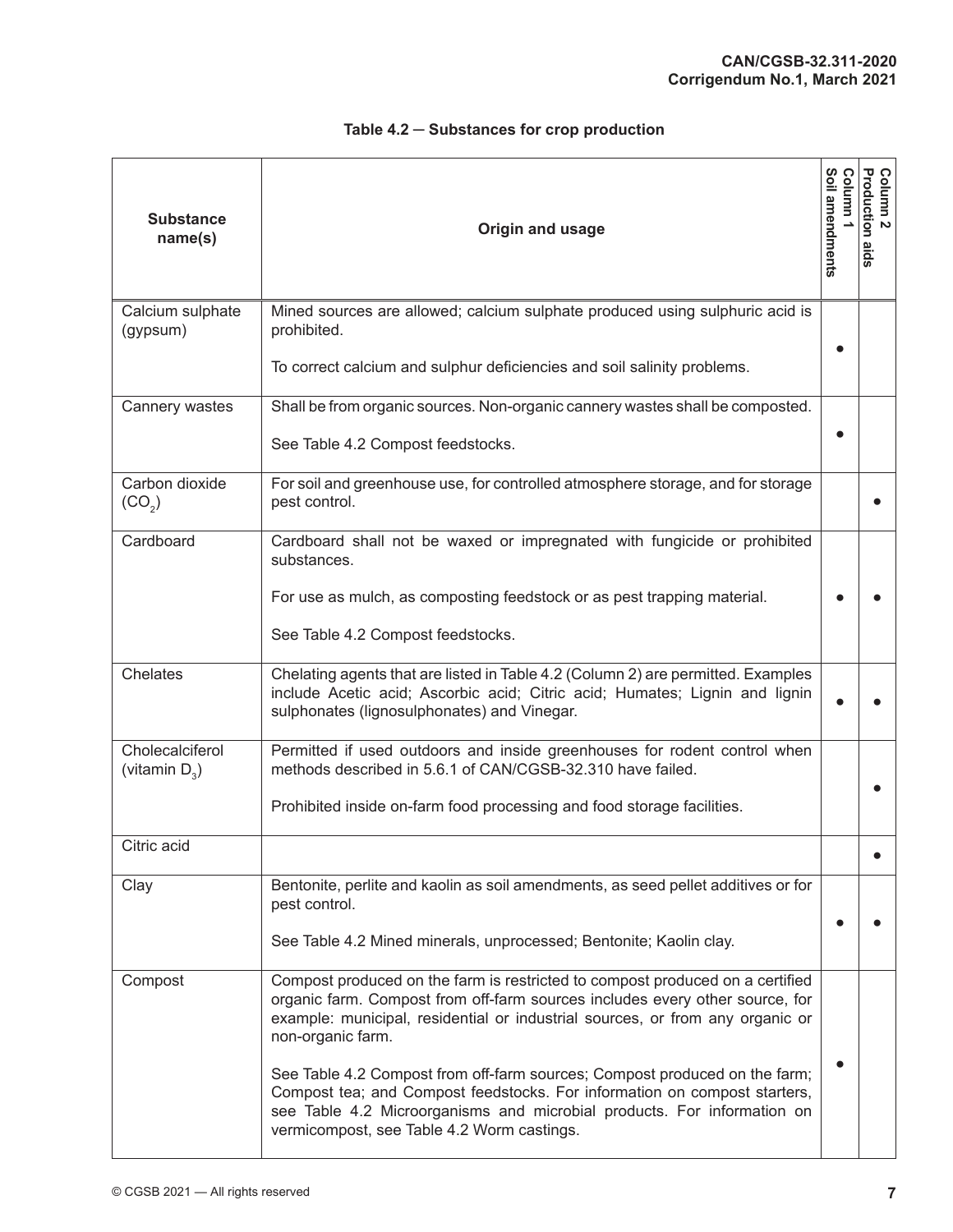| <b>Substance</b><br>name(s)      | Origin and usage                                                                                                                                                                                                                                                                                                                                                                                     | Soil amendments<br>umulo; | Column 2<br>Production a<br>spie |
|----------------------------------|------------------------------------------------------------------------------------------------------------------------------------------------------------------------------------------------------------------------------------------------------------------------------------------------------------------------------------------------------------------------------------------------------|---------------------------|----------------------------------|
| Compost<br>feedstocks            | Acceptable feedstocks include:                                                                                                                                                                                                                                                                                                                                                                       |                           |                                  |
|                                  | a) animal manures conforming to criteria specified in 5.5.1 of CAN/CGSB-32.310;                                                                                                                                                                                                                                                                                                                      |                           |                                  |
|                                  | b) animals, animal products and by-products (including fishery);                                                                                                                                                                                                                                                                                                                                     |                           |                                  |
|                                  | c) plants and plant by-products (including forestry and source-separated yard<br>debris, such as grass clippings and leaves), pomaces and cannery wastes;                                                                                                                                                                                                                                            |                           |                                  |
|                                  | d) soils and minerals that conform to the requirements of this standard and of<br>CAN/CGSB-32.310; and                                                                                                                                                                                                                                                                                               |                           |                                  |
|                                  | e) paper yard waste bags which contain coloured ink.                                                                                                                                                                                                                                                                                                                                                 |                           |                                  |
|                                  | When evidence indicates that compost feedstocks could contain a substance or<br>substances prohibited by 1.4 or 1.5 of CAN/CGSB-32.310 that is known to be<br>potentially persistent in compost, testing of the compost before use is required<br>or reference to scientific literature which establishes that the specific potential<br>contaminant(s) will degrade during the composting process.  |                           |                                  |
|                                  | The following composting feedstocks are prohibited: sewage sludge; compost<br>starter and feedstocks fortified with substances not included in this standard;<br>leather by-products; glossy paper; waxed cardboard; paper containing coloured<br>ink other than paper yard waste bags; and animals, animal products and animal<br>by-products not guaranteed free of Specified Risk Material (SRM). |                           |                                  |
| Compost from<br>off-farm sources | Compost obtained from off-farm sources shall conform to the criteria specified<br>in Table 4.2 Compost feedstocks. If compost is obtained from another farm,<br>feedstock sources shall be documented. Compost obtained from all other<br>sources shall comply to the following:                                                                                                                     |                           |                                  |
|                                  | a) shall not exceed the maximum acceptable levels of arsenic, cadmium,<br>chromium, lead and mercury (mg/kg) and foreign matter outlined for<br>unrestricted use compost (Category A), as specified in Guidelines for<br>Compost Quality;                                                                                                                                                            |                           |                                  |
|                                  | b) shall meet criteria for acceptable levels (MPN/g total solids) of human<br>pathogens as specified in Guidelines for Compost Quality; and                                                                                                                                                                                                                                                          |                           |                                  |
|                                  | c) shall not cause heavy metal buildup in soil.                                                                                                                                                                                                                                                                                                                                                      |                           |                                  |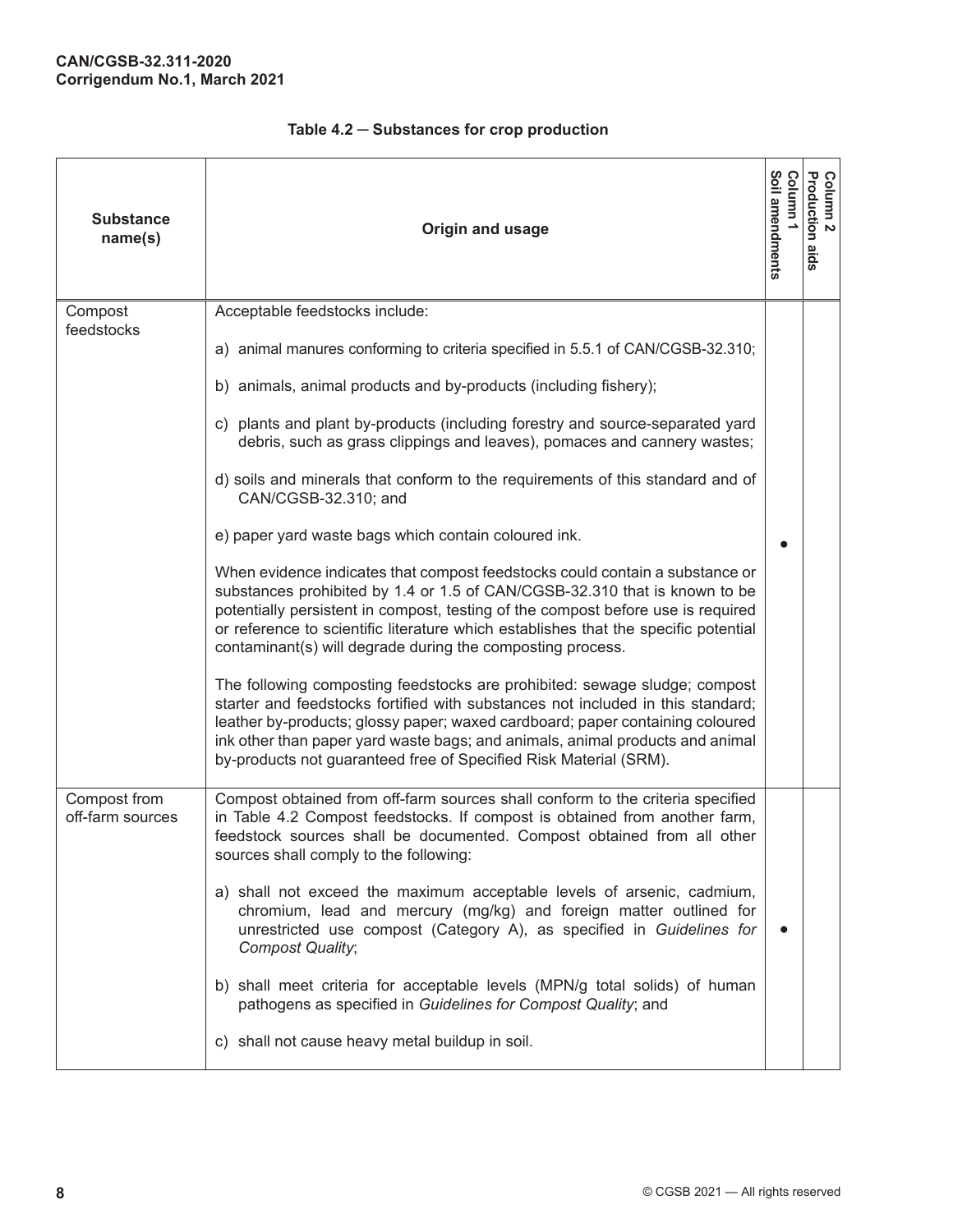| <b>Substance</b><br>name(s)        | Origin and usage                                                                                                                                                                                                                                                                                                       | Column 1<br>Soil amendments | Column 2<br>Production a<br>spie |
|------------------------------------|------------------------------------------------------------------------------------------------------------------------------------------------------------------------------------------------------------------------------------------------------------------------------------------------------------------------|-----------------------------|----------------------------------|
| Compost<br>produced on<br>the farm | Compost produced on the farm shall conform to the criteria specified in<br>Table 4.2 Compost feedstocks. In addition, if made from animal manures or<br>other likely sources of human pathogens, compost produced on the farm shall:<br>a) reach a temperature of 55 °C (130 °F) for a period of four consecutive days |                             |                                  |
|                                    | or more. The compost piles shall be mixed or managed to ensure that all of<br>the feedstock heats up to the required temperature for the minimum time; or                                                                                                                                                              |                             |                                  |
|                                    | b) meet limits for acceptable levels (Most Probable Number of total solids per<br>gram [MPN/g total solids]) of human pathogens specified in Guidelines for<br>Compost Quality; or                                                                                                                                     |                             |                                  |
|                                    | c) be considered as aged or raw manure rather than compost, that is, meeting<br>requirements specified in 5.5.2.5 of CAN/CGSB-32.310.                                                                                                                                                                                  |                             |                                  |
| Compost tea                        | Compost tea shall be made from composts that conform to criteria specified in<br>Table 4.2 Compost produced on the farm; Compost from off-farm sources; or<br>Worm castings.                                                                                                                                           |                             |                                  |
|                                    | Additional ingredients shall be listed in Table 4.2 (Column 1).                                                                                                                                                                                                                                                        |                             |                                  |
|                                    | If compost tea is applied directly to the edible parts of plants, the operator shall<br>be able to demonstrate that best practices known to eliminate pathogens during<br>the processing have been used OR that the requirements for raw manure, as<br>specified in 5.5.2.5 of CAN/CGSB-32.310, have been met.         |                             |                                  |
|                                    | See the Compost tea definition in clause 3 of CAN/CGSB-32.310.                                                                                                                                                                                                                                                         |                             |                                  |
| Copper (plant<br>nutrition)        | The following copper products may be used to correct documented copper<br>deficiencies: copper sulphate, basic copper sulphate, copper oxide and copper<br>oxysulphate.                                                                                                                                                |                             |                                  |
|                                    | Copper ammonia base, copper ammonium carbonate, copper nitrate and<br>cuprous chloride are prohibited.                                                                                                                                                                                                                 |                             |                                  |
|                                    | Shall be used with caution to prevent excessive copper accumulation in the<br>soil. Copper build-up in soil shall prohibit future use. Visible residue of copper<br>products on harvested crops is prohibited.                                                                                                         |                             |                                  |
|                                    | See Table 4.2 Micronutrients.                                                                                                                                                                                                                                                                                          |                             |                                  |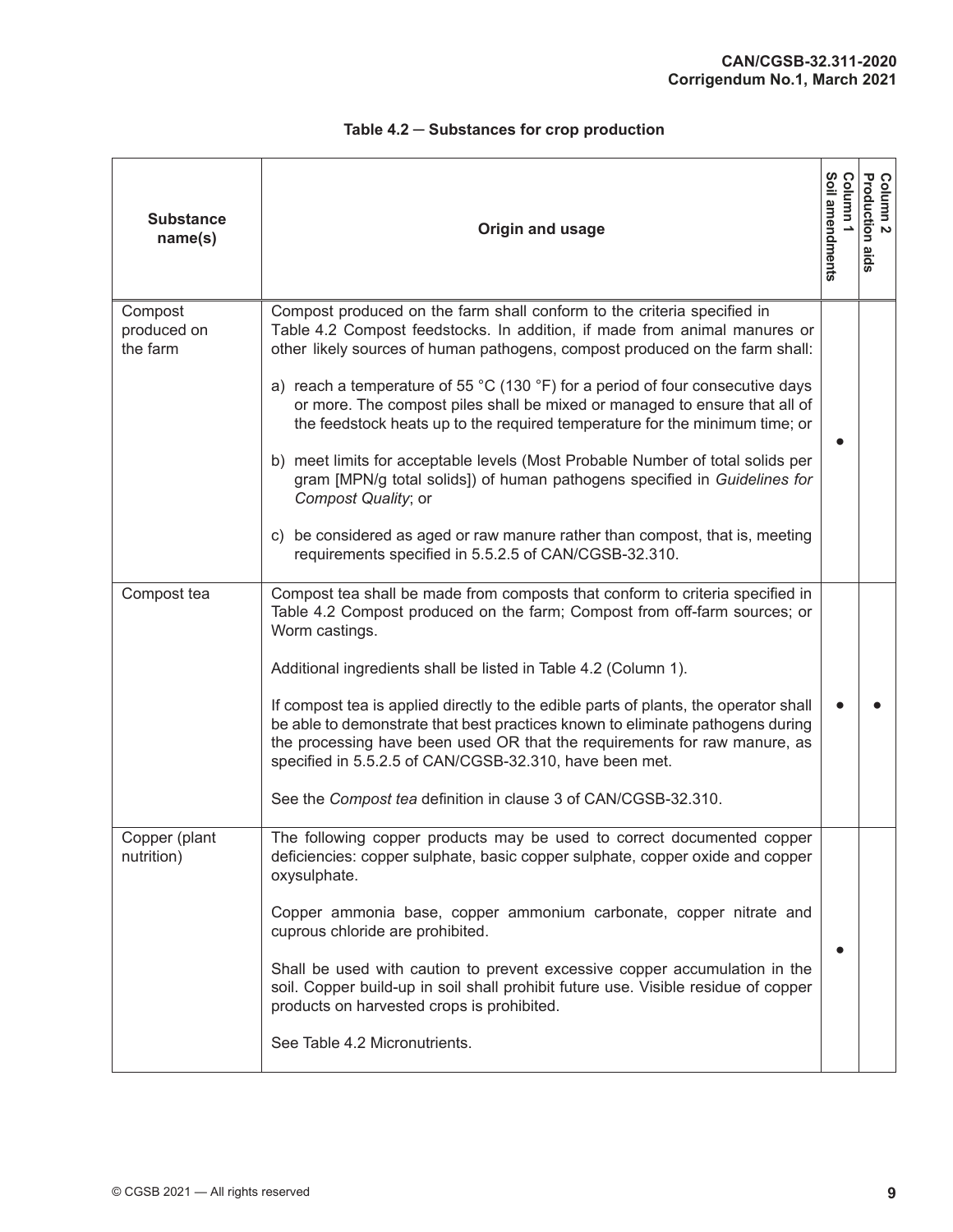| <b>Substance</b><br>name(s) | Origin and usage                                                                                                                                                                                                                                                                                                                                                                                                                                                                                                                                                                                                                                                                            | Soil amendments<br>Column | Column 2<br>Production aids |
|-----------------------------|---------------------------------------------------------------------------------------------------------------------------------------------------------------------------------------------------------------------------------------------------------------------------------------------------------------------------------------------------------------------------------------------------------------------------------------------------------------------------------------------------------------------------------------------------------------------------------------------------------------------------------------------------------------------------------------------|---------------------------|-----------------------------|
| Copper<br>(production aid)  | Copper sulphate, copper hydroxide, copper octanoate, Bordeaux mix, copper<br>oxychloride and copper oxide.<br>Permitted for use as a wood preservative, or for controlling pests, including<br>diseases.<br>Shall be used with caution to prevent excessive copper accumulation in the soil.<br>Copper build-up in soil shall prohibit future use.<br>Visible residue of copper products on harvested crops is prohibited.                                                                                                                                                                                                                                                                  |                           |                             |
| Diatomaceous<br>earth       | Non-calcined forms.<br>May contain substances listed in Table 4.2 (Column 2).                                                                                                                                                                                                                                                                                                                                                                                                                                                                                                                                                                                                               |                           |                             |
| Digestate,<br>anaerobic     | Permitted to be used for soil amendment, provided that the following conditions<br>are met:<br>a) the materials added to the digester shall be listed in Table 4.2 (Column 1).<br>If feedstocks are obtained from off-farm sources, the digestate shall comply<br>with the heavy metal restrictions in Table 4.2 Compost from off-farm sources;<br>b) the criteria for the application of raw manure on land specified in 5.5.2 of<br>CAN/CGSB-32.310 shall be met if the digestate feedstocks include manure;<br>c) it is permitted to use anaerobic digestate as a compost feedstock if it is added<br>to other substances which are then composted. See Table 4.2 Compost<br>feedstocks. |                           |                             |
| Dormant oils                | For use as a dormant spray on woody plants. Shall not be used as a dust<br>suppressant.                                                                                                                                                                                                                                                                                                                                                                                                                                                                                                                                                                                                     |                           |                             |
| Dust suppressants           | Vegetable oils, organic molasses or substances listed in Table 4.2 (Column 1 or 2)<br>(for example: Lignin and lignin sulphonates (lignosulphonates)) are permitted,<br>excluding Formulants used in crop production aids.<br>Petroleum products are prohibited.                                                                                                                                                                                                                                                                                                                                                                                                                            |                           |                             |
| Enzymes                     | Derived from plants, animals or microorganisms through the action of<br>microorganisms.                                                                                                                                                                                                                                                                                                                                                                                                                                                                                                                                                                                                     |                           |                             |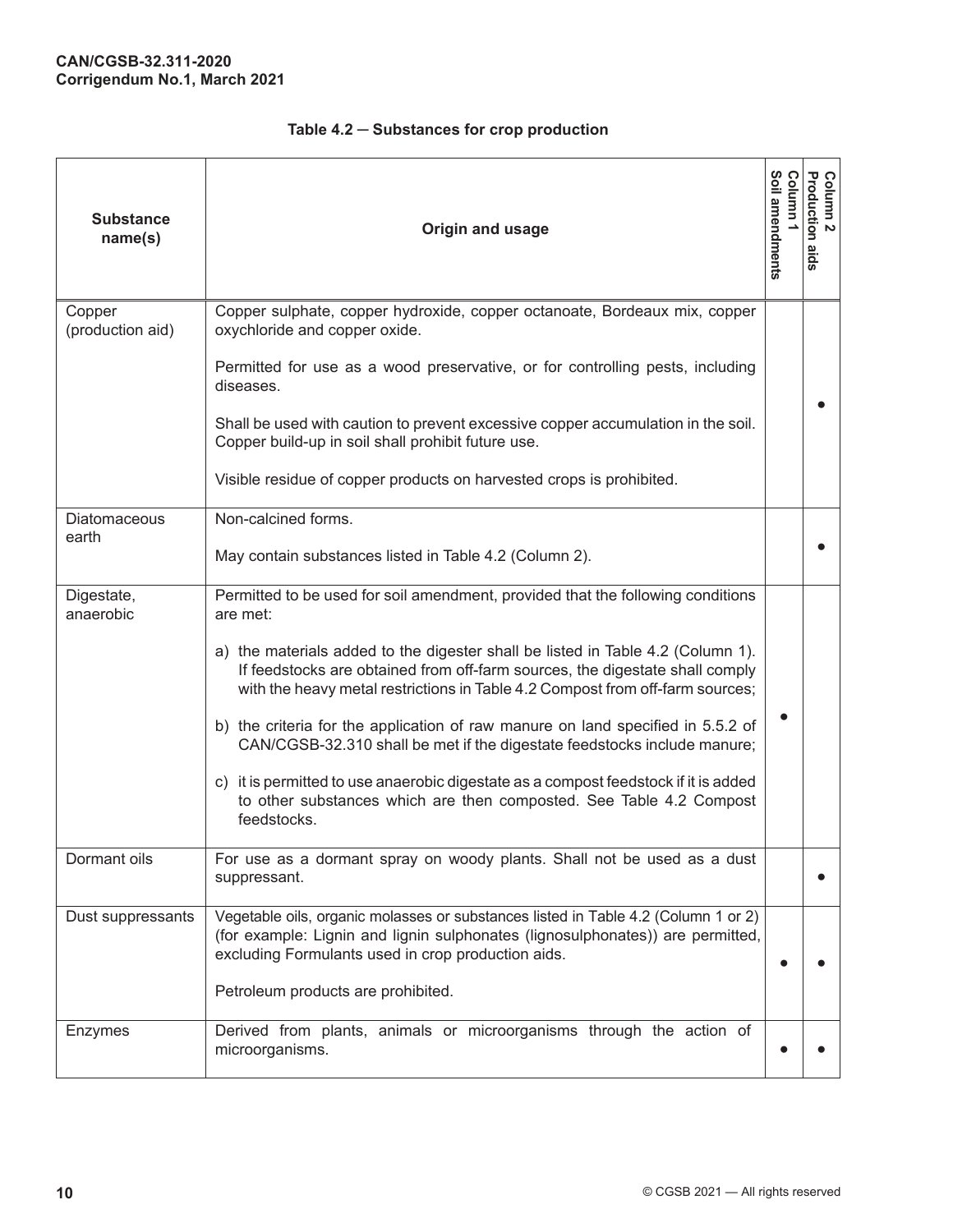| <b>Substance</b><br>name(s)      | Origin and usage                                                                                                                                                                                                                                                                                             | Soil amendments<br>uuuno; | Column 2<br>Production aids |
|----------------------------------|--------------------------------------------------------------------------------------------------------------------------------------------------------------------------------------------------------------------------------------------------------------------------------------------------------------|---------------------------|-----------------------------|
| Extractants                      | The following may be used as extractants:                                                                                                                                                                                                                                                                    |                           |                             |
|                                  | a) water;                                                                                                                                                                                                                                                                                                    |                           |                             |
|                                  | b) culinary steam, as described in 8.1.2 b) of CAN/CGSB-32.310;                                                                                                                                                                                                                                              |                           |                             |
|                                  | c) fats and oils, such as cocoa butter, vegetable oils, lanolin and animal fats,<br>and alcohols other than isopropyl alcohol;                                                                                                                                                                               |                           |                             |
|                                  | d) supercritical CO <sub>2</sub> ; and                                                                                                                                                                                                                                                                       |                           |                             |
|                                  | e) substances listed in Table 4.2 (Column 1 or 2) except for Formulants used in<br>crop production aids.                                                                                                                                                                                                     |                           |                             |
| Feather meal                     |                                                                                                                                                                                                                                                                                                              |                           |                             |
| Ferric phosphate<br>(iron ortho- | Permitted as a molluscicide (for slug and snail control).                                                                                                                                                                                                                                                    |                           |                             |
| phosphate, iron                  | Shall be used in such a manner that runoff into water bodies is prevented.                                                                                                                                                                                                                                   |                           |                             |
| phosphate)                       | Contact with crops is prohibited.                                                                                                                                                                                                                                                                            |                           |                             |
| Fibre row covers                 | Shall not be incorporated into the soil or left in the field to decompose; shall be<br>removed at the end of the growing season.                                                                                                                                                                             |                           |                             |
| Fish products                    | The following fish products are permitted: fish meal; fish powder; fish farm wastes<br>and hydrolysate, emulsions and solubles. Fish farm wastes shall be composted.                                                                                                                                         |                           |                             |
|                                  | Only substances listed in Column 1 or 2 of Table 4.2 can be added to fish products<br>with the exception that the addition of Formulants used in crop production aids is<br>prohibited. Chemical treatment is prohibited, with the exception of the following<br>substances which are in preferential order: |                           |                             |
|                                  | a) vinegar;                                                                                                                                                                                                                                                                                                  |                           |                             |
|                                  | b) citric acid;                                                                                                                                                                                                                                                                                              |                           |                             |
|                                  | c) phosphoric acid; or                                                                                                                                                                                                                                                                                       |                           |                             |
|                                  | d) sulphuric acid.                                                                                                                                                                                                                                                                                           |                           |                             |
|                                  | The amount of acid used shall not exceed the minimum needed to stabilize the<br>product.                                                                                                                                                                                                                     |                           |                             |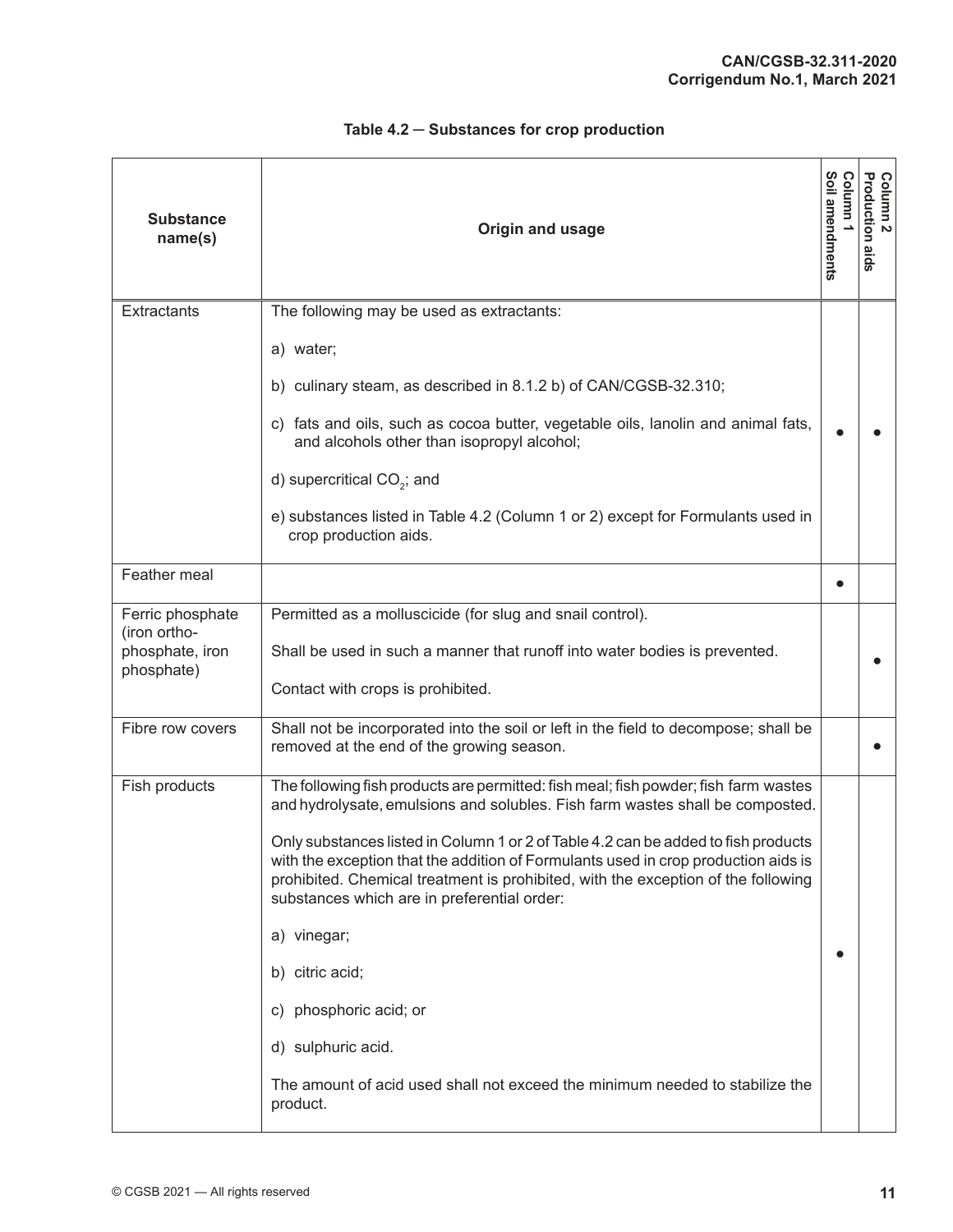| <b>Substance</b><br>name(s)                    | Origin and usage                                                                                                                                                                                                                                                                                                                                                                                                                                                                                                                                                                          | Soil amendments<br>Column | Column 2<br>Production aids |
|------------------------------------------------|-------------------------------------------------------------------------------------------------------------------------------------------------------------------------------------------------------------------------------------------------------------------------------------------------------------------------------------------------------------------------------------------------------------------------------------------------------------------------------------------------------------------------------------------------------------------------------------------|---------------------------|-----------------------------|
| Formulants<br>used in soil<br>amendments       | Formulants used in soil amendments shall be derived from biological or mineral<br>sources unless a substance annotation allows the use of a specified formulant.<br>For example, see Table 4.2 Aquatic plants and plant products; Fish products;<br>Humates, humic acid and fulvic acid.                                                                                                                                                                                                                                                                                                  | 6                         |                             |
| Formulants used<br>in crop production<br>aids  | Formulants used in crop production aids may only be used with substances<br>listed in Column 2 of this table. Only formulants classified as List 4A or 4B by<br>the Pest Management Regulatory Agency (PMRA) or derived from biological or<br>mineral sources may be used with substances in Table 4.2 (Column 2).<br>Formulants classified as List 3 by PMRA may be used with passive pheromone<br>dispensers.<br>Formulants classified as List 4A, 4B or 3 by PMRA are not subject to 1.4 or 1.5<br>of CAN/CGSB-32.310.<br>Formulants classified as List 1 or 2 by PMRA are prohibited. |                           |                             |
| Guano                                          | Shall be decomposed, dried deposits from wild bats or birds.<br>Domesticated fowl excrement is considered to be Manure, not Guano.                                                                                                                                                                                                                                                                                                                                                                                                                                                        |                           |                             |
| Growth regulators<br>for plants<br>Homeopathic | Plant hormones, such as gibberellic acid, indoleacetic acid and cytokinins,<br>derived from terrestrial or aquatic plants or produced by microorganisms.                                                                                                                                                                                                                                                                                                                                                                                                                                  |                           |                             |
| preparations<br>Hormones                       |                                                                                                                                                                                                                                                                                                                                                                                                                                                                                                                                                                                           |                           |                             |
| Humates, humic<br>acid and fulvic<br>acid      | See Table 4.2 Growth regulators for plants.<br>Permitted if mined; produced through microbial activity; extracted by physical<br>processes; or with:<br>a) Table 4.2 Extractants; or                                                                                                                                                                                                                                                                                                                                                                                                      |                           |                             |
|                                                | b) potassium hydroxide—potassium hydroxide levels used in the extraction<br>process shall not exceed the amount required for extraction.<br>Levels (mg/kg) of arsenic, cadmium, chromium, lead and mercury shall not<br>exceed the limits (category C1) specified in Guidelines for the Beneficial<br>Use of Fertilising Residuals. Shall not cause a build-up of heavy metals or<br>micronutrients in soil.                                                                                                                                                                              | $\bullet$                 |                             |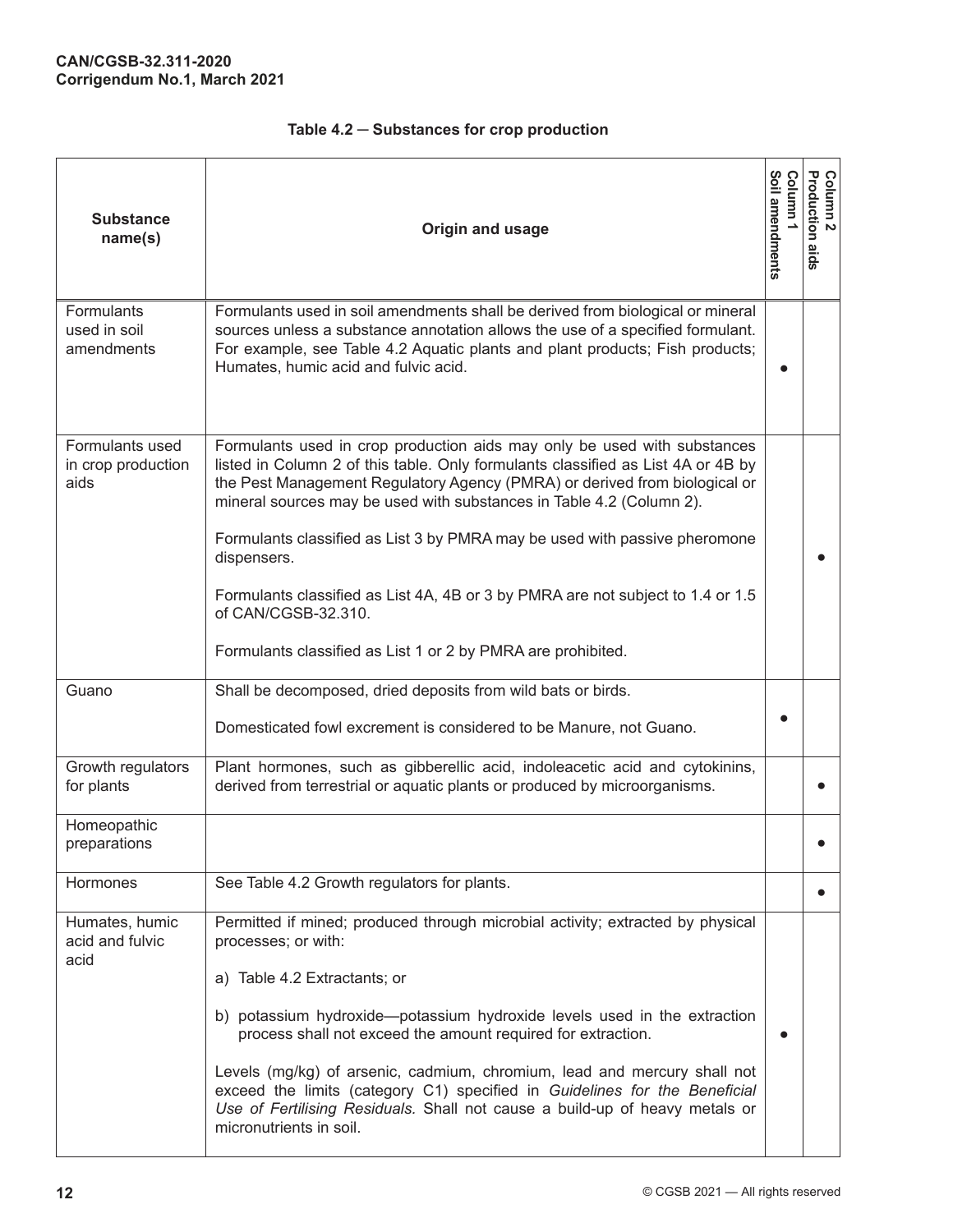| <b>Substance</b><br>name(s)                              | Origin and usage                                                                                                                                                                                                                                                                                        | Soil amendments<br>Column | <b>Column 2</b><br>Production aids |
|----------------------------------------------------------|---------------------------------------------------------------------------------------------------------------------------------------------------------------------------------------------------------------------------------------------------------------------------------------------------------|---------------------------|------------------------------------|
| Hydrated<br>lime (calcium<br>hydroxide)                  | For plant disease control.                                                                                                                                                                                                                                                                              |                           |                                    |
| Hydrogen<br>peroxide                                     |                                                                                                                                                                                                                                                                                                         |                           |                                    |
| Inoculants                                               | See Table 4.2 Microorganisms and microbial products.                                                                                                                                                                                                                                                    |                           |                                    |
| Invertebrates                                            | Worms, insects (including sterile insects), nematodes, arthropods and other<br>invertebrates.<br>See Table 4.2 Worm castings; Shells from aquatic animals.                                                                                                                                              |                           |                                    |
| Iron                                                     | The following sources of iron are permitted to correct documented iron<br>deficiencies: ferric oxide, iron citrate, iron sulphate (ferric or ferrous) or iron<br>tartrate.<br>See Table 4.2 Micronutrients.                                                                                             |                           |                                    |
| Kaolin clay                                              | May be calcined. Shall not be processed or fortified with substances unless<br>listed in Table 4.2 (Column 2).                                                                                                                                                                                          |                           |                                    |
| Kelp and kelp<br>products                                | See Table 4.2 Aquatic plants and aquatic plant products.                                                                                                                                                                                                                                                |                           |                                    |
| Leaf mould                                               |                                                                                                                                                                                                                                                                                                         |                           |                                    |
| Lignin and lignin<br>sulphonates (ligno-<br>sulphonates) | Permitted as chelating agent(s), as formulant ingredient(s) and as dust<br>suppressant(s). Ammonium lignosulphonate is prohibited.<br>Other lignin forms such as lignosulphonic acid, calcium lignosulphonate,<br>magnesium lignosulphonate, sodium lignin and sodium lignosulphonate are<br>permitted. |                           |                                    |
| Lime sulphur<br>(calcium<br>polysulphide)                | Permitted on plants as:<br>a) a fungicide;<br>b) an insecticide; and<br>c) an acaricide (mite control).                                                                                                                                                                                                 |                           |                                    |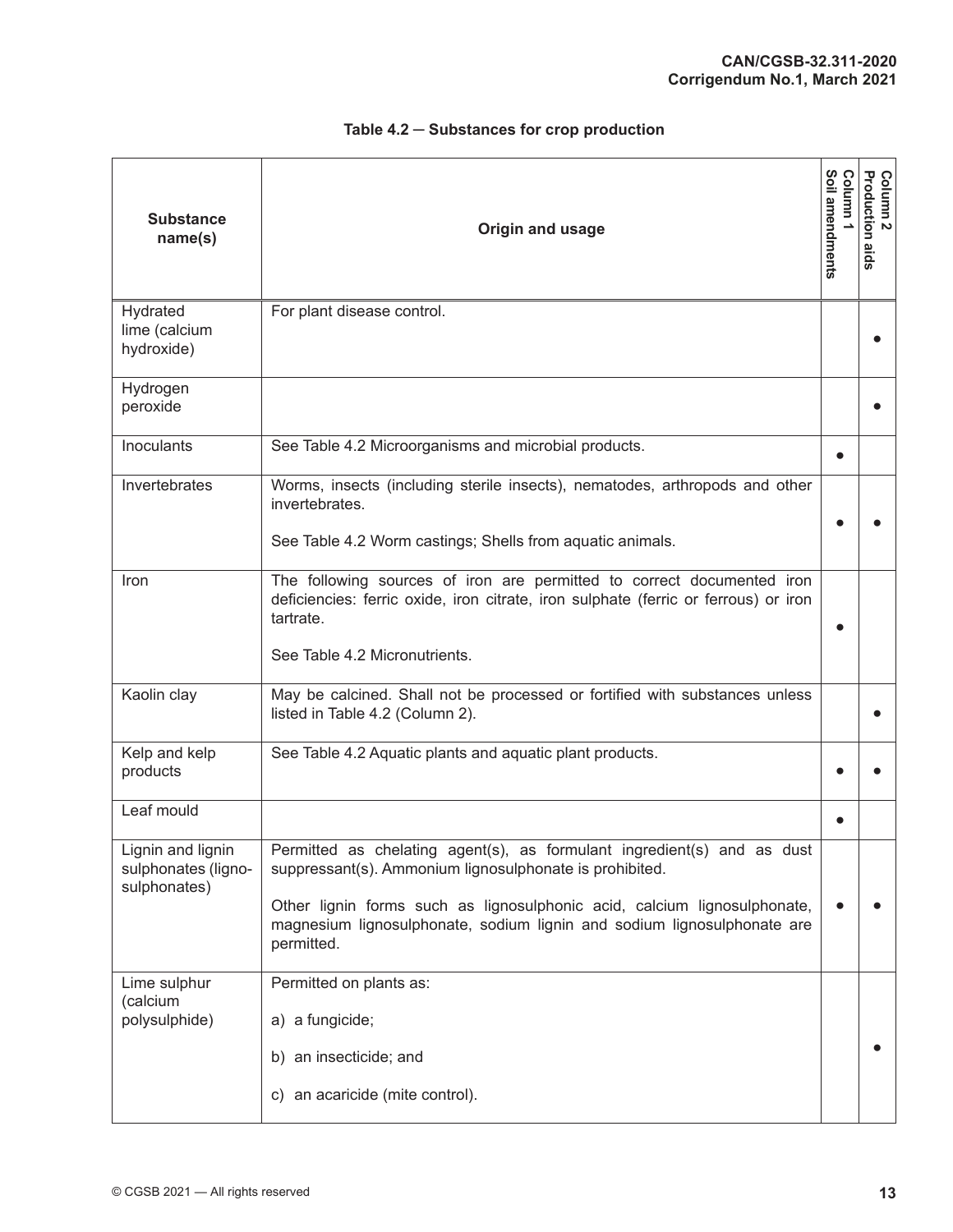| <b>Substance</b><br>name(s)                  | Origin and usage                                                                                                                                                                                                                                                                                                                                                                                                                                                                                                                              | Soil amendments<br>Column | Column 2<br>Production aids |
|----------------------------------------------|-----------------------------------------------------------------------------------------------------------------------------------------------------------------------------------------------------------------------------------------------------------------------------------------------------------------------------------------------------------------------------------------------------------------------------------------------------------------------------------------------------------------------------------------------|---------------------------|-----------------------------|
| Limestone                                    | Mined magnesium and calcium carbonates. See Table 4.2 Calcium.                                                                                                                                                                                                                                                                                                                                                                                                                                                                                | $\bullet$                 |                             |
| Magnesium                                    | The following sources are permitted:<br>a) mined magnesium rock;<br>b) magnesium chloride derived from natural brines and not chemically treated;<br>c) mined calcium magnesium carbonate (dolomitic limestone) that has not<br>been slaked;<br>d) potassium magnesium sulphate (langbeinite);<br>e) magnesium sulphate (kieserite or Epsom salts) may be used when soil and<br>plant deficiencies are documented by visual symptoms or by testing of soil or<br>plant tissue, or when the need for a preventative application is documented. |                           |                             |
| Manganese<br>Manure,<br>composted<br>Manure, | Manganous oxide and manganese sulphate are permitted to correct a<br>documented manganese deficiency.<br>See Table 4.2 Micronutrients.<br>See Table 4.2 Compost. See also Table 4.2 Animal manure and Animal manure,<br>processed.<br>See 5.5 of CAN/CGSB-32.310. See also Table 4.2 Animal manure and Animal                                                                                                                                                                                                                                 | $\bullet$                 |                             |
| non-organic<br>manure source<br>Meat meal    | manure, processed.<br>Shall be processed by drying or heat sterilization or composted.                                                                                                                                                                                                                                                                                                                                                                                                                                                        |                           |                             |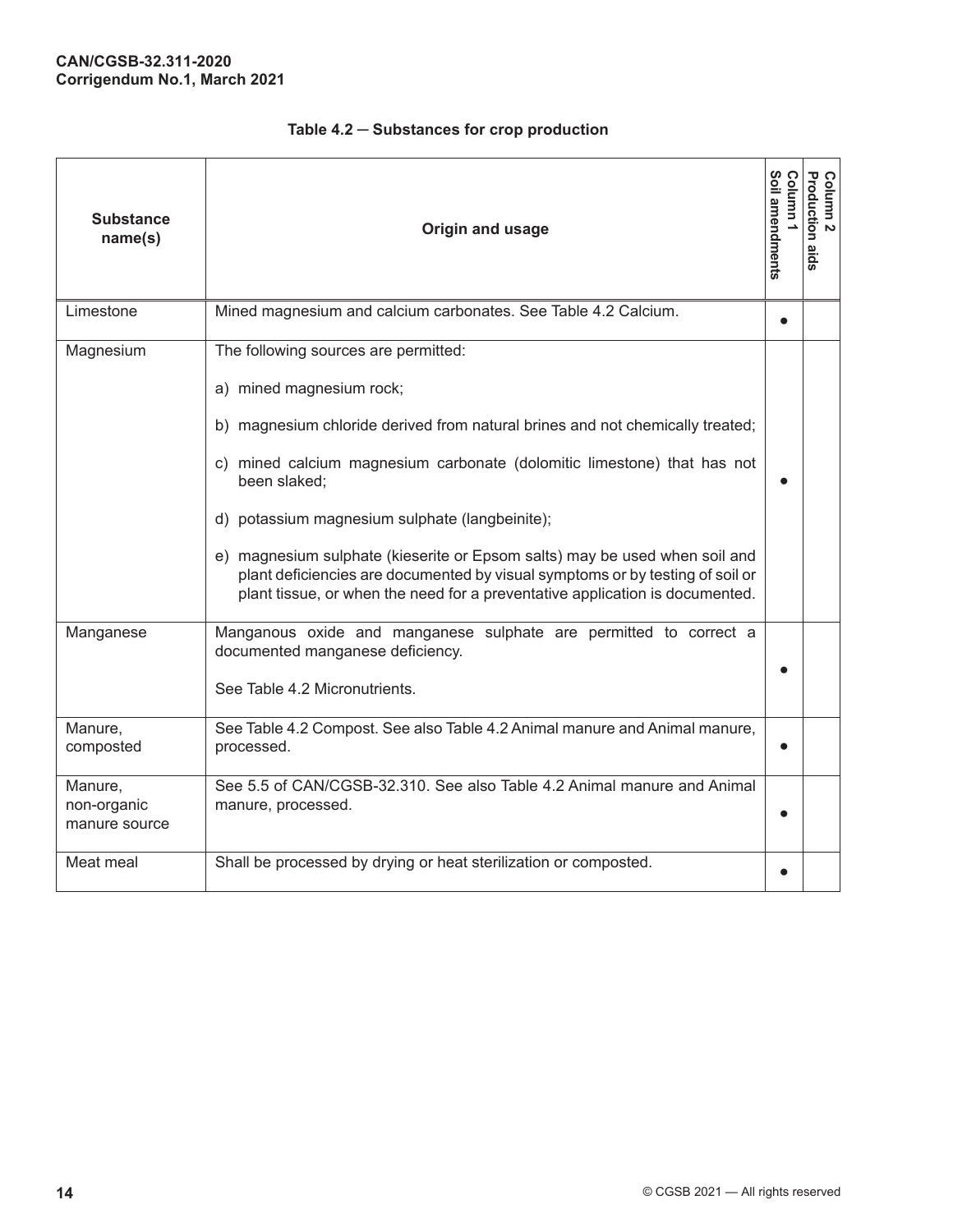| <b>Substance</b><br>name(s)                 | Origin and usage                                                                                                                                                                                                                                                                                                                                                              | Soil amendments<br>umulo: | <b>Production aids</b><br>Column<br>$\mathbf{v}$ |
|---------------------------------------------|-------------------------------------------------------------------------------------------------------------------------------------------------------------------------------------------------------------------------------------------------------------------------------------------------------------------------------------------------------------------------------|---------------------------|--------------------------------------------------|
| Microorganisms<br>and microbial<br>products | Microorganisms, such as viruses, bacteria, protozoa, phages, and fungi, are<br>permitted living, dead or as extracts. Microbial products may contain substances<br>in Table 4.2 (Column 1 or 2). Examples include the following: rhizobium bacteria;<br>mycorrhizal fungi; azolla; yeast; Bacillus thuringiensis; virus and virus sprays<br>(e.g., granulosis); and spinosad. |                           |                                                  |
|                                             | Microbial fertilizers or microbial soil amendments derived from substances that<br>cannot be verified or derived from materials not listed in Table 4.2 (Column 1<br>or 2), may be used with the exception of municipal sewage sludge, which is<br>prohibited.                                                                                                                |                           |                                                  |
|                                             | When used, microbial fertilizers shall not exceed the limits (category C1) for<br>acceptable levels (mg/kg) of arsenic, cadmium, chromium, lead and mercury,<br>as specified in Guidelines for the Beneficial Use of Fertilising Residuals. Shall<br>not cause a build-up of heavy metals or micronutrients in the soil.                                                      |                           |                                                  |
|                                             | lonizing radiation is permitted for use on a peat moss carrier before the addition<br>of microbial inoculants. Radiation is otherwise prohibited.                                                                                                                                                                                                                             |                           |                                                  |
|                                             | Pharmaceuticals derived from biological sources, such as natamycin, penicillin<br>and streptomycin, are prohibited even if registered as pesticides.                                                                                                                                                                                                                          |                           |                                                  |
| Micronutrients                              | Plant micronutrients (trace elements) are Iron, Manganese, Zinc, Copper,<br>Molybdenum, Boron, Chlorine and Silicon.<br>Micronutrient fertilizers may only be used when soil and plant deficiencies are                                                                                                                                                                       |                           |                                                  |
|                                             | documented by visual symptoms or by testing of soil or plant tissue, or when the<br>need for a preventative application can be documented.                                                                                                                                                                                                                                    |                           |                                                  |
|                                             | Chelation with substances listed under Table 4.2 Chelates is permitted. EDTA,<br>DTPA, EDDHA, nitrate and ammonium forms of micronutrients are prohibited.                                                                                                                                                                                                                    |                           |                                                  |
|                                             | See specific annotations for Boron; Silicon; Copper; Iron; Manganese;<br>Molybdenum and Zinc in Table 4.2.                                                                                                                                                                                                                                                                    |                           |                                                  |
| Milk and milk<br>by-products                |                                                                                                                                                                                                                                                                                                                                                                               |                           |                                                  |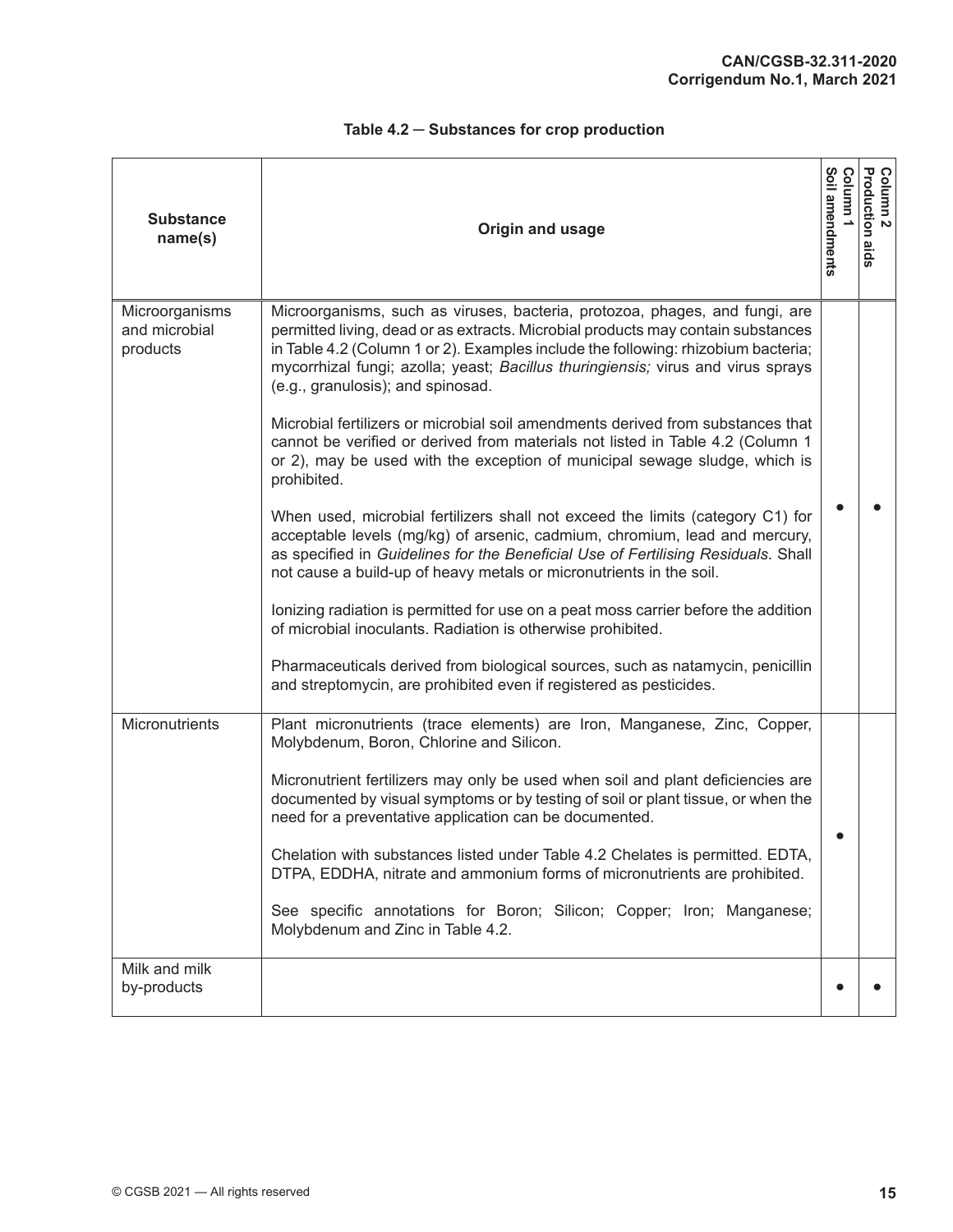| <b>Substance</b><br>name(s)    | Origin and usage                                                                                                                                                                                                                                                                                                                                                                                                                                                                                                                                                         | Soil amendments<br>Column | Column 2<br>Production aids |
|--------------------------------|--------------------------------------------------------------------------------------------------------------------------------------------------------------------------------------------------------------------------------------------------------------------------------------------------------------------------------------------------------------------------------------------------------------------------------------------------------------------------------------------------------------------------------------------------------------------------|---------------------------|-----------------------------|
| Mined minerals,<br>unprocessed | Mined minerals include basalt, pumice, sand, feldspar, mica, granite dust and<br>other unprocessed rock dust. Minerals extracted from seawater are permitted.<br>To be allowed as a mined mineral, the product shall not have undergone any<br>change in its molecular structure through heating, processing, ion exchange or<br>combining with other substances.<br>Sodium nitrate and rock dust that have been mixed with petroleum products,<br>such as those from stone engraving, are prohibited.<br>See annotations for specific minerals in Table 4.2 (Column 1). |                           |                             |
| <b>Molasses</b>                | Shall be organic.                                                                                                                                                                                                                                                                                                                                                                                                                                                                                                                                                        | $\bullet$                 |                             |
| Molybdenum                     | To correct documented molybdenum deficiencies.<br>See Table 4.2 Micronutrients.                                                                                                                                                                                                                                                                                                                                                                                                                                                                                          |                           |                             |
| <b>Mulches</b>                 | Biological materials from organic sources are permitted (e.g., straw, leaves,<br>grass clippings, hay, wool or untreated burlap). If organic materials are not<br>commercially available, non-organic, non-genetically engineered sources may<br>be used provided that prohibited substances have not been used on these<br>materials for at least 60 days before harvest.                                                                                                                                                                                               |                           |                             |
|                                | Prohibited mulch material includes, but is not limited to, sawdust, wood chips,<br>bark and shavings that is treated or processed with Formulants used in crop<br>production aids or with substances, such as herbicides, preservatives and<br>glues, not listed in Table 4.2 (Column 1 or 2).                                                                                                                                                                                                                                                                           |                           |                             |
|                                | Newspaper and paper mulch are permitted; glossy paper and coloured ink are<br>prohibited.                                                                                                                                                                                                                                                                                                                                                                                                                                                                                |                           |                             |
|                                | Plastic mulches: Non-biodegradable and semi-biodegradable materials shall<br>not be incorporated into the soil or left in the field to decompose. Use of polyvinyl<br>chloride as plastic mulch or row cover is prohibited.                                                                                                                                                                                                                                                                                                                                              |                           |                             |
|                                | Biodegradable mulches: 100% of biodegradable mulch films shall be derived<br>from bio-based sources. Formulants or ingredients shall be listed in<br>Table 4.2 (Column 1 or 2). Biodegradable polymers and Carbon Black from<br>GE or petroleum sources are not permitted.                                                                                                                                                                                                                                                                                               |                           |                             |
| Mushroom<br>compost            | See Table 4.2 Compost.                                                                                                                                                                                                                                                                                                                                                                                                                                                                                                                                                   |                           |                             |
| Nitrogen gas                   | For controlled atmosphere storage.                                                                                                                                                                                                                                                                                                                                                                                                                                                                                                                                       |                           |                             |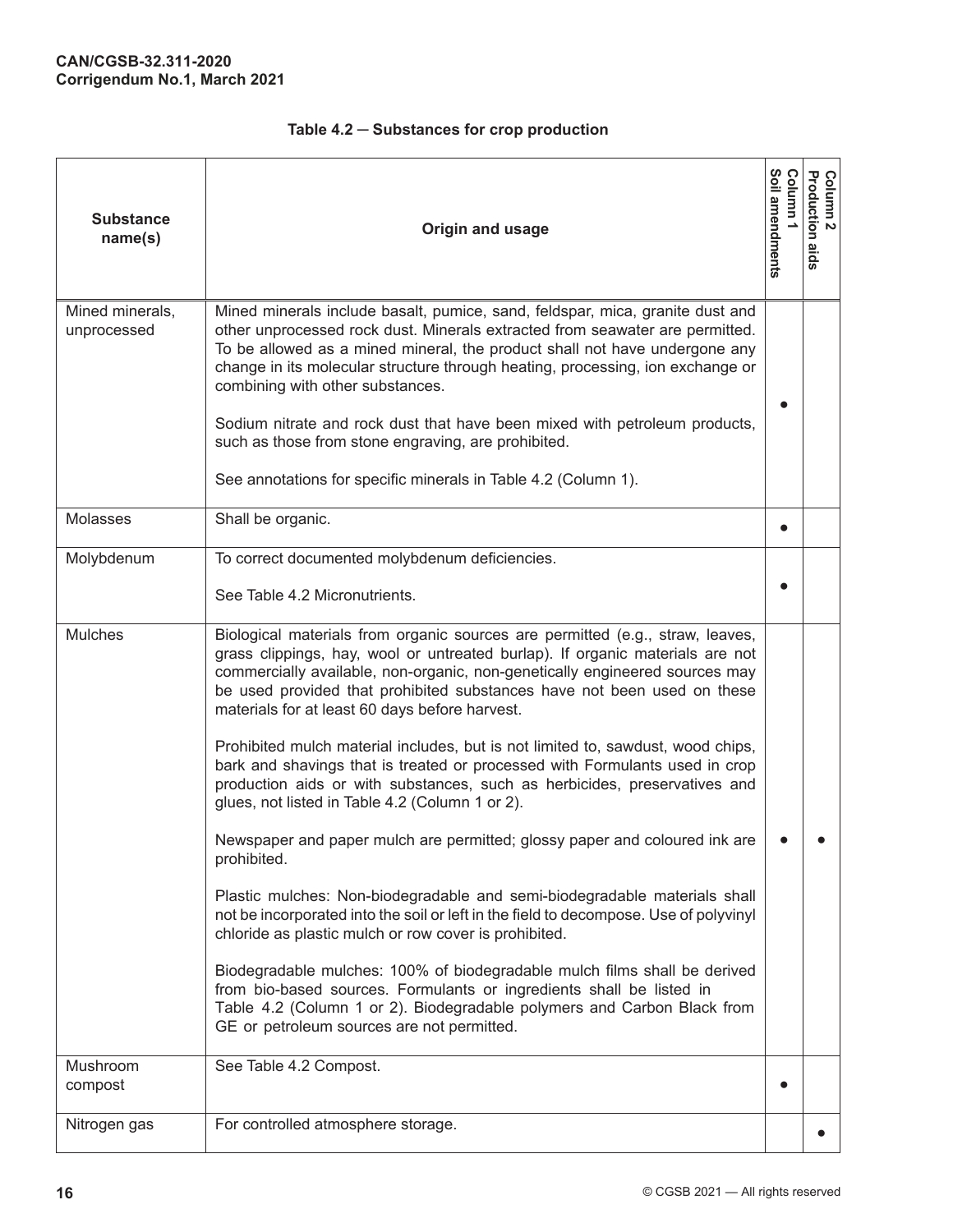| <b>Substance</b><br>name(s)               | Origin and usage                                                                                                                                                                                                                                                                                                                                                                                                                                                                                                                                                                                                                                                                                           | Soil amendments<br>Column | Column 2<br>Production aids |
|-------------------------------------------|------------------------------------------------------------------------------------------------------------------------------------------------------------------------------------------------------------------------------------------------------------------------------------------------------------------------------------------------------------------------------------------------------------------------------------------------------------------------------------------------------------------------------------------------------------------------------------------------------------------------------------------------------------------------------------------------------------|---------------------------|-----------------------------|
| Oilseed meals                             | Shall be organic if commercially available.                                                                                                                                                                                                                                                                                                                                                                                                                                                                                                                                                                                                                                                                |                           |                             |
| Oxygen                                    | For controlled atmosphere storage.                                                                                                                                                                                                                                                                                                                                                                                                                                                                                                                                                                                                                                                                         |                           |                             |
| Peat moss                                 |                                                                                                                                                                                                                                                                                                                                                                                                                                                                                                                                                                                                                                                                                                            |                           |                             |
| Peracetic<br>(peroxyacetic) acid          | Formulations of peracetic acid may include unreacted residual reagents and<br>catalysts, such as hydrogen peroxide, acetic acid and sulphuric acid.<br>Permitted for:<br>a) pest control; and<br>b) disinfecting and cleaning seeds and plant stock.<br>See Table 7.3.                                                                                                                                                                                                                                                                                                                                                                                                                                     |                           |                             |
| Pheromones<br>and other<br>semiochemicals | All sources are permitted. For pest control.                                                                                                                                                                                                                                                                                                                                                                                                                                                                                                                                                                                                                                                               |                           |                             |
| Phosphate rock                            | May be fortified or processed with substances listed in Table 4.2 (Column 1).<br>Cadmium shall not exceed 90 mg/kg P <sub>2</sub> O <sub>F</sub> .                                                                                                                                                                                                                                                                                                                                                                                                                                                                                                                                                         |                           |                             |
| Plant by-products<br>and plants           | Includes plant preparations of aquatic or terrestrial plants or parts of plants,<br>such as cover crops, green manures, crop wastes, hay, leaves and straw. Parts<br>of plants used as soil amendments and foliar feeds are permitted. Wastes<br>from crops that have been treated or produced with prohibited substances are<br>permitted as compost feedstocks.<br>For processing of plant by-products, see Table 4.2 Extractants.<br>Prohibited substances include sawdust, wood chips, bark and shavings that<br>are treated or processed with Formulants used in crop production aids or with<br>substances, such as herbicides, preservatives and glues, not listed in Table 4.2<br>(Column 1 or 2). |                           |                             |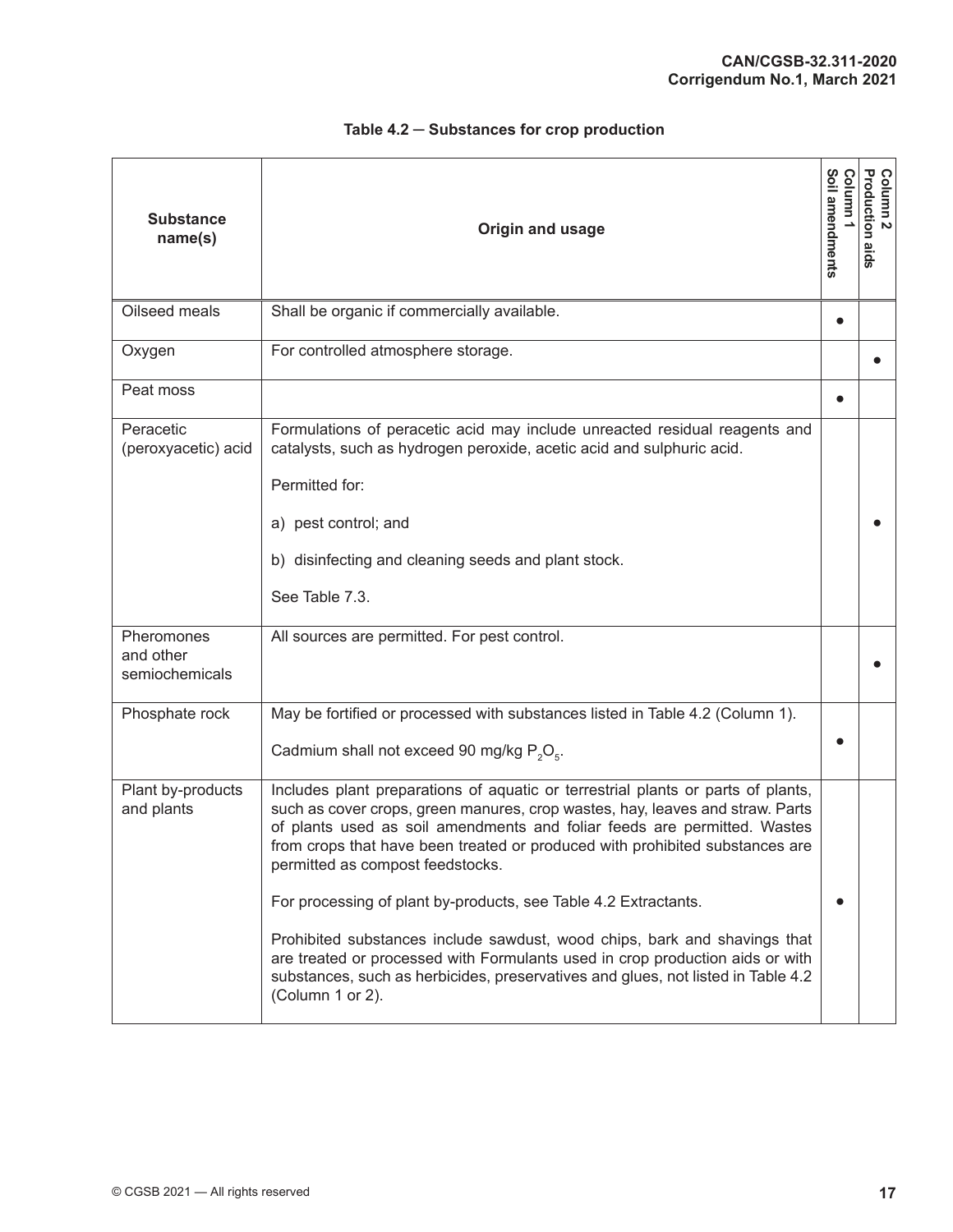| <b>Substance</b><br>name(s)                   | Origin and usage                                                                                                                                                                                                                                                                                                                                                                                                                                                                                                                                                                                                                                                                                     | ທ<br>oil amendments<br>umno; | Column 2<br>Production aids |
|-----------------------------------------------|------------------------------------------------------------------------------------------------------------------------------------------------------------------------------------------------------------------------------------------------------------------------------------------------------------------------------------------------------------------------------------------------------------------------------------------------------------------------------------------------------------------------------------------------------------------------------------------------------------------------------------------------------------------------------------------------------|------------------------------|-----------------------------|
| Plant extracts, oils<br>and preparations      | Permitted extractants include fats and oils (such as cocoa butter, lanolin and<br>animal fats); alcohols; water; or substances listed on Table 4.2 (Column 2) other<br>than Formulants used in crop production aids.<br>Extraction with other solvents is prohibited except with, in order of preference:<br>a) potassium hydroxide; or<br>b) sodium hydroxide; provided the amount of solvent used does not exceed the<br>amount necessary for extraction. The operator shall provide an affidavit from<br>the manufacturer that proves the need to use sodium hydroxide.<br>For control of pests (e.g., diseases, weeds and insects).<br>Clove oil is permitted for sprout inhibition in potatoes. |                              |                             |
| Plant protectants                             | Mineral and biological substances including, but not limited to: calcium carbonate<br>(from chalk, limestone, etc.); diatomaceous earth; kaolin clay; pine oil; pine<br>resin; and yucca. White wash (solution of hydrated limestone) is permitted for<br>use on trees to protect against sunburn and southwest disease.<br>Permitted to protect plants from harsh environmental conditions (such as frost<br>and sunburn), infection, the build-up of dirt on leaf surfaces, or injury by an<br>invertebrate pest or disease.                                                                                                                                                                       |                              |                             |
| Plastic for row<br>covers and<br>solarization | Non-biodegradable and semi-biodegradable materials shall not be incorporated<br>into the soil or left in the field to decompose.<br>Use of polyvinyl chloride as plastic mulch or row cover is prohibited.                                                                                                                                                                                                                                                                                                                                                                                                                                                                                           |                              |                             |
| Pomaces                                       | Feedstocks shall be from organically grown fruits or vegetables. Non-organic<br>pomaces shall be composted. See Table 4.2 Compost feedstocks.                                                                                                                                                                                                                                                                                                                                                                                                                                                                                                                                                        |                              |                             |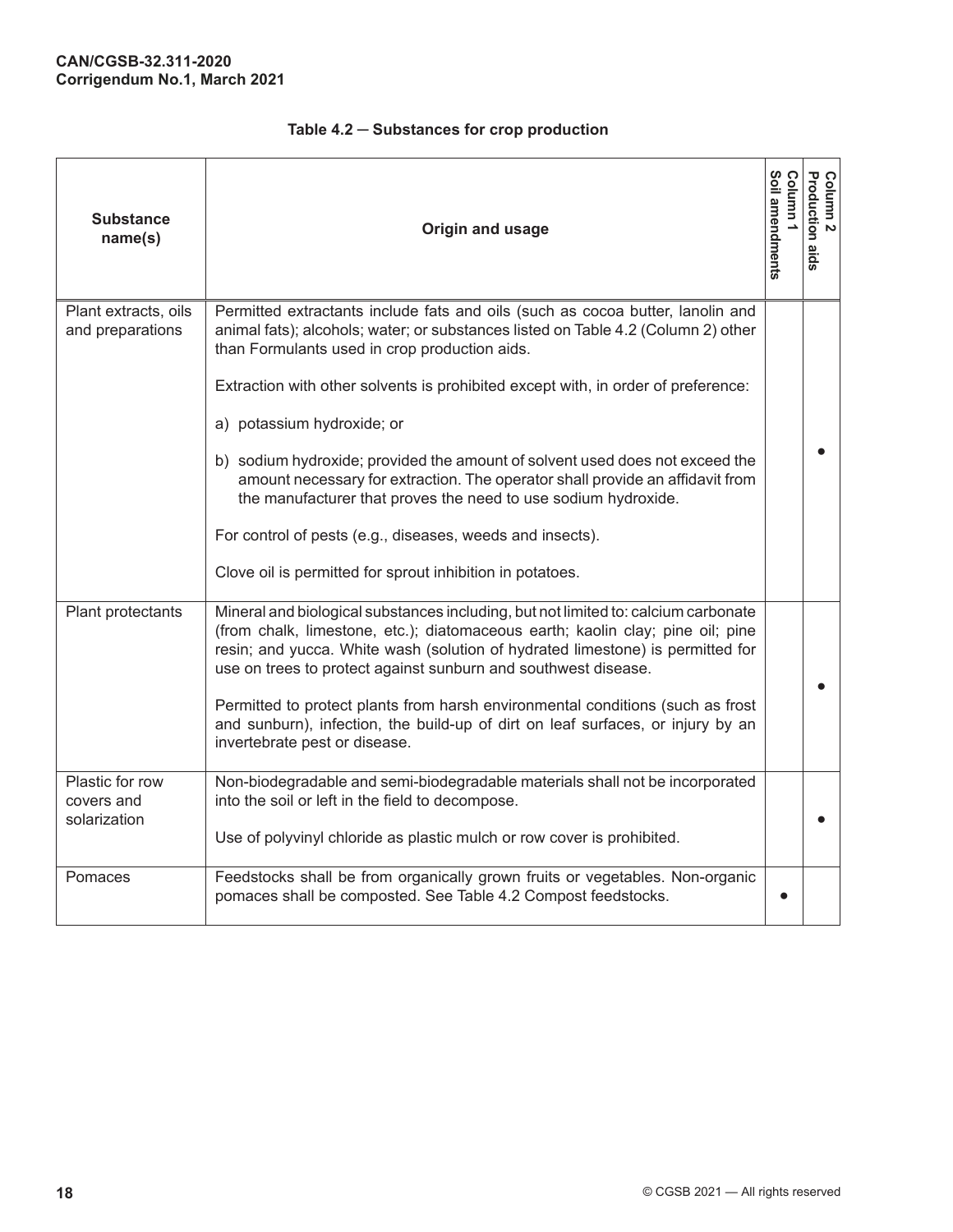| <b>Substance</b><br>name(s)     | <b>Origin and usage</b>                                                                                                                                                                                            | Soil amendments<br>umulo: | Column 2<br>Production aids |
|---------------------------------|--------------------------------------------------------------------------------------------------------------------------------------------------------------------------------------------------------------------|---------------------------|-----------------------------|
| Potassium                       | The following potassium sources are permitted:                                                                                                                                                                     |                           |                             |
|                                 | a) mined potassium magnesium sulphate (langbeinite) and mined potassium<br>magnesium chlorides (sylvinite and kainite);                                                                                            |                           |                             |
|                                 | b) potassium rock powder-includes basalt, biotite, mica, feldspar, granite,<br>glauconite and greensand;                                                                                                           |                           |                             |
|                                 | c) potassium chloride—muriate of potash or rock potash. The use of potassium<br>chloride shall not cause salt build-up in soil through repeated application;                                                       |                           |                             |
|                                 | d) potassium sulphate—shall be produced by evaporating brines from seabed<br>deposits or combining mined minerals using ion exchange. Potassium<br>sulphate made using sulphuric acid as a reactant is prohibited. |                           |                             |
| Potassium<br>bicarbonate        | For pest and disease control for crops grown in greenhouses and other<br>structures, and for other crops.                                                                                                          |                           |                             |
| Pyrethrum                       | May be combined with Formulants used in crop production aids.                                                                                                                                                      |                           |                             |
|                                 | See Table 4.2 Botanical pesticides for restrictions.                                                                                                                                                               |                           |                             |
| Quicklime<br>(calcium oxide)    | Shall not be used as a fertilizer or as a soil amendment.                                                                                                                                                          |                           |                             |
| Repellents                      | Shall be derived from biological sources, such as sterilized blood meal, rotten<br>eggs, hair or predator scents. May contain substances listed in Table 4.2<br>Column 2.                                          |                           |                             |
| Salt                            | Sodium chloride, calcium chloride or potassium chloride; shall be mined or<br>derived from sources of natural brine.                                                                                               |                           |                             |
|                                 | The effluent from ion exchange water softener regeneration may be used.                                                                                                                                            |                           |                             |
|                                 | For pest control.                                                                                                                                                                                                  |                           |                             |
| Seaweed and<br>seaweed products | See Table 4.2 Aquatic plants and aquatic plant products.                                                                                                                                                           |                           |                             |
| Seed treatments                 | Includes microbial products, kelp, yucca, gypsum, clays and botanicals.                                                                                                                                            |                           |                             |
|                                 | May contain substances listed in Table 4.2 (Column 1 or 2) or Table 7.3. See<br>Table 4.2 Peracetic Acid; Treated Seeds and refer to CAN/CGSB-32.310, 5.3.2.                                                       |                           |                             |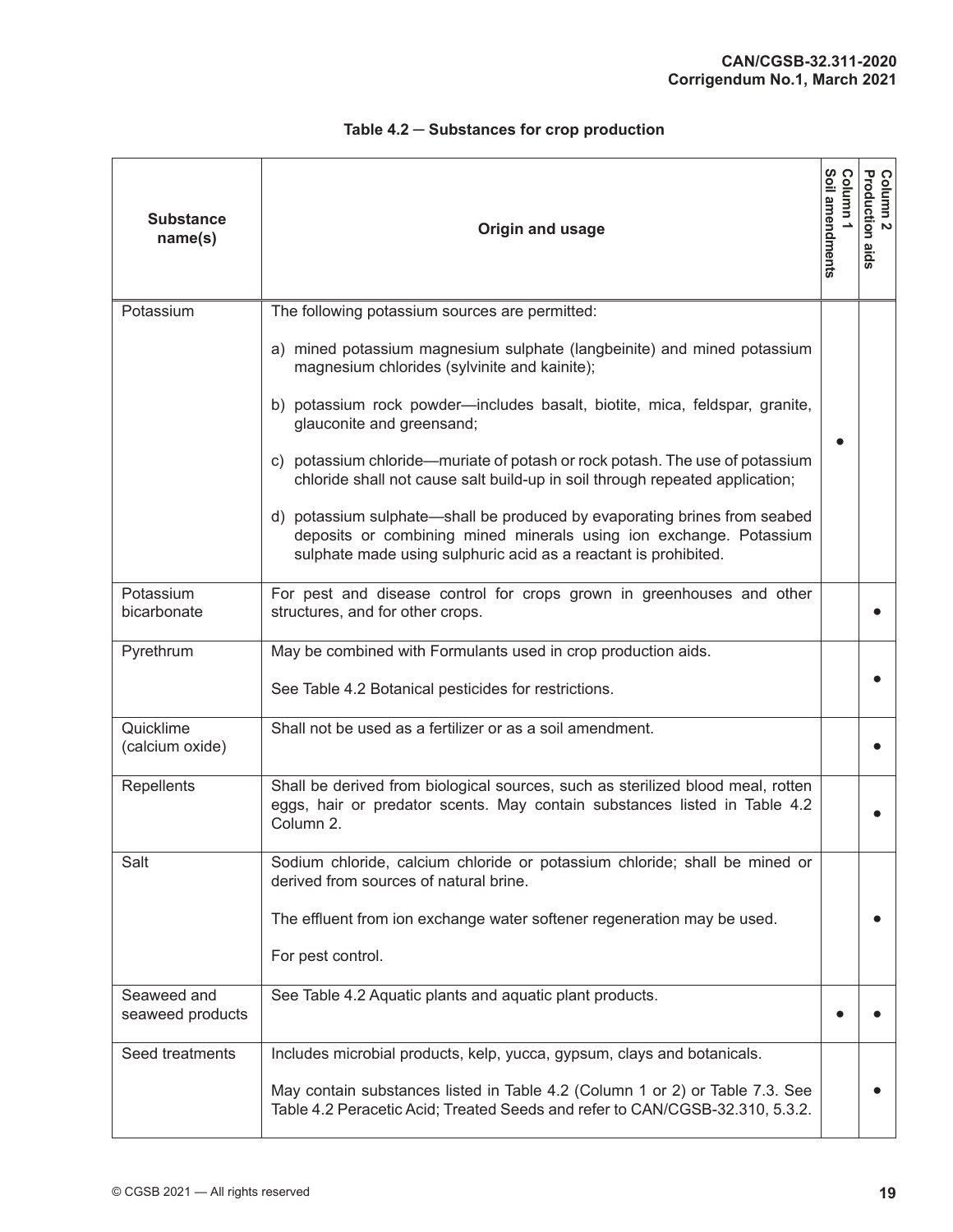| <b>Substance</b><br>name(s)                             | Origin and usage                                                                                                                                                                                                                                                                                                                                                                                                                                                                           | Soil amendments<br>Column | Column 2<br>Production aids |
|---------------------------------------------------------|--------------------------------------------------------------------------------------------------------------------------------------------------------------------------------------------------------------------------------------------------------------------------------------------------------------------------------------------------------------------------------------------------------------------------------------------------------------------------------------------|---------------------------|-----------------------------|
| Shell from aquatic<br>animals                           | Includes chitin.                                                                                                                                                                                                                                                                                                                                                                                                                                                                           |                           |                             |
| Silicon, silica and<br>silicates                        | Silicon products from mined sources such as diatomaceous earth, calcium<br>silicate from wollastonite, or silicon dioxide (quartz). Sodium and potassium<br>silicates are permitted only for Crop protection (Table 4.2 Column 2).<br>See Table 4.2 Diatomaceous earth.                                                                                                                                                                                                                    |                           |                             |
| Soaps                                                   | Soaps (including insecticidal soaps) shall consist of fatty acids derived from<br>animal or vegetable oils.                                                                                                                                                                                                                                                                                                                                                                                |                           |                             |
| Soaps, ammonium                                         | As a large animal repellent.<br>Direct contact with soil or edible portion of crop is prohibited.                                                                                                                                                                                                                                                                                                                                                                                          |                           |                             |
| Sodium<br>bicarbonate                                   | For pest and disease control for crops grown in greenhouses and other<br>structures, and for other crops.                                                                                                                                                                                                                                                                                                                                                                                  |                           |                             |
| Soil                                                    | From organic sources. Shall comply with restrictions specified in 5.1.2 of<br>CAN/CGSB-32.310.<br>See definition of Soil in Clause 3 of CAN/CGSB-32.310.<br>For soils used in containers, see Transplant media, potting soil and potting<br>media.                                                                                                                                                                                                                                         | $\bullet$                 |                             |
| Sphagnum moss                                           | May contain wetting agents listed in Table 4.2 Surfactants.                                                                                                                                                                                                                                                                                                                                                                                                                                |                           |                             |
| Stillage and<br>stillage extract                        | Ammonium stillage is prohibited.                                                                                                                                                                                                                                                                                                                                                                                                                                                           | 6                         |                             |
| <b>Struvite</b><br>(magnesium<br>ammonium<br>phosphate) | Allowed if made from biological sources, including plant and plant by-products<br>or livestock manures. Prohibited if made from sewage sludge.<br>All sources of magnesium are permitted in the manufacturing process.<br>Levels (mg/kg) of arsenic, cadmium, chromium, lead and mercury shall not<br>exceed the limits (category C1) specified in Guidelines for the Beneficial<br>Use of Fertilising Residuals. Shall not cause a build-up of heavy metals or<br>micronutrients in soil. |                           |                             |
| Sugars                                                  | Organic sugars (e.g., sucrose, glucose, fructose) are permitted.                                                                                                                                                                                                                                                                                                                                                                                                                           |                           |                             |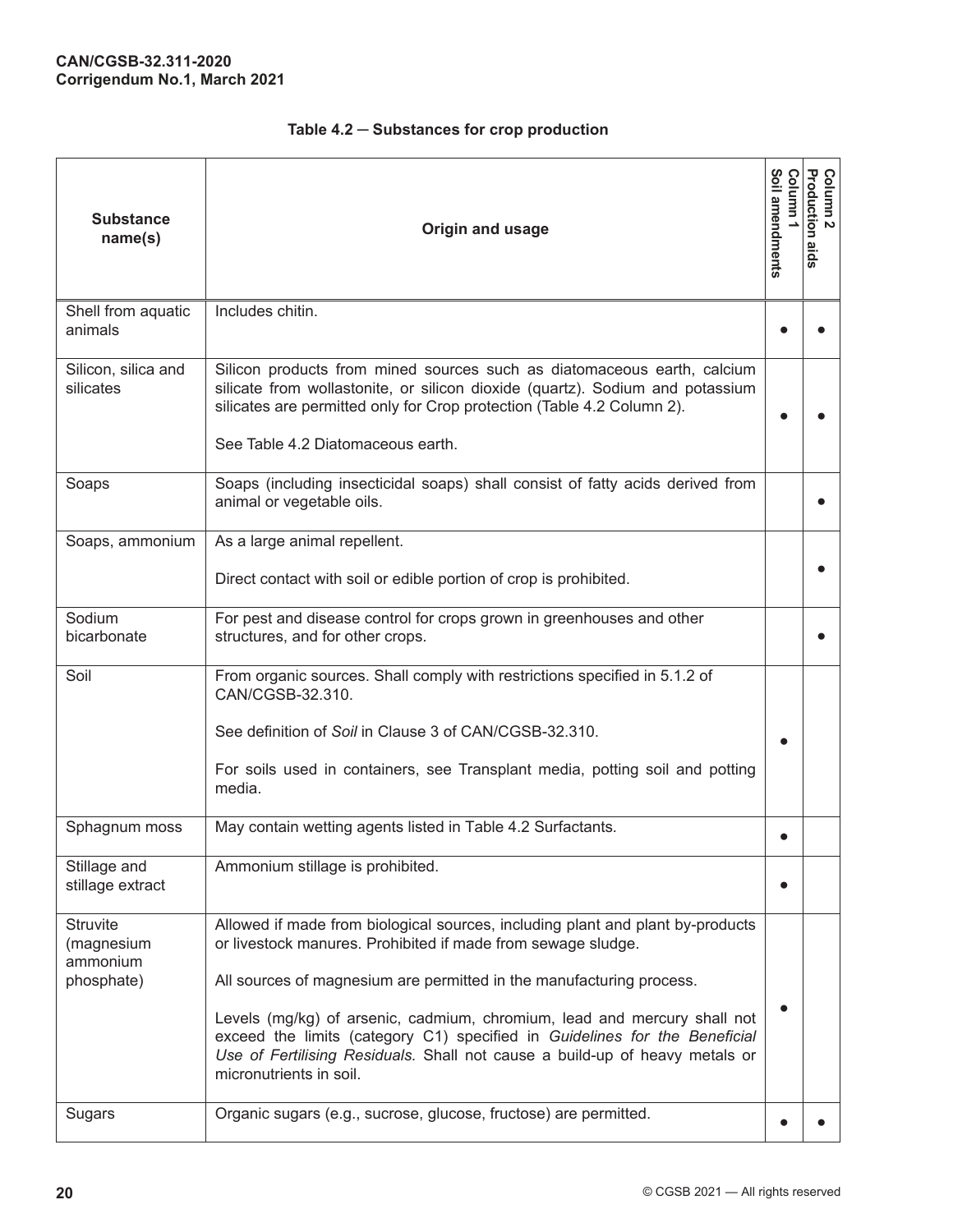| <b>Substance</b><br>name(s)                            | Origin and usage                                                                                                                                                                                                                                                                                                                                                                      | Soil amendments<br>Column | Column 2<br>Production aids |
|--------------------------------------------------------|---------------------------------------------------------------------------------------------------------------------------------------------------------------------------------------------------------------------------------------------------------------------------------------------------------------------------------------------------------------------------------------|---------------------------|-----------------------------|
| Sulphur smoke<br>bombs                                 | Use of sulphur smoke bombs shall be permitted in conjunction with other<br>methods used for rodent control when a full pest control program is maintained<br>but temporarily overwhelmed.                                                                                                                                                                                             |                           |                             |
| Sulphur, elemental                                     | Both mined and reclaimed sources of elemental sulphur are permitted.                                                                                                                                                                                                                                                                                                                  |                           |                             |
| Summer oils                                            | On foliage, as suffocating or stylet oils.                                                                                                                                                                                                                                                                                                                                            |                           |                             |
| Surfactants                                            | Includes plant-derived saponins, such as Yucca schidigera and Quillaja<br>saponaria, or substances listed in Table 4.2 Formulants used in soil amendments;<br>Formulants used in crop production aids; Soaps.                                                                                                                                                                         |                           |                             |
| Transplant media,<br>potting soil and<br>potting media | Shall be composed entirely of permitted substances listed in Table 4.2<br>(Column 1 or 2). Soil from the field may be used provided that prohibited<br>substances have not been used on the soil for at least 36 months.                                                                                                                                                              |                           |                             |
| <b>Treated seed</b>                                    | See Table 4.2 Peracetic acid; Seed treatments and refer to CAN/CGSB-32.310,<br>5.3.2.                                                                                                                                                                                                                                                                                                 |                           |                             |
| Tree seals                                             | Plant or milk-based paints are permitted. May only be combined with substances<br>listed in Table 4.2 (Column 1 or 2). See Table 4.2 Plant Protectants.<br>For planting stock: commercial grafting materials are permitted, provided that<br>plants are maintained in accordance with requirements of CAN/CGSB-32.310<br>for at least 12 months prior to harvest of organic products. |                           |                             |
| Vermicasts                                             | See Table 4.2 Worm castings.                                                                                                                                                                                                                                                                                                                                                          |                           |                             |
| Vermiculite                                            |                                                                                                                                                                                                                                                                                                                                                                                       | $\bullet$                 |                             |
| Vinegar<br>(acetic acid)                               | See Table 4.2 Acetic acid.                                                                                                                                                                                                                                                                                                                                                            |                           |                             |
| Vitamins                                               | Biological and mineral sources of all vitamins are permitted. Non-biological and<br>non-mineral sources of vitamins B <sub>1</sub> , C (ascorbic acid) and E are permitted.                                                                                                                                                                                                           |                           |                             |
| Water                                                  |                                                                                                                                                                                                                                                                                                                                                                                       |                           |                             |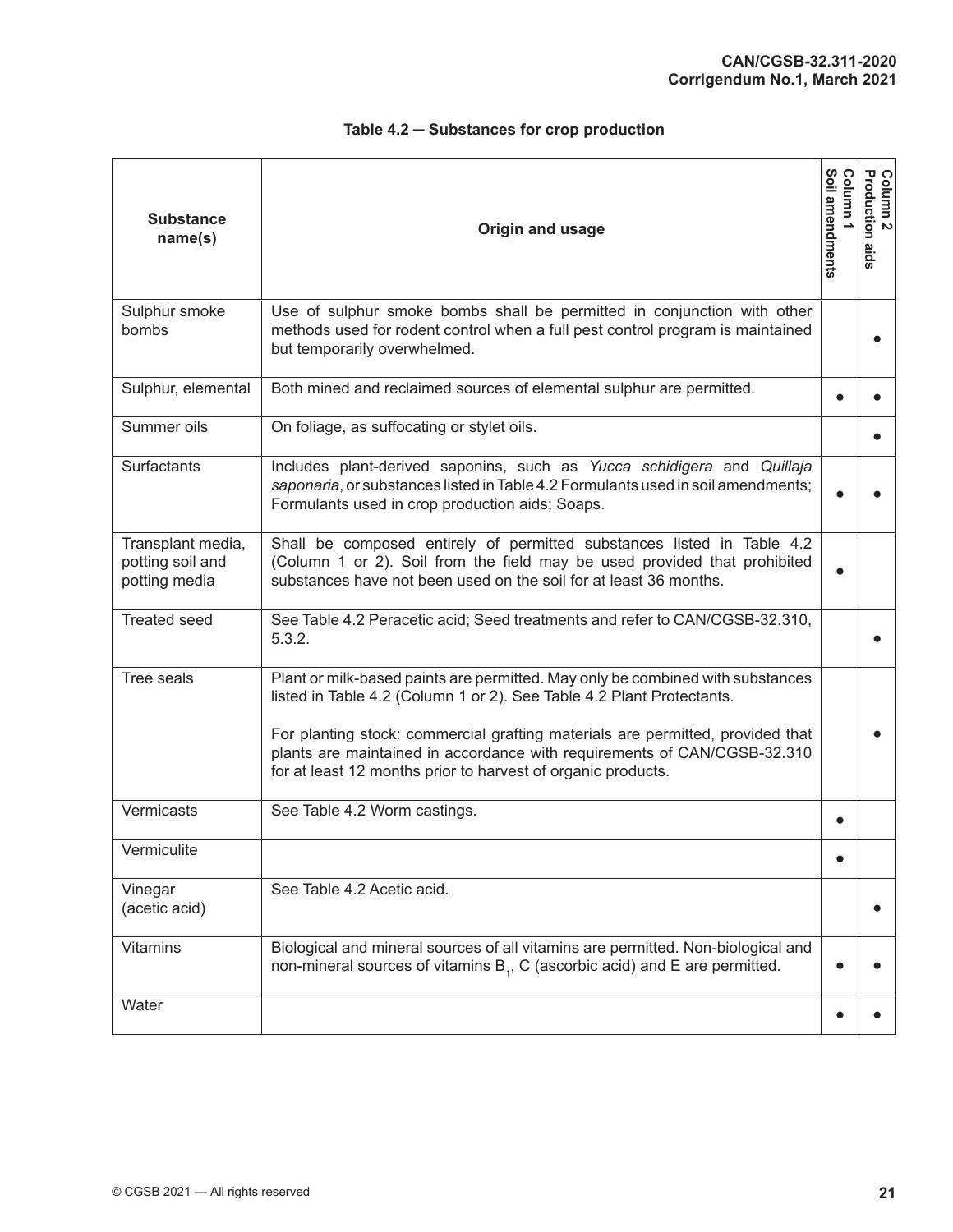<span id="page-29-0"></span>

| <b>Substance</b><br>name(s) | Origin and usage                                                                                                                                                                                                                                                                                                                                                                                                                                                                                                                                                                                                                                                                                                                                                          | Soil amendments<br>Column | Column 2<br>Production aids |
|-----------------------------|---------------------------------------------------------------------------------------------------------------------------------------------------------------------------------------------------------------------------------------------------------------------------------------------------------------------------------------------------------------------------------------------------------------------------------------------------------------------------------------------------------------------------------------------------------------------------------------------------------------------------------------------------------------------------------------------------------------------------------------------------------------------------|---------------------------|-----------------------------|
| Water, recycled             | Recycled water shall only contain substances listed in Tables 4.2 (Column 1 or<br>2), 7.3 and 7.4.<br>Recycled wash water from all organic operations, including dairy operations,<br>may be spread on crop lands. Requirements for land application, as specified<br>in 5.5.2.5 of CAN/CGSB-32.310, shall be met. In all other uses, recycled water<br>shall meet applicable irrigation water regulatory requirements.                                                                                                                                                                                                                                                                                                                                                   |                           |                             |
| Wetting agents              | See Table 4.2 Surfactants.                                                                                                                                                                                                                                                                                                                                                                                                                                                                                                                                                                                                                                                                                                                                                |                           |                             |
| Wood ash                    | See Table 4.2 Ash.                                                                                                                                                                                                                                                                                                                                                                                                                                                                                                                                                                                                                                                                                                                                                        |                           |                             |
| Worm castings               | Worm castings (also called vermicompost, worm compost, vermicasts, worm<br>humus or worm manure) are the end product of the breakdown of organic<br>matter and compounds by some earthworm species.<br>Feedstocks for earthworms shall meet the criteria in Table 4.2 Compost<br>feedstocks.<br>The operator shall be able to demonstrate that:<br>a) worm castings produced either on the farm or obtained from off-farm<br>sources meet the limits for acceptable levels (MPN/g total solids) of human<br>pathogens as specified in Guidelines for Compost Quality; or<br>b) best practices known to eliminate human pathogens during vermicomposting<br>have been used.<br>See Table 4.2 Microorganisms and microbial products for information on<br>compost starters. |                           |                             |
| Yeast                       | See Table 4.2 Microorganisms and microbial products.                                                                                                                                                                                                                                                                                                                                                                                                                                                                                                                                                                                                                                                                                                                      | $\bullet$                 |                             |
| Zinc                        | See Table 4.2 Micronutrients.                                                                                                                                                                                                                                                                                                                                                                                                                                                                                                                                                                                                                                                                                                                                             |                           |                             |

# **5 Permitted substances lists for livestock production**

## **5.1 Classification**

- **5.1.1** Livestock production substances are classified according to the following uses and applications:
- a) Feed, feed additives and feed supplements;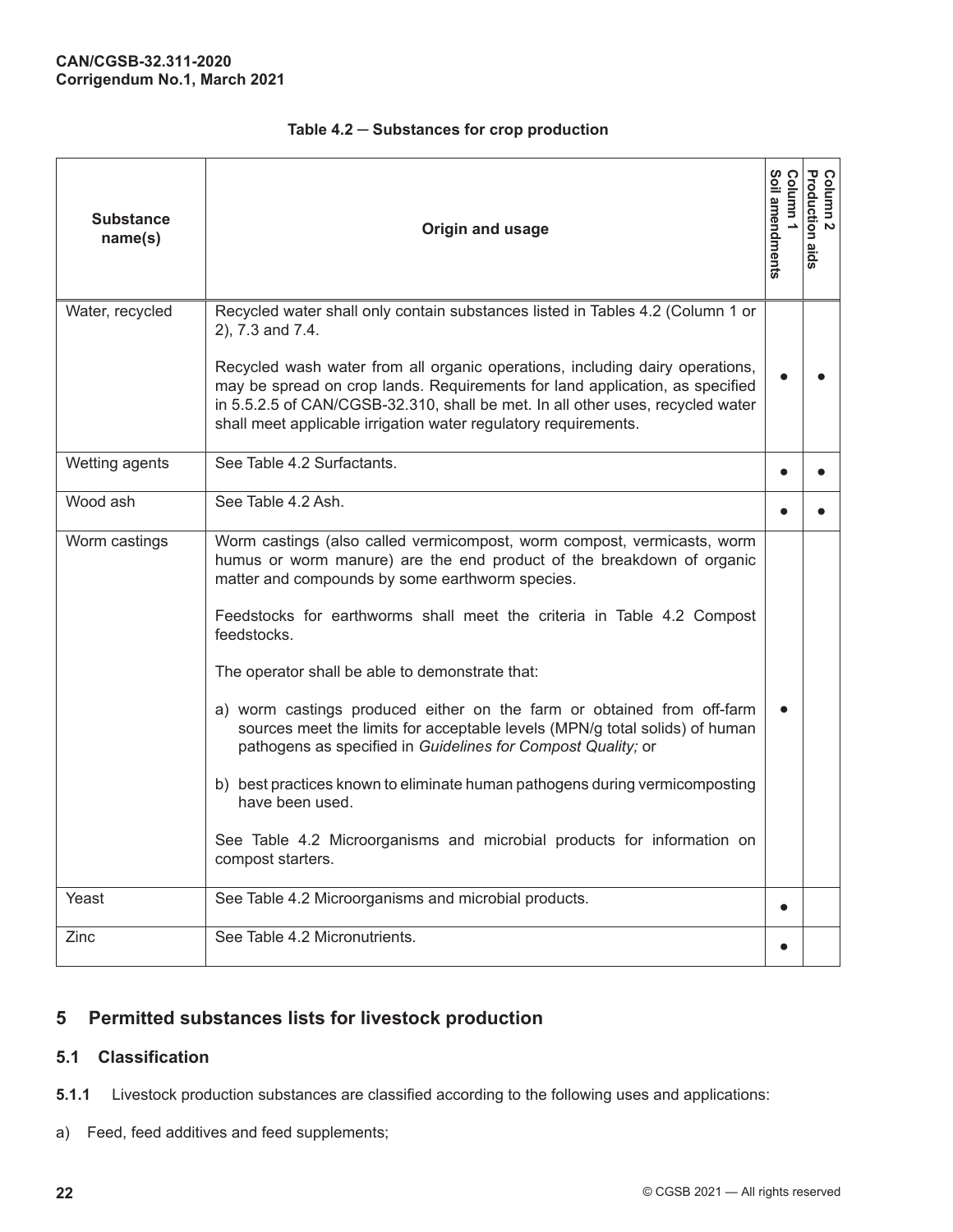b) Health care products and production aids — Health care products include medications, remedies, parasiticides and other substances used to maintain or restore the well-being of an animal. Production aids include all other substances used on animals and their living areas, such as bedding, teat seals and teat dips.

**5.1.2** Substances listed in Tables 5.2 and 5.3 shall comply with prohibitions in 1.4 and 1.5 of CAN/CGSB-32.310. The following additional requirements apply to substances produced on substrates or growth media (for example, microorganisms and lactic acid):

- a) if the substance includes the substrate or growth media, the substrate or growth media ingredients shall be listed in Table 5.2 or 5.3;
- b) if the substance does not include the substrates or growth media, the substance shall be produced on non-genetically engineered substrates or growth media, if commercially available.

NOTE In Canada, livestock feed must meet the compositional and labelling standards of the *Feeds Regulations*, 1983. Ingredients used in livestock feed must be approved and listed in Schedule IV or V of the *Feeds Regulations*, 1983. Some ingredients and products require registration (such as enzymes and milk replacers).

| Substance name(s)  | <b>Origin and usage</b>                                                                                                                                                                                                                                |
|--------------------|--------------------------------------------------------------------------------------------------------------------------------------------------------------------------------------------------------------------------------------------------------|
| Amino acids        | Organic sources, such as fishmeal, insect meal, brewer's yeast, potato protein, corn<br>gluten and distillers' grains, shall be the first preference.                                                                                                  |
|                    | When the supplementation with these organic sources does not meet amino acid<br>requirements to produce a balanced feed as per 6.4.1 and 6.4.2 of CAN/CGSB-32.310,<br>then:                                                                            |
|                    | a) amino acids derived from biological sources by biofermentation and extracted, or<br>isolated, by hydrolysis or by physical or other non-chemical means may be used;                                                                                 |
|                    | b) when such forms of lysine and methionine are not commercially available for use<br>in monogastrics feeding, as an exception to 5.1.2 (CAN/CGSB-32.311) and 1.4 a)<br>of CAN/CGSB-32.310, all sources of lysine and methionine may be used.          |
|                    | This annotation will be reviewed at the next revision of the standard. See Table 5.2<br>Fishmeal.                                                                                                                                                      |
| Antioxidants       | Derived from materials produced by living organisms (such as, but not limited to,<br>plants, animals and microorganisms) using substances listed in Table 6.3 Extraction<br>solvents and precipitation aids. Example: tocopherols derived from plants. |
| Colouring agents   | From biological sources.                                                                                                                                                                                                                               |
| Diatomaceous earth | As a preventative livestock health care practice for control of internal parasites, and<br>as an anti-caking agent. Shall be food grade (non-calcined).                                                                                                |
|                    | As free choice, or up to 2% of total diet, or as an anti-caking agent in feed ration.                                                                                                                                                                  |

#### **Table 5.2 ─ Feed, feed additives and feed supplements**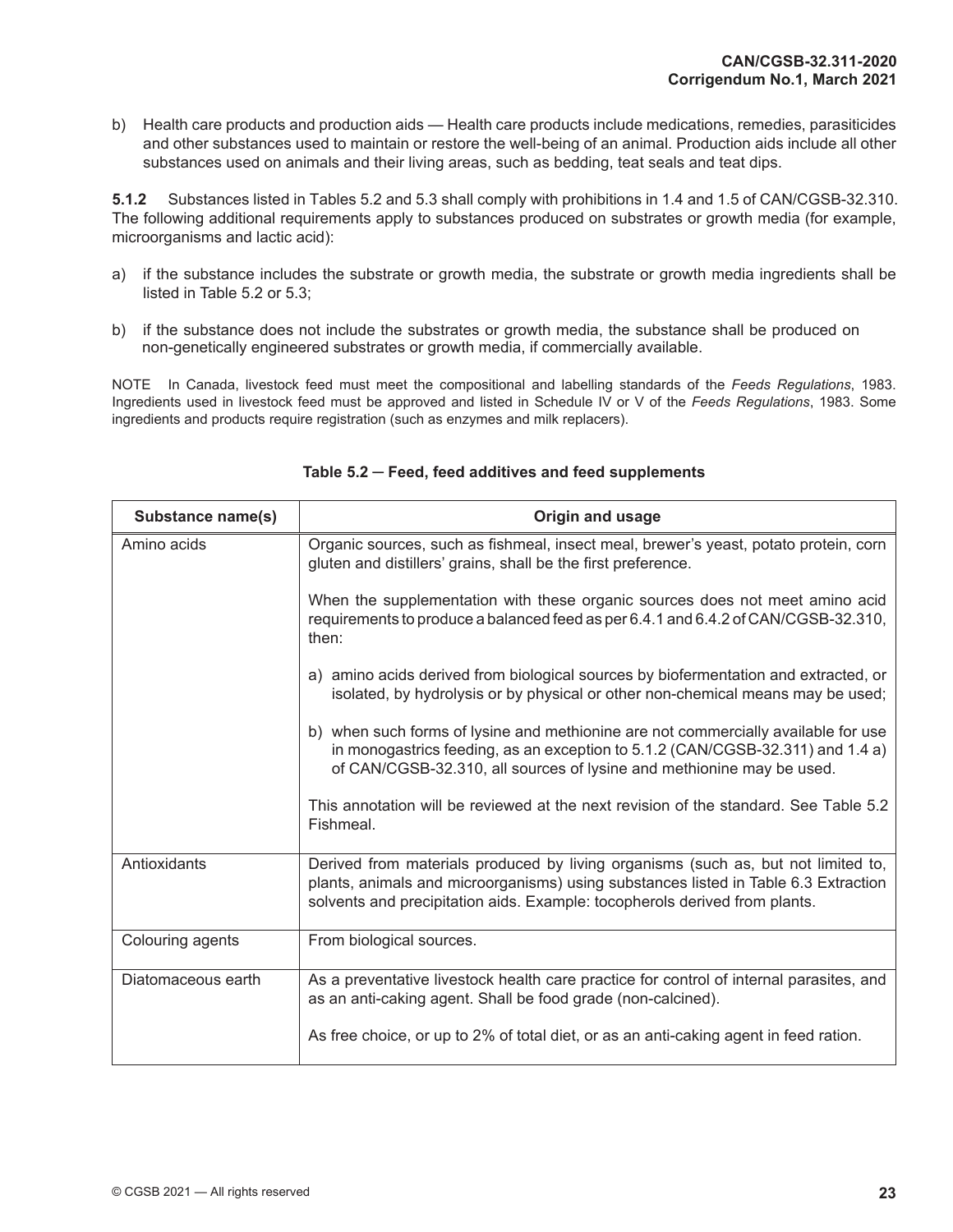| Substance name(s)                                                                                    | Origin and usage                                                                                                                                                                                                                                                                                                                                                                                      |
|------------------------------------------------------------------------------------------------------|-------------------------------------------------------------------------------------------------------------------------------------------------------------------------------------------------------------------------------------------------------------------------------------------------------------------------------------------------------------------------------------------------------|
| Energy feeds and<br>forage concentrates<br>(grains) and roughages<br>(hay, silage, fodder,<br>straw) | Shall be obtained from organic sources. May include silage preservation products.<br>See Table 5.2 Hay or silage preservation products.                                                                                                                                                                                                                                                               |
| Enzymes                                                                                              | Derived from plants, animals or microorganisms. Examples include, but are not<br>limited to, bromelain, bovine liver catalase, ficin, animal lipase, malt, pancreatin,<br>pepsin, trypsin, proteases and carbohydrases.<br>Animal-derived enzymes shall be free of Specified Risk Material (SRM).<br>This annotation will be reviewed at the next revision of the standard.<br>See Table 5.2 Phytase. |
| Fishmeal                                                                                             | All preservatives and other ingredients shall be listed in Table 5.2.                                                                                                                                                                                                                                                                                                                                 |
| Flavours                                                                                             | Shall be organic.                                                                                                                                                                                                                                                                                                                                                                                     |
| Food waste                                                                                           | Organic food for human consumption or by-products from organic food production<br>(excluding abattoir waste).                                                                                                                                                                                                                                                                                         |
| Hay or silage<br>preservation products                                                               | Preference should be given to bacterial or enzymatic additives derived from bacteria,<br>fungi and plants and food by-products (such as molasses and whey).                                                                                                                                                                                                                                           |
|                                                                                                      | The following acids may be used: lactic, propionic and formic.                                                                                                                                                                                                                                                                                                                                        |
| Microorganisms and<br>yeasts                                                                         | If organic sources of yeast are not commercially available, non-organic yeast sources,<br>including yeast autolysate, shall be used.                                                                                                                                                                                                                                                                  |
| Milk replacer                                                                                        | Shall be organic if commercially available.                                                                                                                                                                                                                                                                                                                                                           |
|                                                                                                      | Permitted for emergency use. Without antibiotics and animal fats or by-products.                                                                                                                                                                                                                                                                                                                      |
| Minerals, trace<br>minerals, elements                                                                | Unprocessed rock dusts; ground animal or plant material (other than blood or bone<br>meal); and seawater are preferred sources.                                                                                                                                                                                                                                                                       |
|                                                                                                      | Chelated and sulphated forms are permitted.                                                                                                                                                                                                                                                                                                                                                           |
|                                                                                                      | If none of the aforementioned sources are commercially available, other versions are<br>permitted except for forms containing or produced with EDTA or EDDHA.                                                                                                                                                                                                                                         |
| Molasses                                                                                             | Shall be organic.                                                                                                                                                                                                                                                                                                                                                                                     |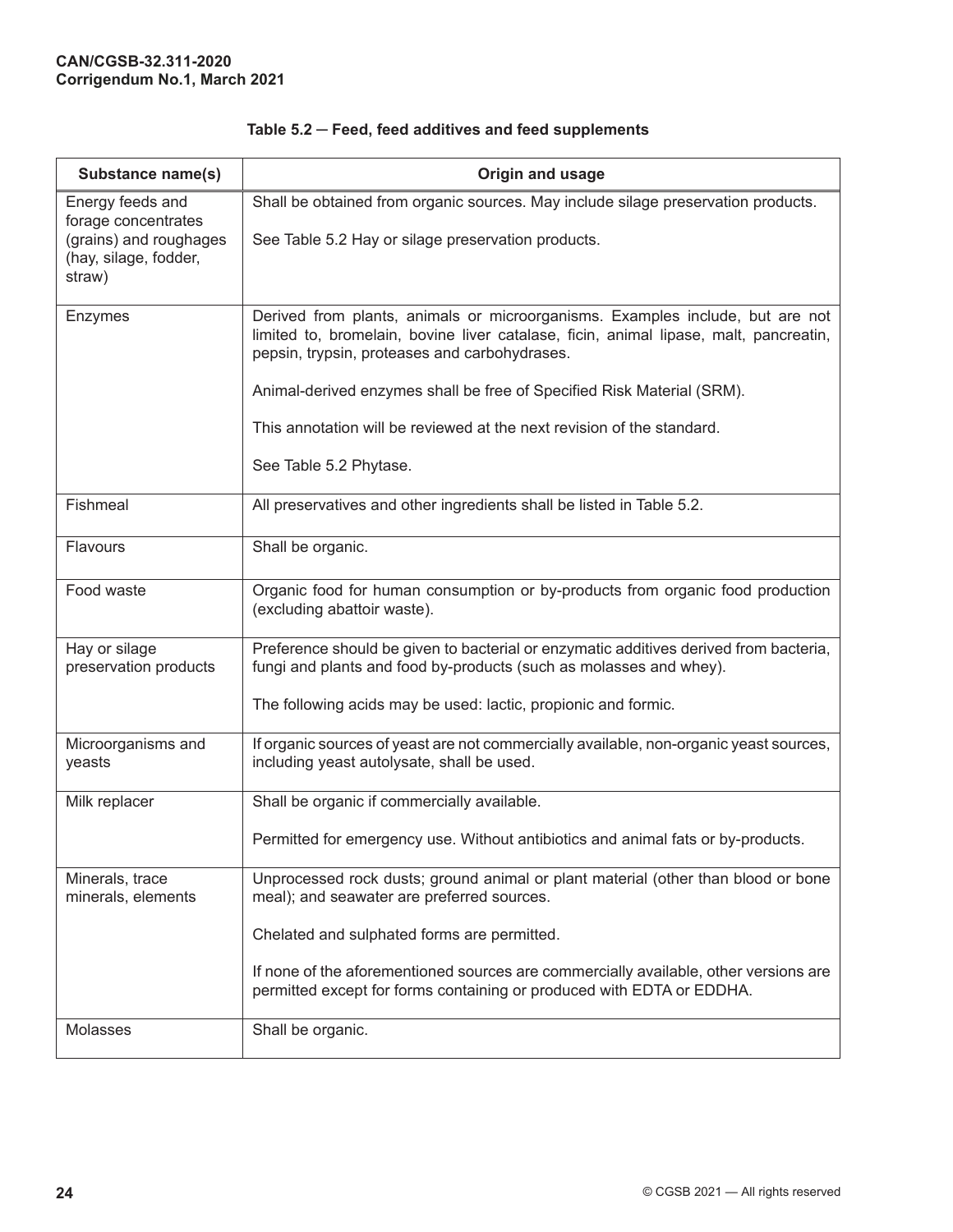| <b>Substance name(s)</b> | Origin and usage                                                                                                                                                           |
|--------------------------|----------------------------------------------------------------------------------------------------------------------------------------------------------------------------|
| Phytase                  | Permitted when feed supplementation with phytase is recommended to reduce<br>the phosphorus level in manure and thereby reduce the potential environmental<br>consequence. |
|                          | As an exception, GE-derived sources of phytase are allowed even though they are<br>not compliant to 5.1.2 of CAN/CGSB-32.311 or 1.4 a) of CAN/CGSB-32.310.                 |
|                          | This substance and annotation will be reviewed at the next revision of the standard.                                                                                       |
| Pre-mixes                | Concentrated mixture of minerals and vitamins.                                                                                                                             |
|                          | From organic sources if commercially available.                                                                                                                            |
|                          | All ingredients in pre-mixes shall be essential for animal nutrition, and listed in<br>Table 5.2. Non-GE fillers, for example rice hulls, may be non-organic.              |
| Probiotics               | Probiotics may be administered orally, as dietary supplements, via pharmaceutical<br>preparations in the form of capsules, tablets, alginate gels, or dry powder.          |
| Protein feeds            | Shall be from organic sources.                                                                                                                                             |
| Seaweed meal             |                                                                                                                                                                            |
| <b>Vitamins</b>          | Permitted for enrichment or fortification.                                                                                                                                 |
|                          | Vitamin formulants that comply with Canadian regulations are accepted. Vitamins not<br>compliant to 5.1.2 of CAN/CGSB-32.311 are permitted.                                |

# **Table 5.3 ─ Health care products and production aids**

| Substance name(s)           | Origin and usage                                                                                                                            |
|-----------------------------|---------------------------------------------------------------------------------------------------------------------------------------------|
| Acetylsalicylic acid        | Aspirin.                                                                                                                                    |
| Acids                       | Ascorbic, acetic, propionic, citric, formic and lactic acids and vinegar.<br>Permitted for all uses such as treatment of water and bedding. |
|                             |                                                                                                                                             |
| Activated charcoal          | Shall be of plant origin.                                                                                                                   |
| Alcohol, ethyl<br>(ethanol) | Permitted as a disinfectant and sanitizer.                                                                                                  |
| Alcohol, isopropyl          | Permitted as a disinfectant.                                                                                                                |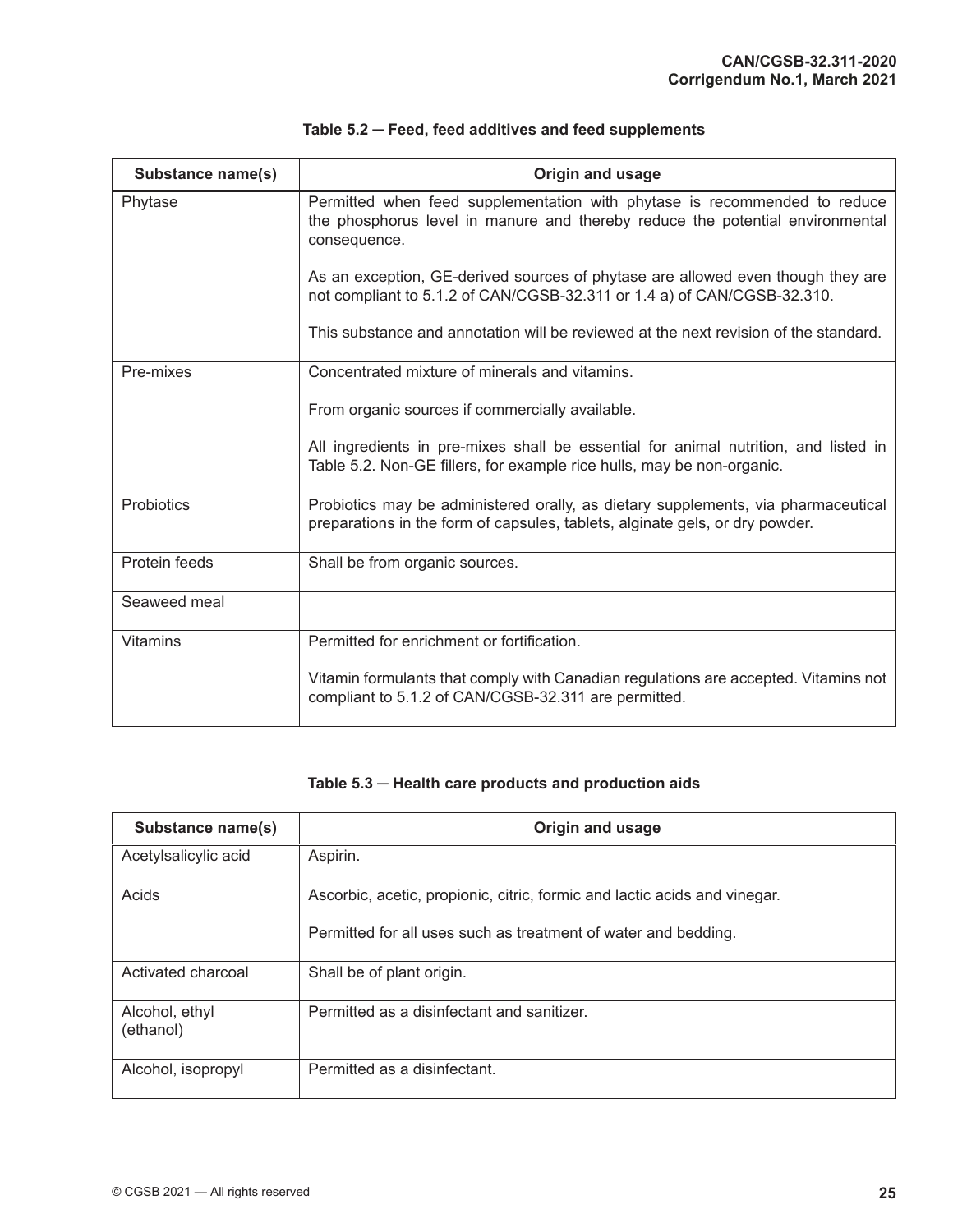| Table 5.3 - Health care products and production aids |  |  |  |  |  |
|------------------------------------------------------|--|--|--|--|--|
|------------------------------------------------------|--|--|--|--|--|

| Substance name(s)               | Origin and usage                                                                                                                                                                                                                                                        |
|---------------------------------|-------------------------------------------------------------------------------------------------------------------------------------------------------------------------------------------------------------------------------------------------------------------------|
| Antibiotics                     | See 6.6 of CAN/CGSB-32.310, for conditions pertaining to antibiotic use in livestock.                                                                                                                                                                                   |
|                                 | See Table 5.3 Antibiotics, oxytetracycline.                                                                                                                                                                                                                             |
| Antibiotics,<br>oxytetracycline | For emergency use for bees. The equipment shall be destroyed in accordance with<br>7.1.15.7 of CAN/CGSB-32.310; treated bees do not need to be destroyed if they are<br>taken out of organic production.                                                                |
| Anti-inflammatories             | Non-steroid anti-inflammatories such as ketoprofen. Preference shall be given to<br>alternative products, such as those listed in Table 5.3, Botanical compounds; and<br>Homeopathy and biotherapies.                                                                   |
|                                 | To reduce inflammation. See 6.6.4 c) 2) of CAN/CGSB-32.310.                                                                                                                                                                                                             |
| <b>Biologics</b>                |                                                                                                                                                                                                                                                                         |
| <b>Botanical compounds</b>      | Botanical preparations, such as atropine, butorphanol and other medicines from<br>herbaceous plants shall be used according to label specifications. Substances<br>containing petroleum-derived formulants, such as propylene glycol, shall not be fed<br>to livestock. |
| Calcium borogluconate           | For milk fever. No withdrawal period required.                                                                                                                                                                                                                          |
| Chlorhexidine                   | For surgical procedures conducted by a veterinarian. To be used as a post-milking<br>teat dip when alternative germicidal agents and physical barriers have lost their<br>effectiveness.                                                                                |
|                                 | See Table 5.3 Teat dips and udder wash.                                                                                                                                                                                                                                 |
| Colostral whey                  | Probiotic.                                                                                                                                                                                                                                                              |
| Colostrum                       | Shall be organic if commercially available.                                                                                                                                                                                                                             |
| Copper sulphate                 | As an essential nutrient (source of copper and sulphur) and for topical use (foot<br>baths).                                                                                                                                                                            |
| Diatomaceous earth              | For use in control of external parasites and as a preventative practice for control of<br>internal parasites.                                                                                                                                                           |
|                                 | For internal use, diatomaceous earth shall be food grade (non-calcined).                                                                                                                                                                                                |
| Electrolytes                    | Including, but not limited to: CMPK (Calcium, Magnesium, Phosphorus, Potassium),                                                                                                                                                                                        |
|                                 | Orally or by injection.                                                                                                                                                                                                                                                 |
| Formic acid                     | For apicultural use, to control parasitic mites. This substance may be used after<br>the last honey harvest of the season and shall be discontinued 30 days before the<br>addition of honey supers.                                                                     |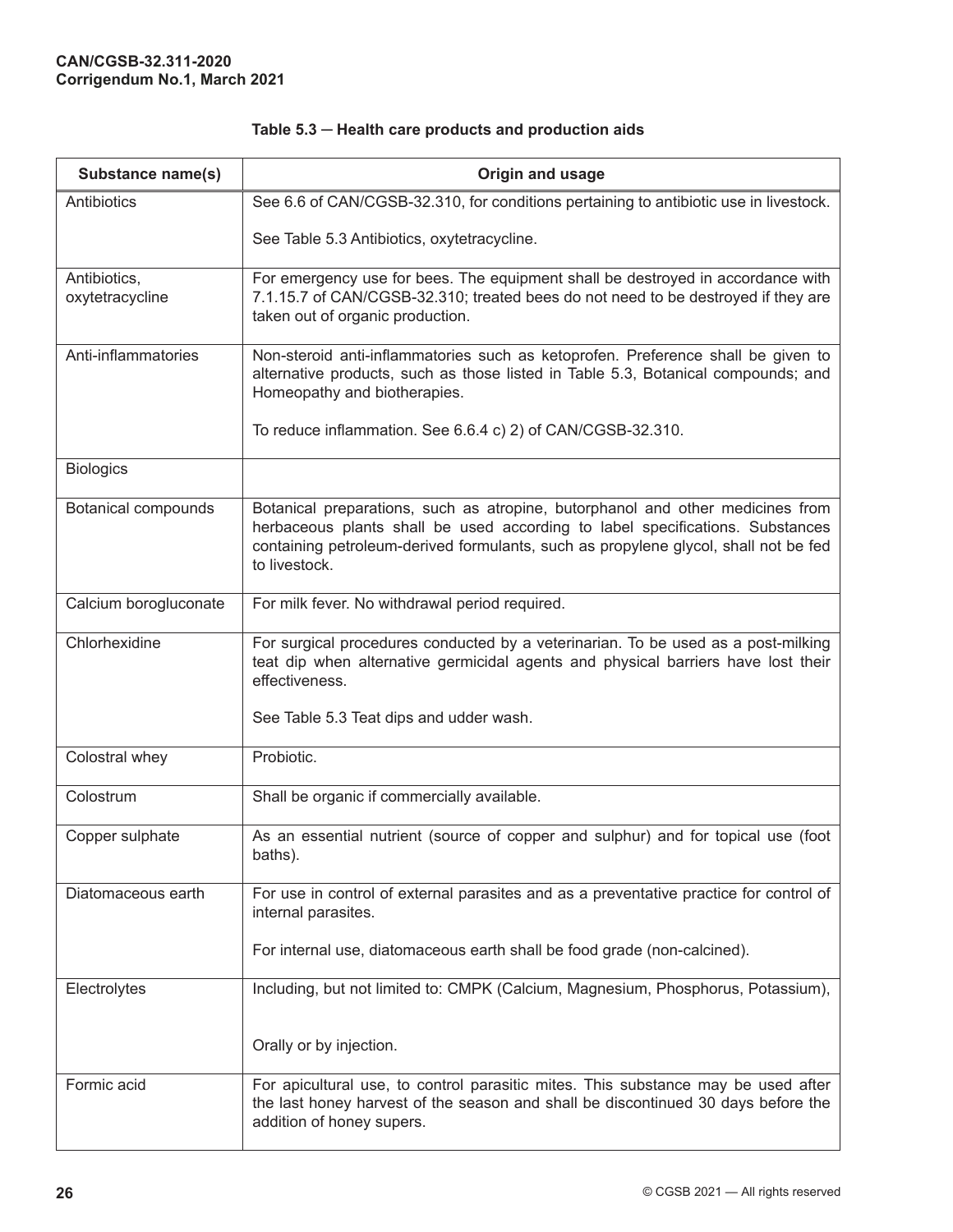| Substance name(s)                    | Origin and usage                                                                                                                                                                               |
|--------------------------------------|------------------------------------------------------------------------------------------------------------------------------------------------------------------------------------------------|
| Formulants<br>(inerts, excipients)   | Shall be used in conjunction with substances listed in Table 5.3. Formulants are not<br>subject to 1.4 or 1.5 of CAN/CGSB-32.310 or 5.1.2 of this standard.                                    |
| Glucose                              |                                                                                                                                                                                                |
| Glycerol<br>(glycerine, glycerin)    | Shall be from organic sources if commercially available.                                                                                                                                       |
|                                      | Shall be from vegetable oil or animal fat.                                                                                                                                                     |
|                                      | Shall be produced using fermentation or by hydrolysis.                                                                                                                                         |
| Homeopathy and<br>biotherapies       |                                                                                                                                                                                                |
| Honey                                | Shall be organic.                                                                                                                                                                              |
| Hydrated lime (calcium<br>hydroxide) | Shall not be used to deodorize animal wastes.                                                                                                                                                  |
| Hydrogen peroxide                    | Pharmaceutical grade hydrogen peroxide is permitted for external use (disinfectant).                                                                                                           |
|                                      | Food-grade hydrogen peroxide is permitted for internal use (for example, added to<br>livestock drinking water).                                                                                |
| lodine                               | If used as a topical disinfectant: permitted iodine sources include potassium iodide<br>and elemental iodine.                                                                                  |
|                                      | If used as a cleaning agent: non-elemental iodine shall be used; iodine shall not<br>exceed 5% solution by volume (example: iodophors). Use shall be followed by a<br>hot-water rinse.         |
| Iron products                        | May be supplied by ferric phosphate, ferric pyrophosphate, ferrous lactate, ferrous<br>sulphate, iron carbonate, iron gluconate, iron oxide, iron phosphate, iron sulphate or<br>reduced iron. |
| Lanolin                              | For external use only, such as udder balm (ointment).                                                                                                                                          |
| Local anesthetics                    | Such as lidocaine. Use of pharmaceutical local anesthetics shall be followed by<br>withdrawal periods of 90 days for livestock intended for slaughter, and seven days<br>for dairy animals.    |
|                                      | Preference shall be given to alternatives, such as clove oil, listed in Table 5.3 Botanical<br>compounds; Homeopathy and biotherapies.                                                         |
| Magnesium sulphate                   | Mined sources. A source of magnesium and sulphur.                                                                                                                                              |
| Mineral oil                          | For external use.                                                                                                                                                                              |

# **Table 5.3 ─ Health care products and production aids**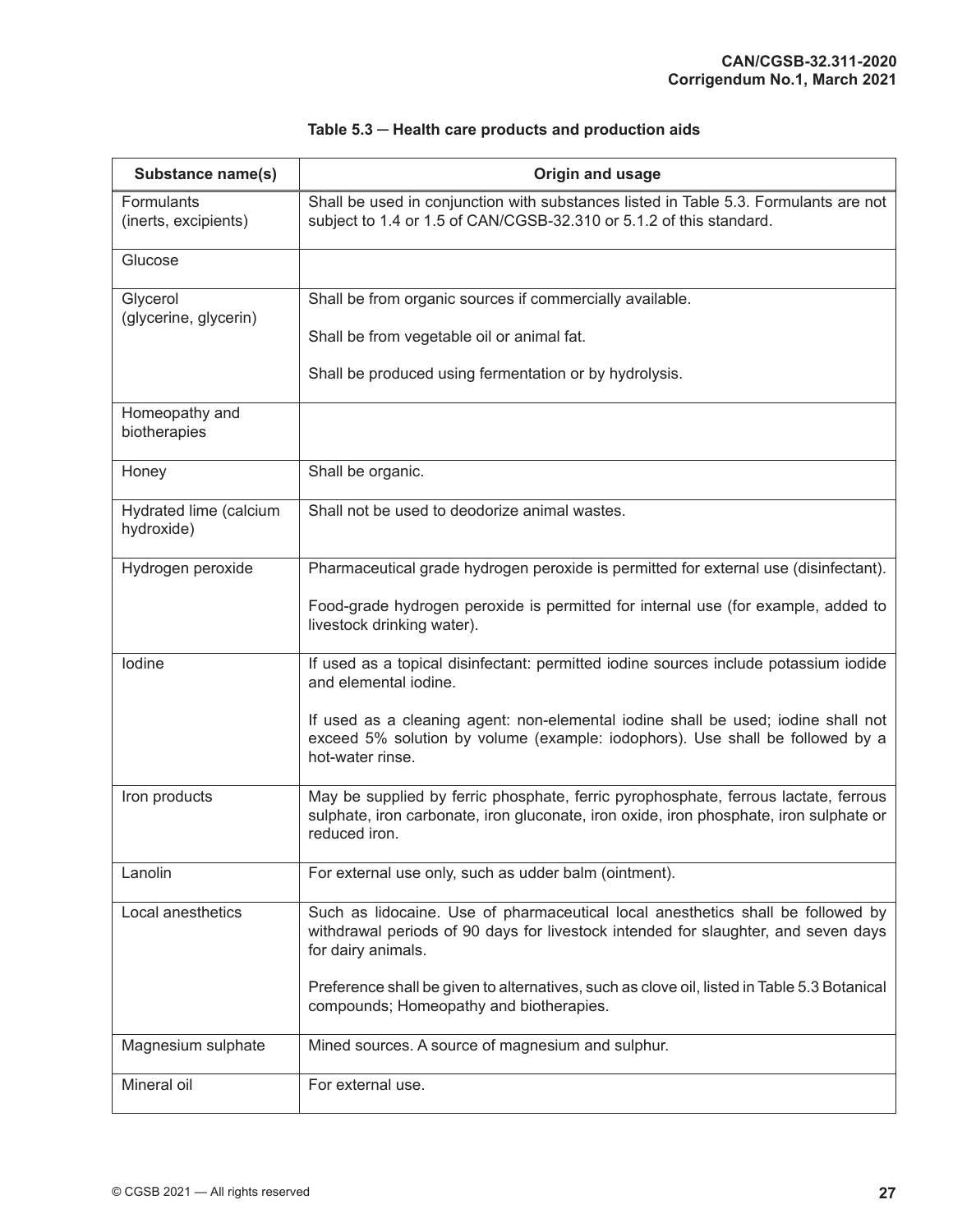| Substance name(s)                     | Origin and usage                                                                                                                                                                                      |
|---------------------------------------|-------------------------------------------------------------------------------------------------------------------------------------------------------------------------------------------------------|
| Minerals, trace<br>minerals, elements | Non-synthetic chelated or sulphated minerals. Examples include oyster shell, calcium<br>chloride and magnesium oxide.                                                                                 |
|                                       | Synthetic nutrient minerals may be used if non-synthetic sources are not commercially<br>available.                                                                                                   |
|                                       | Minerals from any source are permitted for medical use.                                                                                                                                               |
| Microorganisms and<br>yeasts          | If organic sources of yeast are not commercially available, non-organic yeast sources<br>derived from living yeast, including yeast autolysate, shall be used.                                        |
| Oxalic acid                           | For mite control in honeybee colonies.                                                                                                                                                                |
| Oxytocin                              | For post-parturition therapeutic use. Meat from treated animals will not lose its organic<br>status. See 6.6.10 d) of CAN/CGSB-32.310, for criteria pertaining to the mandatory<br>withdrawal period. |
| Paraffin                              | Shall be food-grade. For use in hives.                                                                                                                                                                |
| Parasiticides and anti-<br>microbials | Shall respect requirements set out in 6.6 of CAN/CGSB-32.310 with regard to the use<br>of internal parasiticides.                                                                                     |
| Physical teat seals                   | All sources are permitted. Shall be free from antibiotics.                                                                                                                                            |
|                                       | For post-lactation use. Shall be completely removed prior to nursing or milking.                                                                                                                      |
|                                       | Shall be prescribed and administered under veterinary supervision.                                                                                                                                    |
| Plant oils                            | To control external parasites.                                                                                                                                                                        |
| Prebiotics                            | From organic sources if commercially available.                                                                                                                                                       |
| Probiotics                            | Probiotics may be administered orally, as dietary supplements, via pharmaceutical<br>preparations in the form of capsules, tablets, alginate gels, or dry powder.                                     |
| Propylene glycol                      | May only be used as an ingredient in foot baths.                                                                                                                                                      |
| Sedatives                             | Such as xylazine.                                                                                                                                                                                     |
| Selenium products                     | Derived from sodium selenate or sodium selenite.                                                                                                                                                      |
|                                       | May be used to address documented deficiencies in the stock, soils or feed supplies.                                                                                                                  |
|                                       | See Table 5.3 Minerals, trace minerals, elements.                                                                                                                                                     |
| Sodium hydroxide                      | For use in dehorning paste. See 6.4 of CAN/CGSB-32.310.                                                                                                                                               |
| Sulphur                               | For control of external parasites.                                                                                                                                                                    |

# **Table 5.3 ─ Health care products and production aids**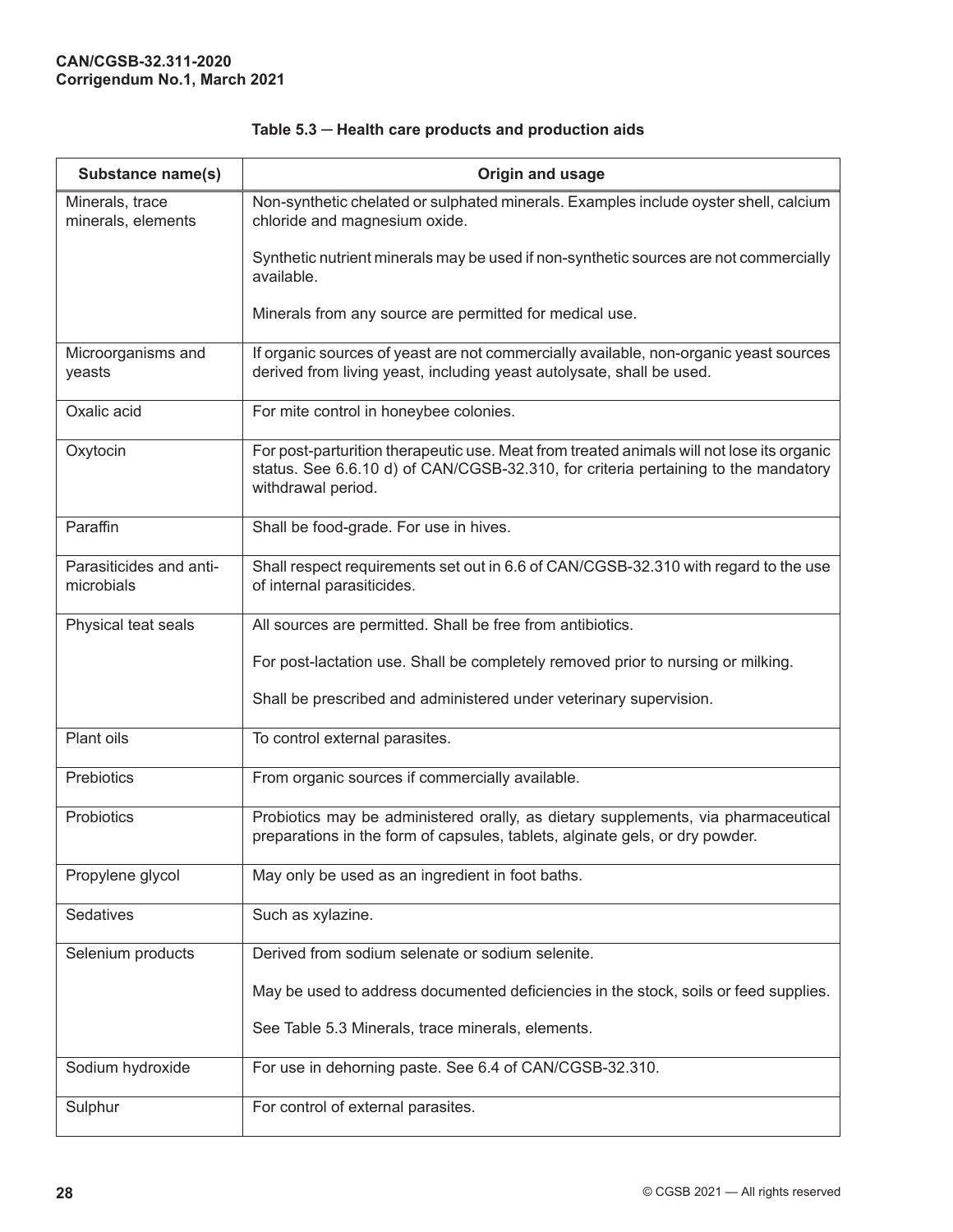<span id="page-36-0"></span>

| Substance name(s)           | Origin and usage                                                                                                                                                                                                                            |
|-----------------------------|---------------------------------------------------------------------------------------------------------------------------------------------------------------------------------------------------------------------------------------------|
| Teat dips and udder<br>wash | Substances, such as alcohol, iodine, hydrogen peroxide, chlorine dioxide and ozone,<br>can be used as disinfectants for a pre- or post-teat dip or udder wash if they are<br>registered for this use by Canada's Food and Drug Regulations. |
|                             | Chlorhexidine can be used as a post-milking teat dip if alternative germicidal agents<br>and physical barriers have lost their effectiveness.                                                                                               |
|                             | See Table 5.3 Chlorhexidine.                                                                                                                                                                                                                |
| <b>Thymol</b>               | See Table 5.3 Botanical compounds for thymol derived from botanical sources.                                                                                                                                                                |
|                             | Thymol that is not derived from botanical sources may only be used in foot baths.                                                                                                                                                           |
| Vaccines                    | Vaccines may be used in prevention of diseases. If vaccines compliant to 5.1.2 of this<br>standard are not commercially available, or are ineffective, vaccines not compliant to<br>5.1.2 are permitted.                                    |
| <b>Vitamins</b>             | Vitamin formulants that comply with Canadian regulations are accepted. Vitamins not<br>compliant to 5.1.2 of this standard are permitted.                                                                                                   |
|                             | Orally, topically or by injection.                                                                                                                                                                                                          |

|  |  | Table 5.3 - Health care products and production aids |
|--|--|------------------------------------------------------|
|--|--|------------------------------------------------------|

# **6 Permitted substances lists for preparation**

#### **6.1 Classification**

- **6.1.1** Processing substances are classified according to the following uses and applications:
- a) Food additives (see definition in clause 3 of CAN/CGSB-32.310);
- b) Other ingredients not considered to be food additives;
- c) Processing aids (see definition in clause 3 of CAN/CGSB-32.310).

#### **6.2 Restrictions**

**6.2.1** Substances listed in Tables 6.3, 6.4 and 6.5 shall comply with prohibitions in 1.4 and 1.5 of CAN/CGSB-32.310. The following additional requirements apply to substances produced on substrates or growth media (for example, microorganisms and lactic acid):

- a) if the substance includes the substrates or growth media, the substrates or growth media ingredients shall be listed in Table 6.3, 6.4 or 6.5;
- b) if the substance does not include the substrates or growth media, the substance shall be produced on nongenetically engineered substrates or growth media, if commercially available.

**6.2.2** Organic commercial availability requirements specified in the substance listing annotations of Tables 6.3, 6.4 or 6.5 apply to substances used in products composed of 95% or more organic content.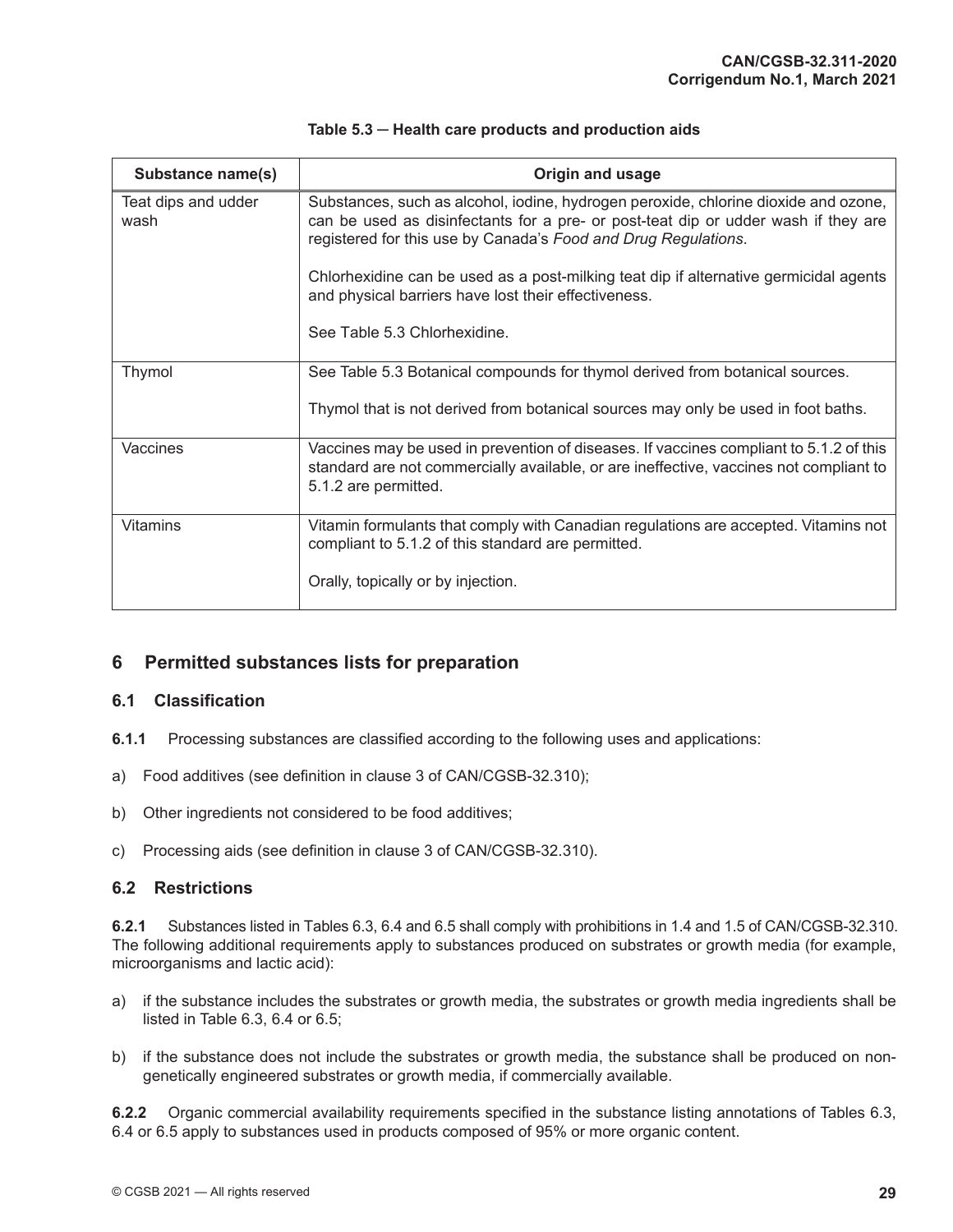**6.2.3** Other commercial availability requirements specified in the substance listing annotations of Tables 6.3, 6.4 or 6.5 apply to substances used in organic products composed of 70% or more organic content.

| Substance name(s)            | Origin and usage                                                                                                     |
|------------------------------|----------------------------------------------------------------------------------------------------------------------|
| Acids                        | Including the following sources:                                                                                     |
|                              | a) alginic;                                                                                                          |
|                              | b) citric—from fruit and vegetable products or produced by microbial fermentation of<br>carbohydrate substances; and |
|                              | c) lactic.                                                                                                           |
| Activated charcoal           | Shall be of plant origin. Prohibited for use in the production of maple syrup.                                       |
| Agar                         | See Table 6.3 Extraction solvents and precipitation aids.                                                            |
| Alginates                    | The following alginates are permitted:                                                                               |
|                              | a) alginic acid;                                                                                                     |
|                              | b) potassium alginate; and                                                                                           |
|                              | c) sodium alginate.                                                                                                  |
| Ammonium bicarbonate         | As a leavening agent.                                                                                                |
| Ammonium carbonate           | As a leavening agent.                                                                                                |
| Argon                        |                                                                                                                      |
| Ascorbic acid<br>(vitamin C) |                                                                                                                      |
| Calcium carbonate            | Prohibited for use as a colouring agent.                                                                             |
| Calcium chloride             | Permitted for:                                                                                                       |
|                              | a) milk products;                                                                                                    |
|                              | b) fat products;                                                                                                     |
|                              | c) soybean products; and                                                                                             |
|                              | d) fruits and vegetables.                                                                                            |
| Calcium citrate              |                                                                                                                      |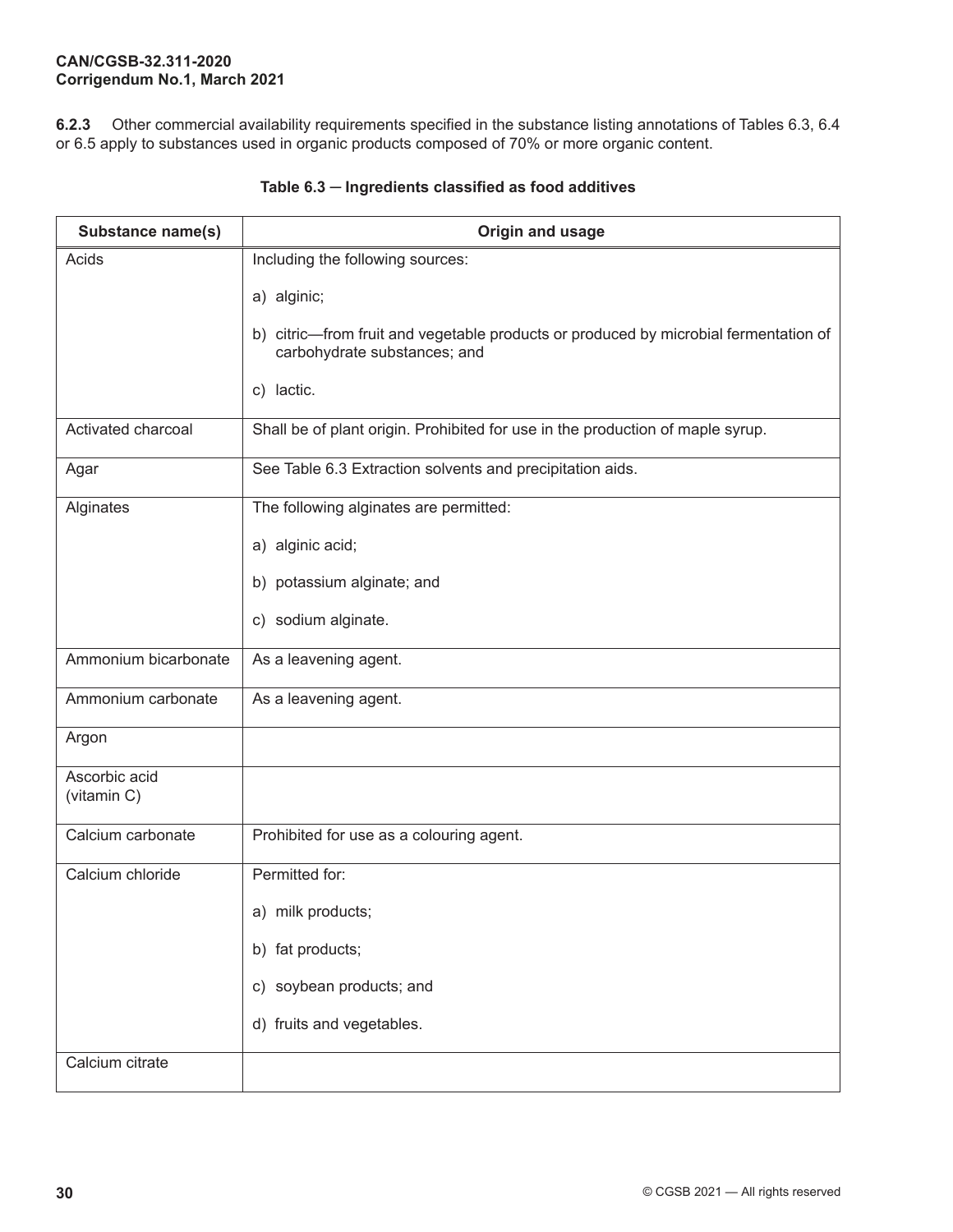| Substance name(s)                                           | Origin and usage                                                                                                                                                                                                                                                                         |
|-------------------------------------------------------------|------------------------------------------------------------------------------------------------------------------------------------------------------------------------------------------------------------------------------------------------------------------------------------------|
| Calcium phosphates<br>(mono-, di-, and tri-<br>basic forms) |                                                                                                                                                                                                                                                                                          |
| Calcium sulphate<br>(gypsum)                                | Mined sources; calcium sulphate produced using sulphuric acid is prohibited.                                                                                                                                                                                                             |
| Carbon dioxide (CO <sub>2</sub> )                           | Carbonation of wine or mead is prohibited.                                                                                                                                                                                                                                               |
| Carrageenan<br>(Irish moss)                                 | Shall be derived using substances listed in Table 6.3 Extraction solvents and<br>precipitation aids. By exception, isopropyl alcohol may be used to derive carrageenan.                                                                                                                  |
| Carriers                                                    | Carriers of non-agricultural origin may be used if listed on Tables 6.3, 6.4 or 6.5.<br>Non-organic carriers of agricultural origin (such as wheat starch) may be used if<br>ingredients or processing aids containing organic carriers are not commercially<br>available.               |
| Colouring agents                                            | From biological sources such as spices, annatto, juices made from plant sources,<br>etc. derived using approved methods (see Table 11 B $(1)$ & $(2)$ , Origin and mode of<br>production of CAN/CGSB-32.310), and substances in Table 6.3 Extraction solvents<br>and precipitation aids. |
|                                                             | May contain permitted carriers (see Table 6.3 & 6.4 Carriers).                                                                                                                                                                                                                           |
| Enzymes                                                     | The following sources of enzymes are permitted:                                                                                                                                                                                                                                          |
|                                                             | a) any preparations of enzymes normally used in food processing derived from<br>edible, non-toxic plants, non-pathogenic fungi or non-pathogenic bacteria;                                                                                                                               |
|                                                             | b) derived from animals—shall be organic if commercially available: rennet; catalase<br>from bovine liver; animal lipase; pancreatin; pepsin; and trypsin. Animal-derived<br>enzymes shall be free of Specified Risk Material (SRM); and                                                 |
|                                                             | c) egg white lysozyme.                                                                                                                                                                                                                                                                   |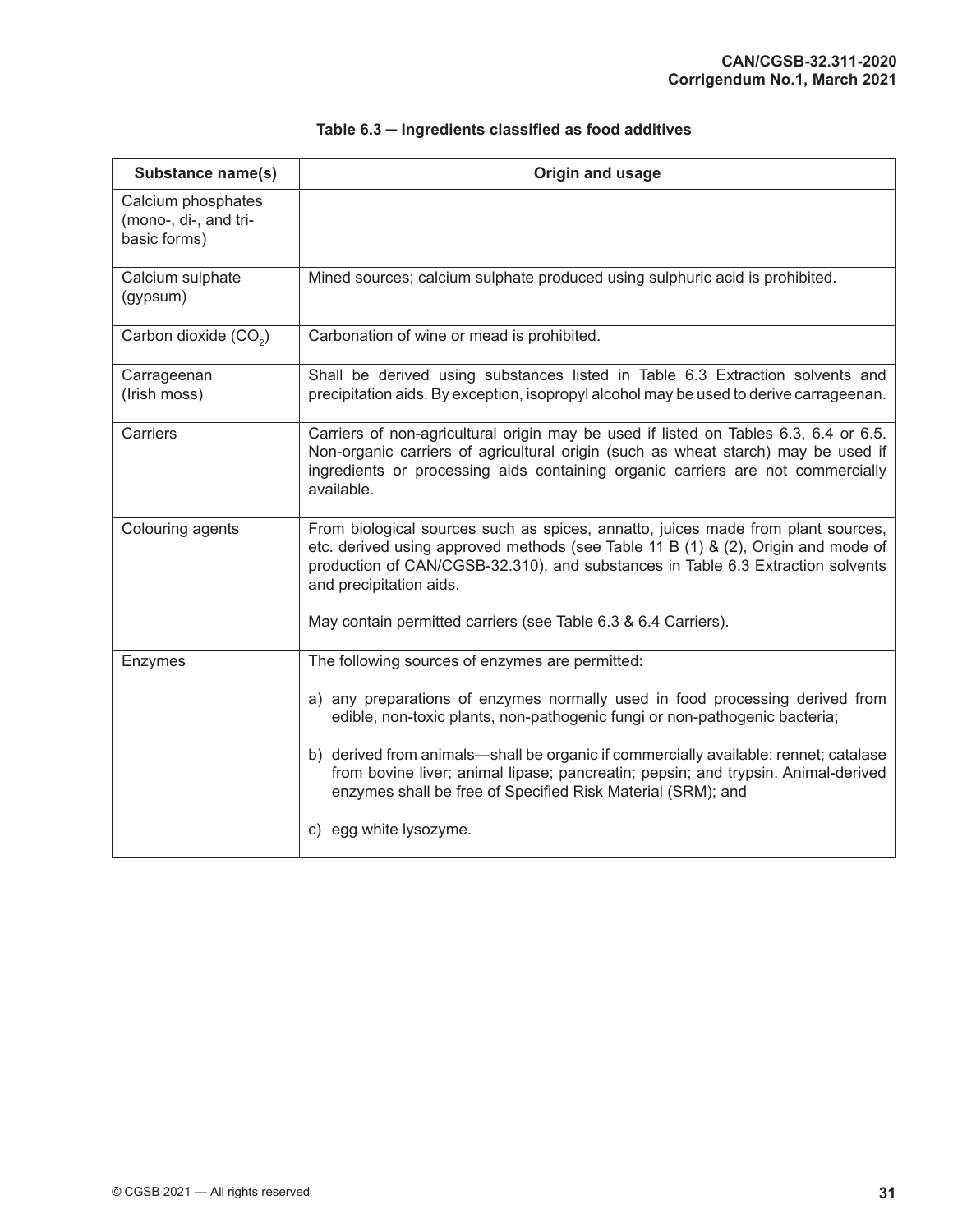| Substance name(s)                             | Origin and usage                                                                                                                                                                                                                                                                                                                                                                           |
|-----------------------------------------------|--------------------------------------------------------------------------------------------------------------------------------------------------------------------------------------------------------------------------------------------------------------------------------------------------------------------------------------------------------------------------------------------|
| Extraction solvents and<br>precipitation aids | The following may be used to derive (extract) substances listed in Tables 5.2, 6.3,<br>6.4 and 6.5:                                                                                                                                                                                                                                                                                        |
|                                               | a) water;                                                                                                                                                                                                                                                                                                                                                                                  |
|                                               | b) culinary steam, as described in 8.1.2 b) of CAN/CGSB-32.310;                                                                                                                                                                                                                                                                                                                            |
|                                               | c) fats, oils and alcohols other than isopropyl alcohol;                                                                                                                                                                                                                                                                                                                                   |
|                                               | d) supercritical CO <sub>2</sub> ; and                                                                                                                                                                                                                                                                                                                                                     |
|                                               | e) substances listed in Tables 6.3, 6.4 or 6.5 of this standard.                                                                                                                                                                                                                                                                                                                           |
|                                               | Precipitation aids derived from biological sources (such as plant proteins, albumin,<br>casein, and gelatin) may also be used. In addition, non-biological precipitation aids,<br>such as bentonite, silicon dioxide, etc., may be used if listed in Tables 6.3, 6.4 or<br>6.5. If listed in Tables 6.3, 6.4 or 6.5, precipitation aids shall meet any annotation<br>restrictions therein. |
| Gelatine                                      | Shall be organic if commercially available.                                                                                                                                                                                                                                                                                                                                                |
|                                               | Gelatine may be sourced from:                                                                                                                                                                                                                                                                                                                                                              |
|                                               | a) plants; or                                                                                                                                                                                                                                                                                                                                                                              |
|                                               | b) animals. If derived from cattle, gelatine shall be guaranteed free of Specified Risk<br>Material (SRM).                                                                                                                                                                                                                                                                                 |
| Glucono delta lactone                         | Production by the oxidation of D-glucose with bromine water is prohibited.                                                                                                                                                                                                                                                                                                                 |
| Glycerides<br>(mono- and                      | From organic sources if commercially available.                                                                                                                                                                                                                                                                                                                                            |
| diglycerides)                                 | For use in drum drying of products.                                                                                                                                                                                                                                                                                                                                                        |
| Glycerol<br>(glycerine, glycerin)             | Shall be from organic sources if commercially available.                                                                                                                                                                                                                                                                                                                                   |
|                                               | Shall be from vegetable oil or animal fat.                                                                                                                                                                                                                                                                                                                                                 |
|                                               | Shall be produced using fermentation or by hydrolysis.                                                                                                                                                                                                                                                                                                                                     |
| Gums                                          | The following gums are permitted: arabic gum, carob bean gum (locust bean gum),<br>gellan gum, guar gum, karaya gum, tragacanth gum, and xanthan gum.                                                                                                                                                                                                                                      |
|                                               | Shall be derived using substances listed in Table 6.3 Extraction solvents and<br>precipitation aids. By exception, isopropyl alcohol may also be used to derive gums.                                                                                                                                                                                                                      |
| Kelp and kelp products                        | For use as a thickener and dietary supplement.                                                                                                                                                                                                                                                                                                                                             |

**Table 6.3 ─ Ingredients classified as food additives**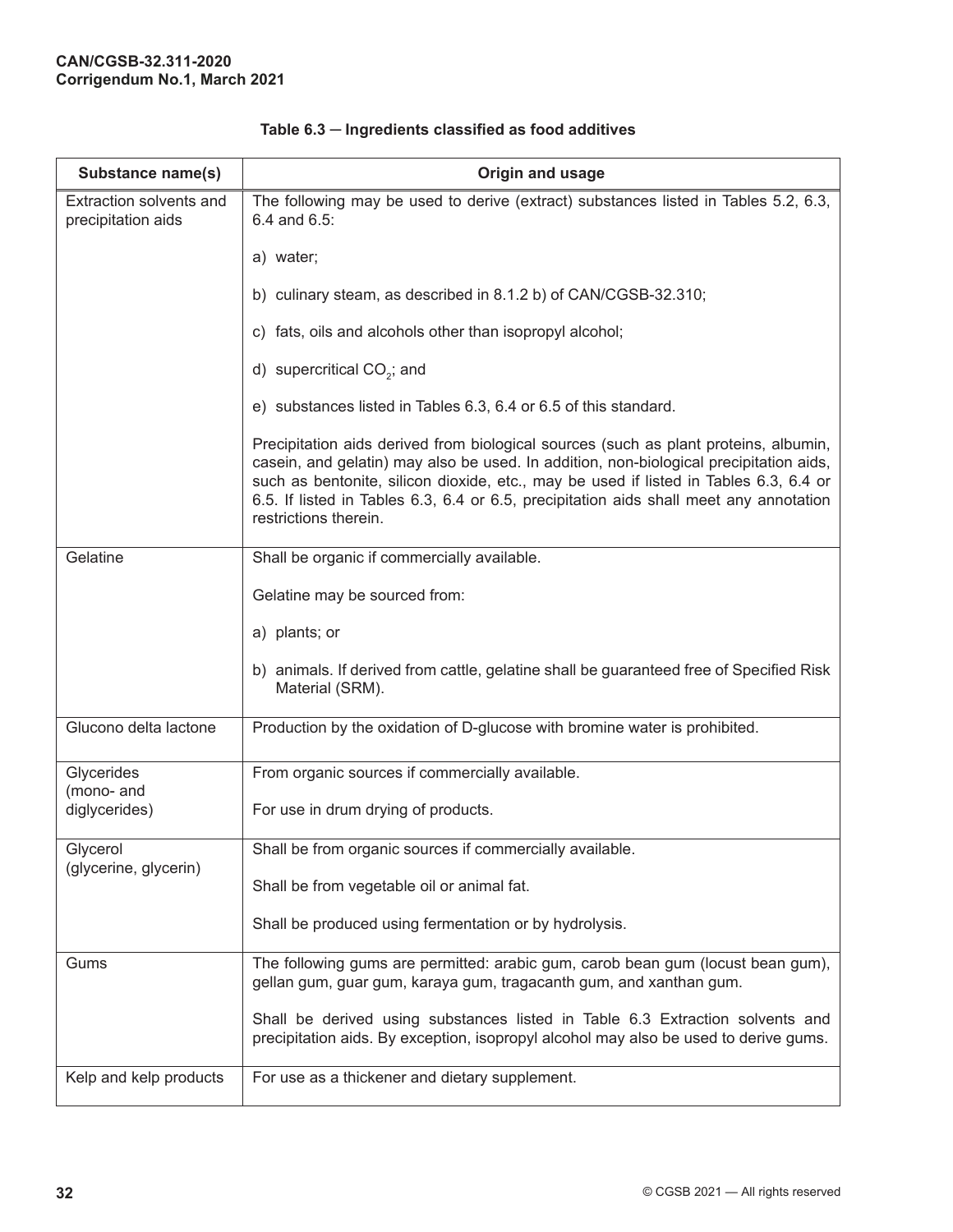| <b>Substance name(s)</b>                                   | Origin and usage                                                                                                               |
|------------------------------------------------------------|--------------------------------------------------------------------------------------------------------------------------------|
| Lecithin                                                   | Shall be organic if commercially available. The bleached form is permitted if processed<br>using food-grade hydrogen peroxide. |
| Magnesium carbonate                                        | As an anti-caking agent in non-standardized dry mixes (e.g., seasonings) used in<br>meat products with 70-95% organic content. |
| Magnesium chloride                                         | Derived from seawater.                                                                                                         |
| Magnesium stearate                                         | For use as an anti-caking or releasing agent in products whose contents are ≥70%<br>and <95% organic ingredients.              |
| Magnesium sulphate                                         |                                                                                                                                |
| Malic acid                                                 |                                                                                                                                |
| Meat curing agents                                         | Extracts, juice, or cultured powder of celery or chard are permitted.                                                          |
|                                                            | Shall be organic if commercially available.                                                                                    |
| Ozone                                                      |                                                                                                                                |
| Pectin                                                     | High-methoxyl and low-methoxyl pectin sources are permitted.                                                                   |
| Potassium acid tartrate<br>$(KC4H5O6)$                     | From grapes/wine-making.                                                                                                       |
| Potassium carbonates<br>(mono- and bi-)                    |                                                                                                                                |
| Potassium chloride                                         | From mined sources such as sylvite, carnalite, and potash.                                                                     |
| Potassium citrate                                          |                                                                                                                                |
| Potassium<br>metabisulphite                                | See Table 6.3 Sulphur dioxide, anhydrous (SO <sub>2</sub> ).                                                                   |
| Potassium phosphate<br>(mono-, di-, and tribasic<br>forms) | For use in products whose contents are ≥70% and <95% organic ingredients.                                                      |
| Potassium tartrate<br>$(K, C_A H_4 O_6.$ INS 336)          |                                                                                                                                |
| Silicon dioxide (silica)                                   | No restrictions on sources or uses except for maple (see 7.2.12.6 of<br>CAN/CGSB-32.310).                                      |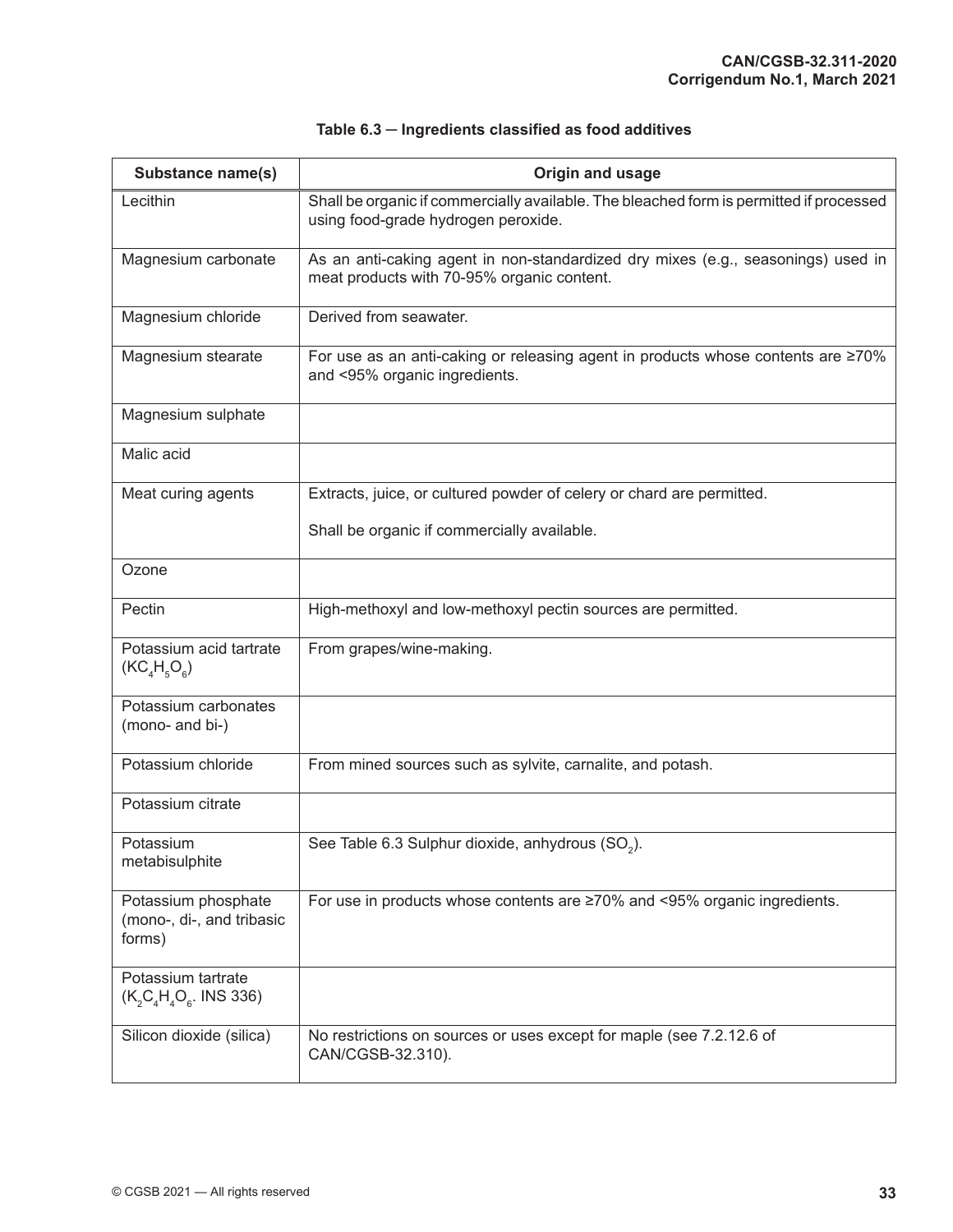| Substance name(s)                                | Origin and usage                                                                                                                     |
|--------------------------------------------------|--------------------------------------------------------------------------------------------------------------------------------------|
| Sodium acid<br>pyrophosphate                     | For use as a leavening agent.                                                                                                        |
| Sodium bicarbonate<br>(baking soda)              |                                                                                                                                      |
| Sodium carbonate<br>(soda ash)                   | If biological or mined sources are not commercially available, synthetic forms are<br>permitted.                                     |
| Sodium chloride                                  |                                                                                                                                      |
| Sodium citrate                                   |                                                                                                                                      |
| Sodium hydroxide (lye<br>or caustic soda)        |                                                                                                                                      |
| Sodium phosphates                                | For use in dairy products.                                                                                                           |
| Sulphur dioxide,<br>anhydrous (SO <sub>2</sub> ) | Sulphites from $SO_2$ -bottled gas; as liquid $SO_2$ ; or liberated from ignition of asbestos-free<br>sulphur wicks are permitted.   |
|                                                  | Sulphurous acid (aqueous sulphur dioxide) and Potassium metabisulphite are also<br>permitted.                                        |
|                                                  | For use as a preservative in alcoholic beverages; minimal use of SO <sub>2</sub> is recommended.                                     |
|                                                  | Maximum allowable levels of SO <sub>2</sub> in parts per million (ppm) are:                                                          |
|                                                  | a) in alcoholic beverages containing less than 5% residual sugar, 100 ppm and<br>30 ppm for total and free sulphites, respectively;  |
|                                                  | b) in alcoholic beverages containing 5%-10% residual sugar, 150 ppm and 35 ppm<br>for total and free sulphites, respectively; and    |
|                                                  | c) in alcoholic beverages containing more than 10% residual sugar, 250 ppm and<br>45 ppm for total and free sulphites, respectively. |
| Sulphurous acid                                  | See Table 6.3 Sulphur dioxide, anhydrous (SO <sub>2</sub> ).                                                                         |
| Tartaric acid<br>$(C_4H_6O_6$ INS 334)           | From lees.                                                                                                                           |
|                                                  | For beverages.                                                                                                                       |
| Tocopherols and mixed<br>natural concentrates    | Derived from vegetable oil when rosemary extract is not a suitable alternative.                                                      |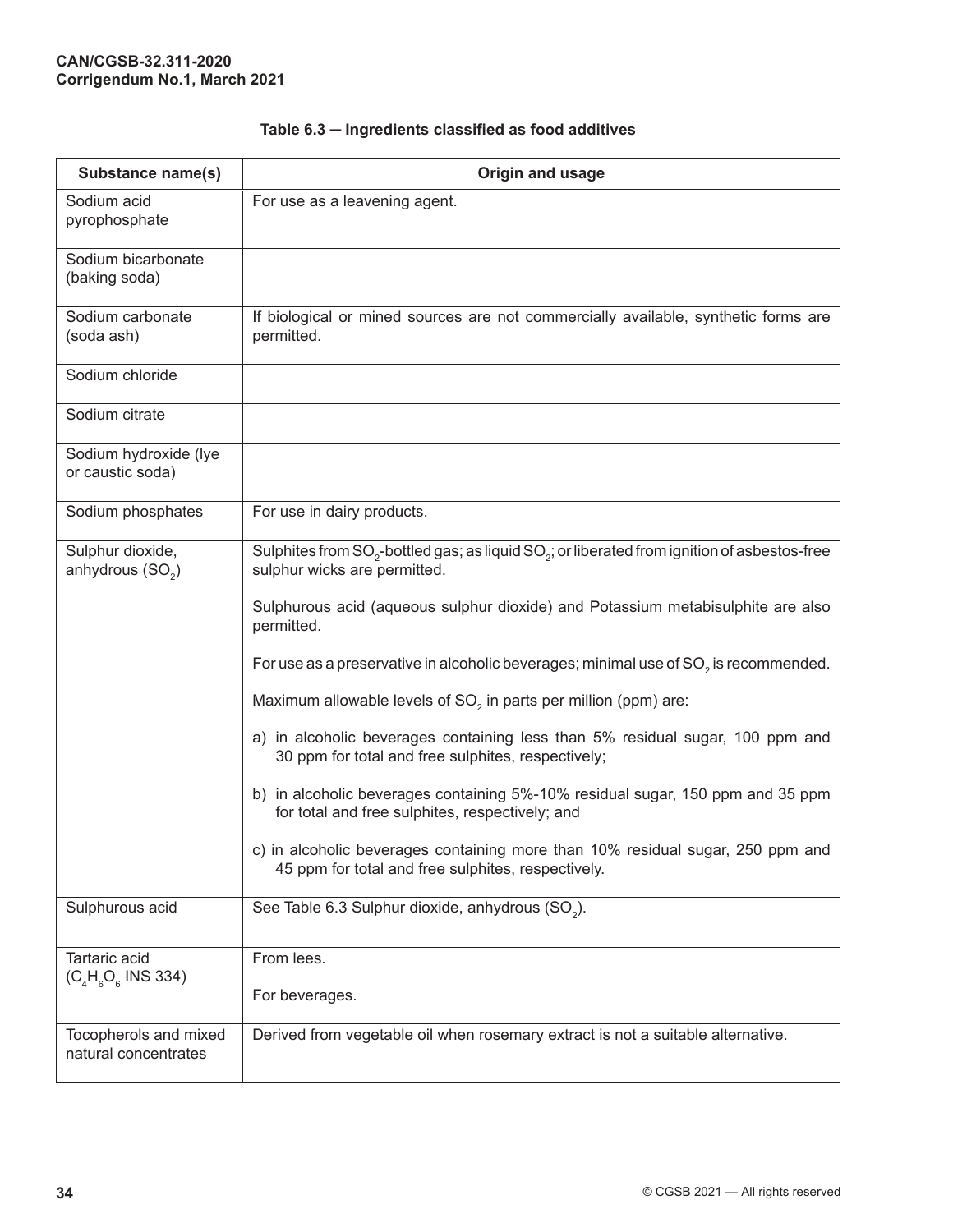| Substance name(s) | Origin and usage                                                                                                                                                                                       |
|-------------------|--------------------------------------------------------------------------------------------------------------------------------------------------------------------------------------------------------|
| Vegetable oils    | Shall be organic if commercially available. Derived using substances listed in<br>Table 6.3 Extraction solvents and precipitation aids.                                                                |
|                   | Maple syrup production—vegetable oils shall be organic and without allergenic<br>potential.                                                                                                            |
| Waxes, produce    | Organic beeswax and organic carnauba wax may be used to wax produce. See<br>9.2.1 d) of CAN/CGSB-32.310 if organic wax is commercially unavailable.                                                    |
|                   | For other wax uses, see Table 6.5 Waxes.                                                                                                                                                               |
| Yeast             | If organic sources of yeast are not commercially available, these alternative sources<br>of yeast may be used:                                                                                         |
|                   | a) autolysate;                                                                                                                                                                                         |
|                   | b) bakers' (may contain lecithin, as listed in Table 6.3);                                                                                                                                             |
|                   | c) brewers';                                                                                                                                                                                           |
|                   | d) nutritional; and                                                                                                                                                                                    |
|                   | e) torula.                                                                                                                                                                                             |
|                   | Growth on petrochemical substrate and sulphite waste liquor is prohibited.                                                                                                                             |
|                   | Yeast may be smoked or smoke-flavoured. When smoked, the smoke shall come<br>from concentrated, condensed smoke from wood without additional ingredients<br>(unless listed in Tables 6.3, 6.4 or 6.5). |
| Yeast foods       | For use in alcoholic beverages:                                                                                                                                                                        |
|                   | a) potassium chloride—permitted for ale, beer, light beer, malt liquor, porter and<br>stout; and                                                                                                       |
|                   | b) dibasic ammonium phosphate (diammonium phosphate, DAP), restricted to<br>0.3 g/L (0.04 oz/gal)—permitted for cider, mead and wine.                                                                  |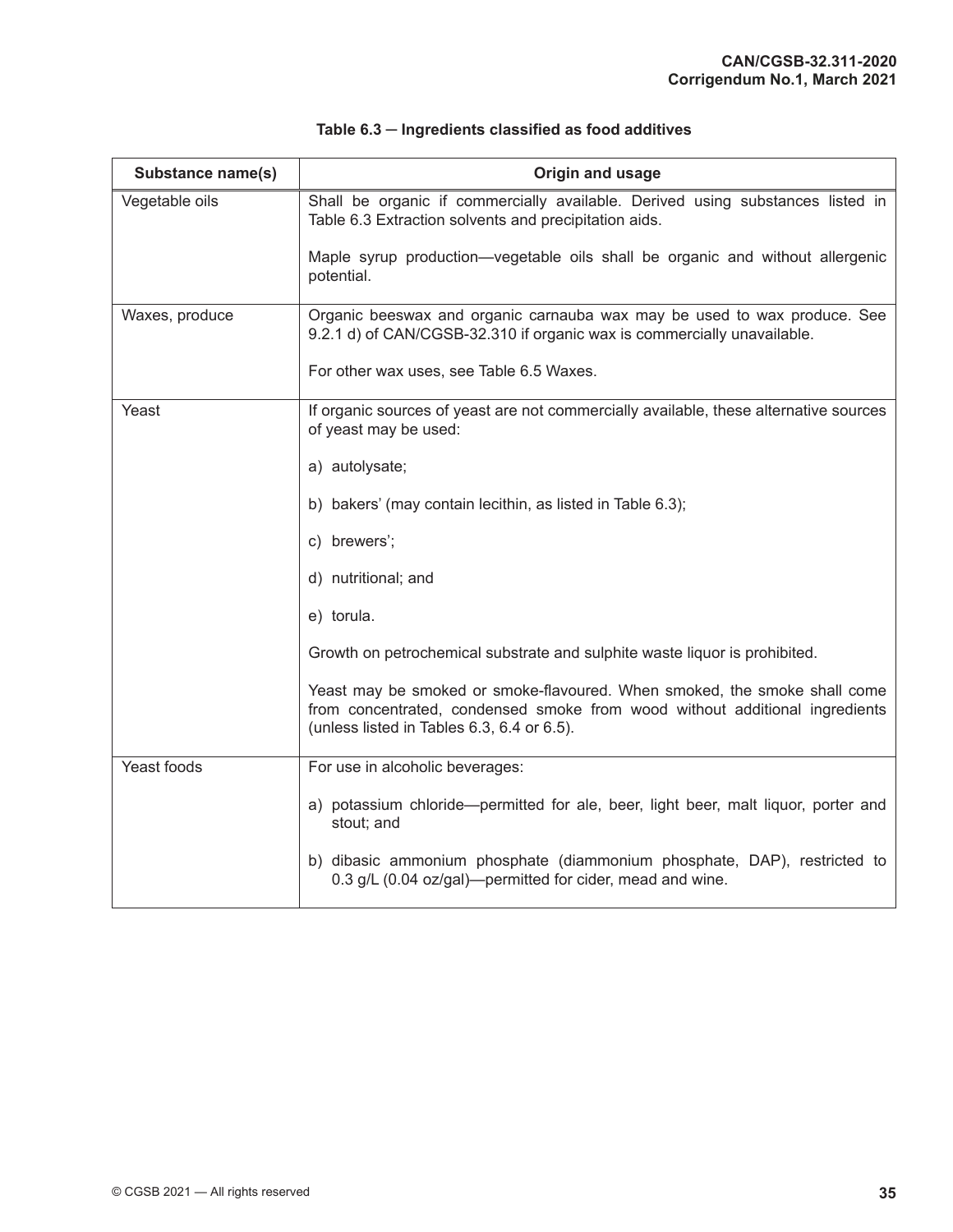| Substance name(s) | Origin and usage                                                                                                                                                                                                                                                                 |
|-------------------|----------------------------------------------------------------------------------------------------------------------------------------------------------------------------------------------------------------------------------------------------------------------------------|
| Carriers          | Carriers of non-agricultural origin may be used if listed on Tables 6.3, 6.4 or 6.5.<br>Non-organic carriers of agricultural origin (such as wheat starch) may be used if<br>ingredients or processing aids containing organic carriers are not commercially<br>available.       |
| Collagen casings  | Collagen shall be derived from animal sources. If derived from cattle, collagen shall<br>be guaranteed free of Specified Risk Material (SRM).                                                                                                                                    |
|                   | Other ingredients (such as, but not limited to: cellulose, calcium coatings, glycerin,<br>etc.) added to collagen casings during their manufacture that remain in the collagen<br>casing when it is used shall respect the requirement provided in 1.4 a) of<br>CAN/CGSB-32.310. |
|                   | Permitted for poultry sausage.                                                                                                                                                                                                                                                   |
| Cultures          | See Table 6.4 Microorganisms.                                                                                                                                                                                                                                                    |
| Flavours          | Derived from biological sources using approved methods (see Table 11 B (1) & (2)<br>Origin and mode of production of CAN/CGSB-32.310), and substances (see Table 6.3<br>Extraction solvents and precipitation aids).                                                             |
|                   | May contain permitted carriers (see Table 6.3 & 6.4 Carriers).                                                                                                                                                                                                                   |
| Microorganisms    | Microbial preparations may contain substrates derived from agricultural or biological<br>substances such as milk, lactose, soy, agar, etc. May also contain permitted carriers<br>(see Table 6.3 & 6.4 Carriers).                                                                |
|                   | Includes starter and dairy cultures and other preparations of microorganisms<br>normally used in product processing.                                                                                                                                                             |
| Nitrogen          | Shall be food-grade quality.                                                                                                                                                                                                                                                     |
| Oxygen            |                                                                                                                                                                                                                                                                                  |
| Potassium iodide  | Shall be used when legally required or permitted.                                                                                                                                                                                                                                |
| Salt              | Substances listed in Tables 6.3 or 6.4 may be added to mined or sea salt.                                                                                                                                                                                                        |
|                   | See Table 6.3 Sodium chloride; Potassium chloride.                                                                                                                                                                                                                               |
|                   | See definition of Salt in clause 3 of CAN/CGSB-32.310.                                                                                                                                                                                                                           |
| Smoke flavour     | See Table 6.3 Yeast.                                                                                                                                                                                                                                                             |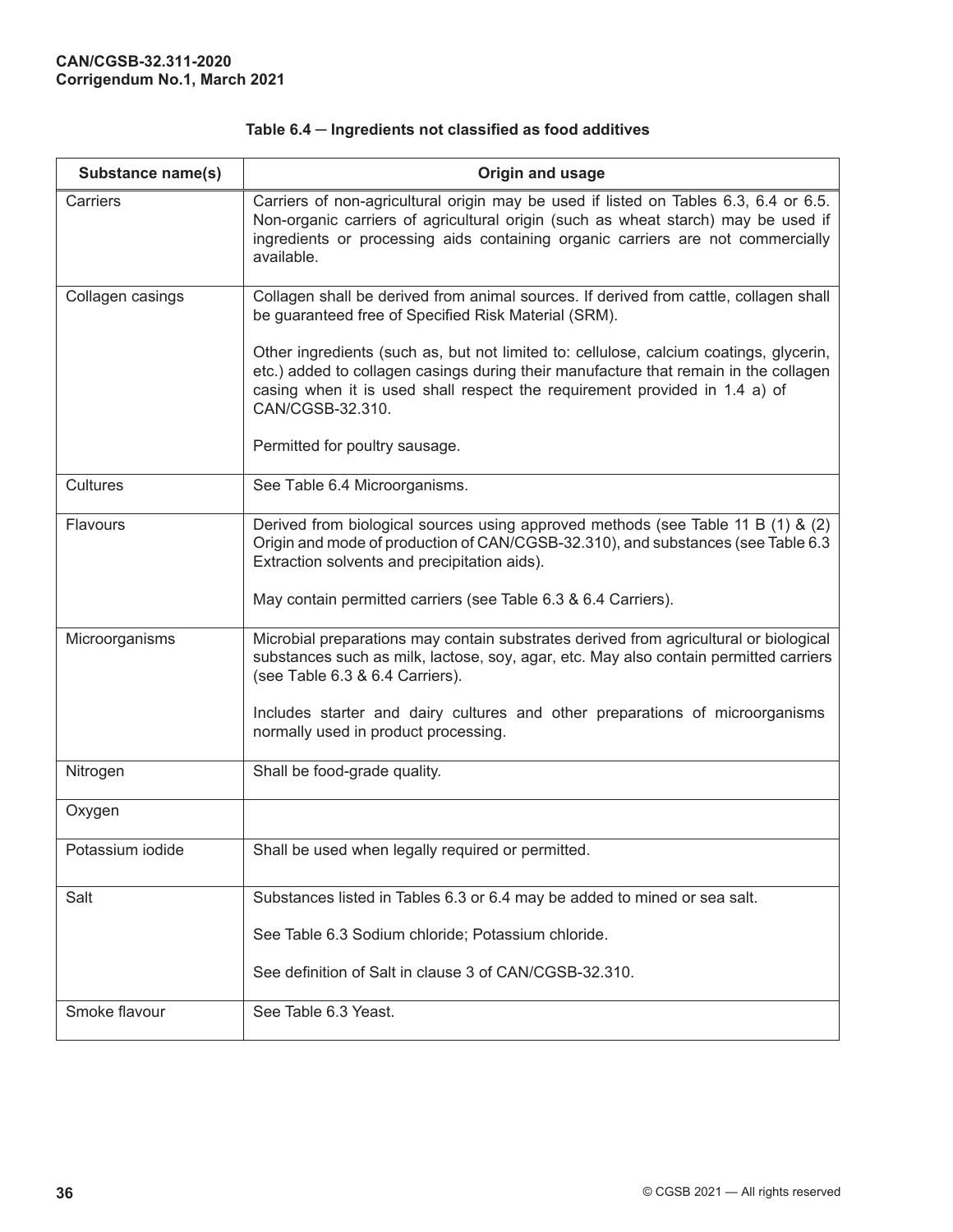| Substance name(s)                 | Origin and usage                                                                                                                                                                                                                                          |
|-----------------------------------|-----------------------------------------------------------------------------------------------------------------------------------------------------------------------------------------------------------------------------------------------------------|
| <b>Starch</b>                     | From rice and waxy maize-Shall be derived using substances listed in Table 6.3<br>Extraction solvents and precipitation aids, where applicable. Starch shall not be<br>modified by chemicals. Starch may be modified using physical or enzymatic methods. |
|                                   | Cornstarch—May contain substances that are plant-derived or listed in Tables 6.3,<br>6.4 or 6.5.                                                                                                                                                          |
| Vitamins and mineral<br>nutrients | Shall be used if legally required (e.g., fluid milk, white flour, infant formula, meal<br>replacement, etc.).                                                                                                                                             |
|                                   | The following non-dairy substitute products may be fortified on a voluntary basis, if<br>legally permitted: plant-based beverages, products that resemble cheese, and butter<br>substitutes.                                                              |
|                                   | Ferrous sulphate—Shall be used if legally required and may be used, on a voluntary<br>basis, if legally permitted.                                                                                                                                        |
| Yeast                             | If organic sources of yeast are not commercially available, these alternative sources<br>of yeast may be used:                                                                                                                                            |
|                                   | a) autolysate;                                                                                                                                                                                                                                            |
|                                   | b) bakers' (may contain lecithin, as listed in Table 6.3);                                                                                                                                                                                                |
|                                   | c) brewers';                                                                                                                                                                                                                                              |
|                                   | d) nutritional; and                                                                                                                                                                                                                                       |
|                                   | e) torula.                                                                                                                                                                                                                                                |
|                                   | Growth on petrochemical substrate and sulphite waste liquor is prohibited.                                                                                                                                                                                |
|                                   | Yeast may be smoked or smoke flavoured. When smoked, the smoke shall come<br>from concentrated, condensed smoke from wood without additional ingredients<br>(unless listed in Tables 6.3, 6.4 or 6.5).                                                    |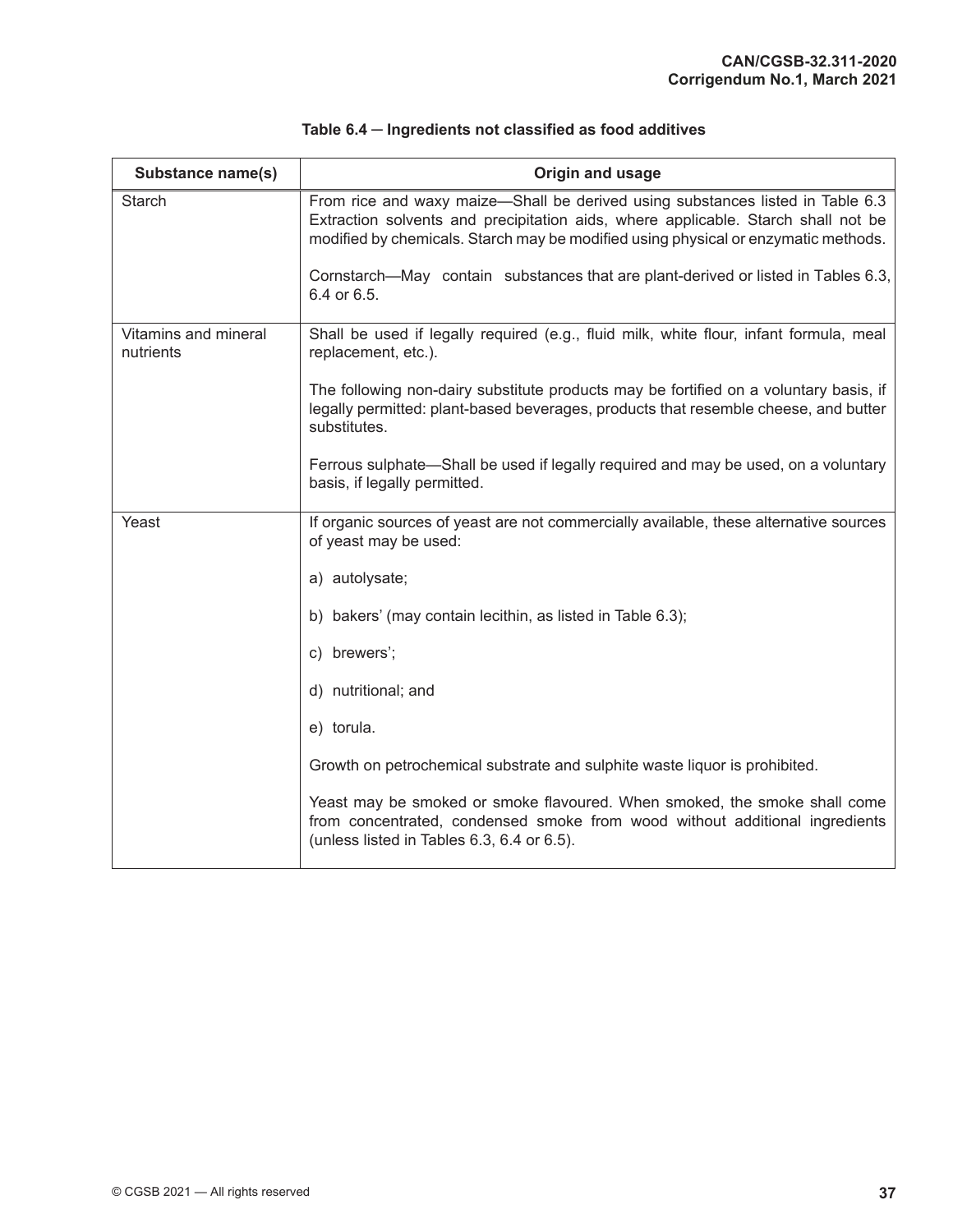| Substance name(s)                 | Origin and usage                                                                                                           |
|-----------------------------------|----------------------------------------------------------------------------------------------------------------------------|
| Acer pennsylvanicum               | As an anti-foaming agent in maple syrup production.                                                                        |
| Activated charcoal                | Shall be of plant origin. Prohibited for use in the production of maple syrup.                                             |
| Alcohol, ethyl<br>(ethanol)       | Shall be organic if commercially available.                                                                                |
| Argon                             |                                                                                                                            |
| Ascorbic acid<br>(vitamin C)      | For use as an anti-browning agent prior to the extraction or concentration of fruit or<br>vegetable juice.                 |
| <b>Bentonite</b>                  |                                                                                                                            |
| Calcium carbonate                 |                                                                                                                            |
| Calcium hydroxide<br>(lime)       |                                                                                                                            |
| Calcium sulphate<br>(gypsum)      | Sulphates produced using sulphuric acid are prohibited.                                                                    |
|                                   | May be used:                                                                                                               |
|                                   | a) as a carrier for cakes and biscuits;                                                                                    |
|                                   | b) for soybean products; and                                                                                               |
|                                   | c) for bakers' yeast.                                                                                                      |
| Carbon dioxide (CO <sub>2</sub> ) |                                                                                                                            |
| Carrageenan<br>(Irish moss)       | Derived using substances listed in Table 6.3 Extraction solvents and precipitation<br>aids.                                |
| Casein                            | Shall be from organic sources if commercially available.                                                                   |
|                                   | Non-organic casein shall be derived from the milk of animals not treated with rBGH<br>(recombinant bovine growth hormone). |
| Citric acid                       | From fruit and vegetable products or produced by microbial fermentation of<br>carbohydrate substances.                     |
| Clay dust                         | As a filtering agent in maple syrup production.                                                                            |
| Cellulose                         | As a filtering aid (non-chlorine bleached) and for use in inedible regenerative sausage<br>casings.                        |
|                                   | The TCF (Totally Chlorine Free) method of bleaching is permitted.                                                          |

# **Table 6.5 ─ Processing aids**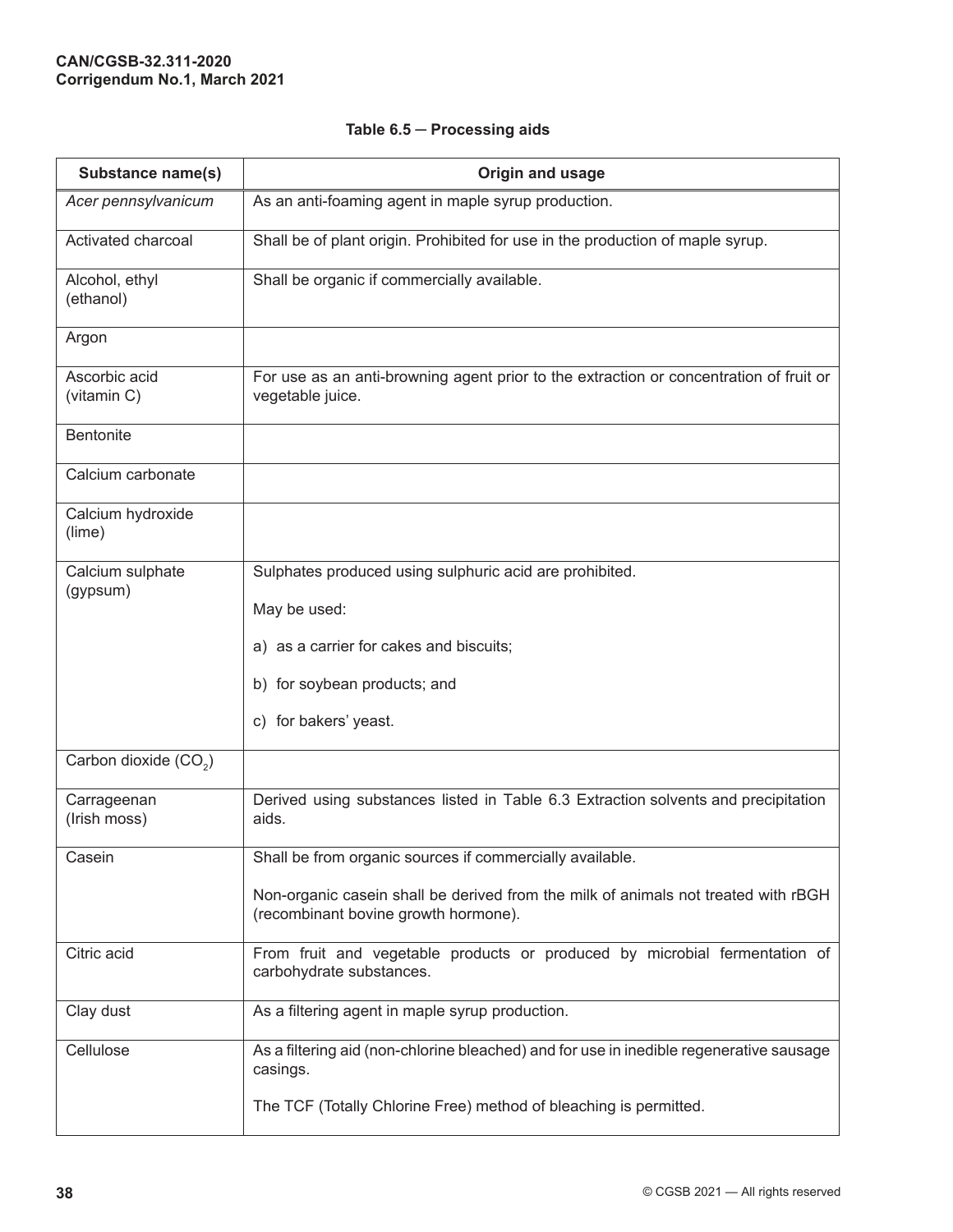| Substance name(s)                       | Origin and usage                                                                                                                                                                                                               |
|-----------------------------------------|--------------------------------------------------------------------------------------------------------------------------------------------------------------------------------------------------------------------------------|
| Diatomaceous earth                      | As a food filtering aid or as a clarifying agent.                                                                                                                                                                              |
| Enzymes                                 | The following sources of enzymes are permitted:                                                                                                                                                                                |
|                                         | a) any preparations of enzymes normally used in food processing derived from<br>edible, non-toxic plants, non-pathogenic fungi or non-pathogenic bacteria;                                                                     |
|                                         | b) animal-derived—shall be organic if commercially available: rennet; catalase<br>from bovine liver; animal lipase; pancreatin; pepsin; and trypsin. Animal-derived<br>enzymes shall be free of Specified Risk Material (SRM); |
|                                         | c) egg white lysozyme.                                                                                                                                                                                                         |
| Gelatine                                | Shall be from organic sources if commercially available.                                                                                                                                                                       |
|                                         | Permitted sources are:                                                                                                                                                                                                         |
|                                         | a) plants; and                                                                                                                                                                                                                 |
|                                         | b) animals. Animal gelatine may be used in preparations of canned meat or<br>as a gelling agent for gummed candy. If derived from cattle, gelatine shall be<br>guaranteed free of Specified Risk Material (SRM).               |
| Hydrogen peroxide                       | Food-grade. For use as a bleaching agent for proteins and starches.                                                                                                                                                            |
| Isinglass                               | As a fining agent (fish-based).                                                                                                                                                                                                |
| Kaolin                                  | As a clarifying agent.                                                                                                                                                                                                         |
| Lecithin                                | Shall be organic if commercially available. Bleached form is permitted if processed<br>using food-grade hydrogen peroxide.                                                                                                     |
| Nitrogen                                | Shall be food-grade quality.                                                                                                                                                                                                   |
| Oxygen                                  |                                                                                                                                                                                                                                |
| Ozone                                   |                                                                                                                                                                                                                                |
| Perlite                                 | For use as a filtering aid.                                                                                                                                                                                                    |
| Potassium carbonate                     |                                                                                                                                                                                                                                |
| Potassium hydroxide<br>(caustic potash) | For pH adjustment. Prohibited for use in Iye peeling of fruits and vegetables.                                                                                                                                                 |
| Silicon dioxide (silica)                | No restrictions on sources or uses except for maple (see 7.2.12.6 of<br>CAN/CGSB-32.310)                                                                                                                                       |

# **Table 6.5 ─ Processing aids**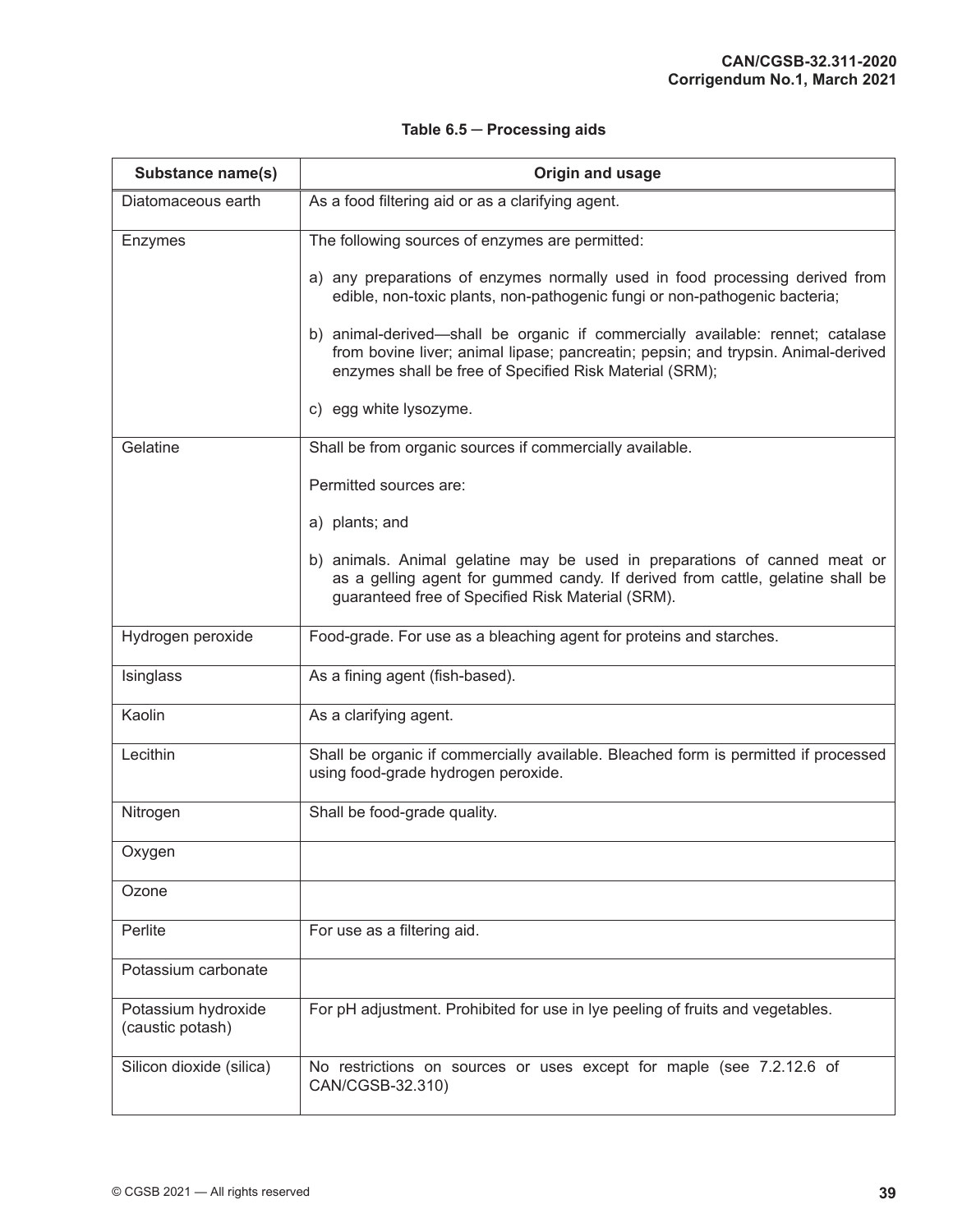<span id="page-47-0"></span>

| Substance name(s)                             | Origin and usage                                                                                                                                                                                                                                                                                                                                    |
|-----------------------------------------------|-----------------------------------------------------------------------------------------------------------------------------------------------------------------------------------------------------------------------------------------------------------------------------------------------------------------------------------------------------|
| Sodium bicarbonate<br>(baking soda)           |                                                                                                                                                                                                                                                                                                                                                     |
| Sodium hydroxide<br>(lye or caustic soda)     | Prohibited for use in Iye peeling of fruits and vegetables.                                                                                                                                                                                                                                                                                         |
| Talc                                          | As a filtering agent.                                                                                                                                                                                                                                                                                                                               |
| Tannic acid                                   | Shall be from an organic source if commercially available. Shall be derived using<br>substances listed in Table 6.3 Extraction solvents and precipitation aids.                                                                                                                                                                                     |
|                                               | Permitted as a filtration aid for wines.                                                                                                                                                                                                                                                                                                            |
| <b>Tartaric acid</b><br>$(C_4H_6O_6$ INS 334) | From lees.                                                                                                                                                                                                                                                                                                                                          |
|                                               | For beverages.                                                                                                                                                                                                                                                                                                                                      |
| Vegetable oils                                | From organic sources if commercially available. Derived using substances listed in<br>Table 6.3 Extraction solvents and precipitation aids.                                                                                                                                                                                                         |
|                                               | Maple syrup production—vegetable oils shall be organic and without allergenic<br>potential.                                                                                                                                                                                                                                                         |
| Waxes                                         | If organic waxes, such as beeswax or carnuaba, are not commercially available,<br>waxes derived from non-organic biological sources may be used. Edible wax cheese<br>coatings that require a knife to cut or peel the wax away shall not contain paraffin,<br>microcrystalline wax, non-listed preservatives, colours, bactericides or fungicides. |
|                                               | Non-edible, fully removable (i.e., no knife is needed to cut or peel the wax away<br>from the cheese), non-organic cheese wax may be used and shall be considered<br>packaging per 8.1.6 of CAN/CGSB-32.310.                                                                                                                                        |
|                                               | For waxes applied to produce – see Table 6.3 Waxes, produce.                                                                                                                                                                                                                                                                                        |

# **7 Permitted substances lists for cleaners, disinfectants and sanitizers**

## **7.1 Classification**

**7.1.1** The cleaners, disinfectants and sanitizers listed below are used to remove dirt, filth and foreign matter from organic products and organic product contact surfaces. These substances are also used to control microorganisms that may contaminate products. The use of these substances may require a removal event, as defined in clause 3 of CAN/CGSB-32.310.

- **7.1.2** They are classified as follows:
- a) food-grade cleaners, disinfectants and sanitizers permitted without a mandatory removal event;
- b) cleaners, disinfectants and sanitizers permitted on organic product contact surfaces, for which a removal event is mandatory prior to an organic production load or run.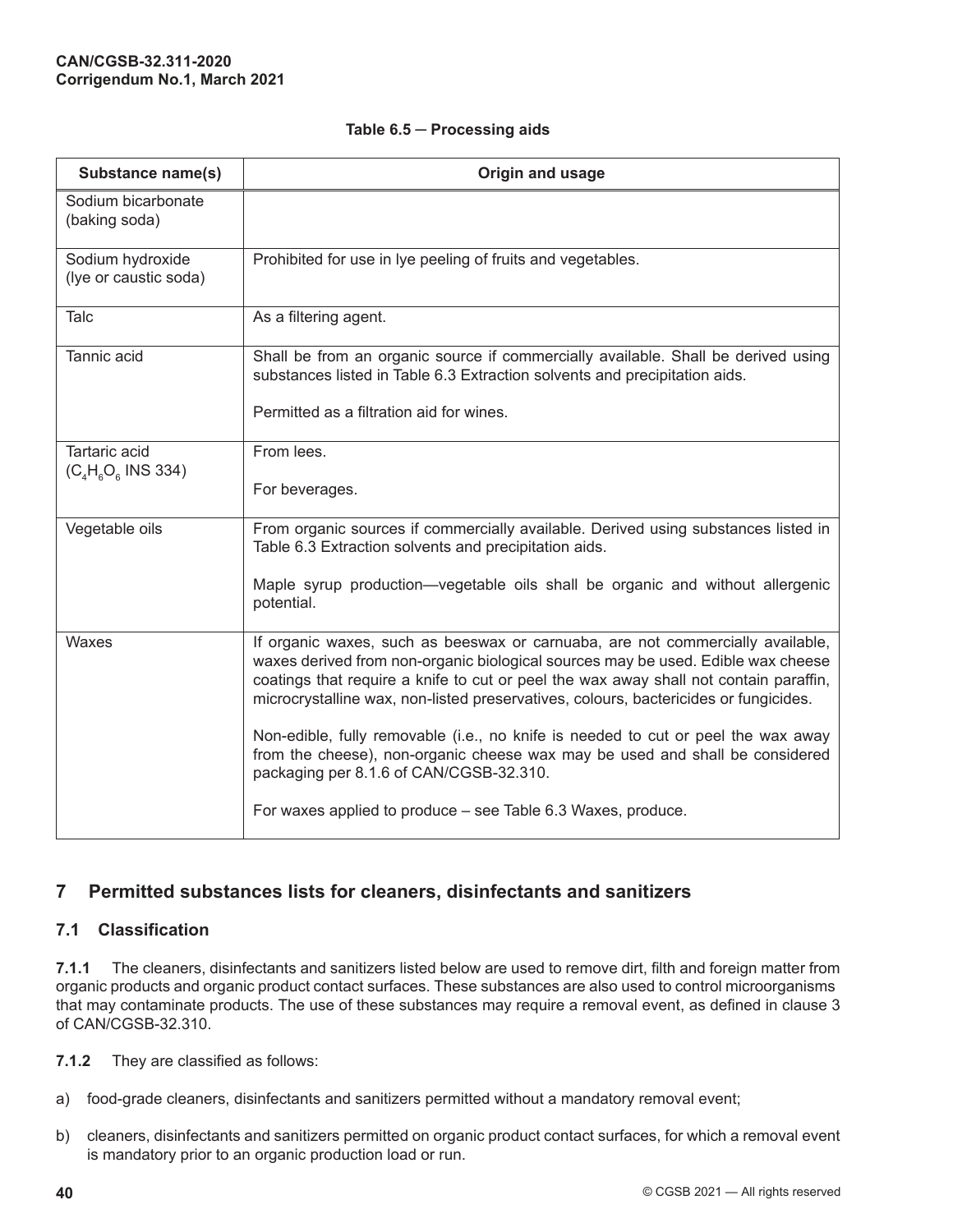**7.1.3** All non-organic ingredients listed on Safety Data Sheets (SDS) and active ingredients listed on the label of formulated cleaners, sanitizers and disinfectants shall be listed in Tables 7.3 or 7.4. Other non-organic ingredients used without a removal event shall be limited to substances listed in Table 7.3; water; compounds used to treat drinking water; and product stabilisers, such as HEDP (1-hydroxyethane 1,1-diphosphonic acid) or dipicolinic acid, whose function is to prevent the chemical degradation of substances listed in Table 7.3. Table 7.4 compliant products may contain non-active ingredients, including, but not limited to, dyes, fragrances, and chemical agents used to prevent physical separation of foams or emulsions.

**7.2** Clause 7 does not apply to maple syrup production. The operator shall meet the specific requirements for the different stages of production as described in 7.2 of CAN/CGSB-32.310.

| Substance name(s)                 | Origin and usage                                                                                                                                                                                                                                |
|-----------------------------------|-------------------------------------------------------------------------------------------------------------------------------------------------------------------------------------------------------------------------------------------------|
| Acetic acid                       | May be used on organic product contact surfaces. May be used on organic products<br>if produced by microbial fermentation of natural carbohydrate sources (sugars, wood,<br>etc.). Example: apple cider vinegar. May be filtered or unfiltered. |
| Alcohol, ethyl (ethanol)          | May be used on organic product contact surfaces.                                                                                                                                                                                                |
| Alcohol, isopropyl                | May be used on organic product contact surfaces.                                                                                                                                                                                                |
| Alcohol, organic<br>sources       |                                                                                                                                                                                                                                                 |
| Ascorbic acid<br>(vitamin C)      |                                                                                                                                                                                                                                                 |
| Carbon dioxide (CO <sub>2</sub> ) |                                                                                                                                                                                                                                                 |
| Chlorine compounds                | The following chlorine compounds are permitted:                                                                                                                                                                                                 |
|                                   | a) calcium hypochlorite;                                                                                                                                                                                                                        |
|                                   | b) chlorine dioxide;                                                                                                                                                                                                                            |
|                                   | c) hypochlorous acid generated via electrolyzed water;                                                                                                                                                                                          |
|                                   | d) sodium hypochlorite.                                                                                                                                                                                                                         |
|                                   | Shall not exceed maximum levels for safe drinking water.                                                                                                                                                                                        |
|                                   | Chlorine compounds may be used:                                                                                                                                                                                                                 |
|                                   | a) for wash water in direct contact with crops or food;                                                                                                                                                                                         |
|                                   | b) in flush water from cleaning irrigation systems, equipment, storage or transport<br>units-application to crops or fields is permitted.                                                                                                       |
| Citric acid                       |                                                                                                                                                                                                                                                 |

| Table 7.3 -- Food-grade cleaners, disinfectants and sanitizers permitted without a mandatory |               |  |
|----------------------------------------------------------------------------------------------|---------------|--|
|                                                                                              | removal event |  |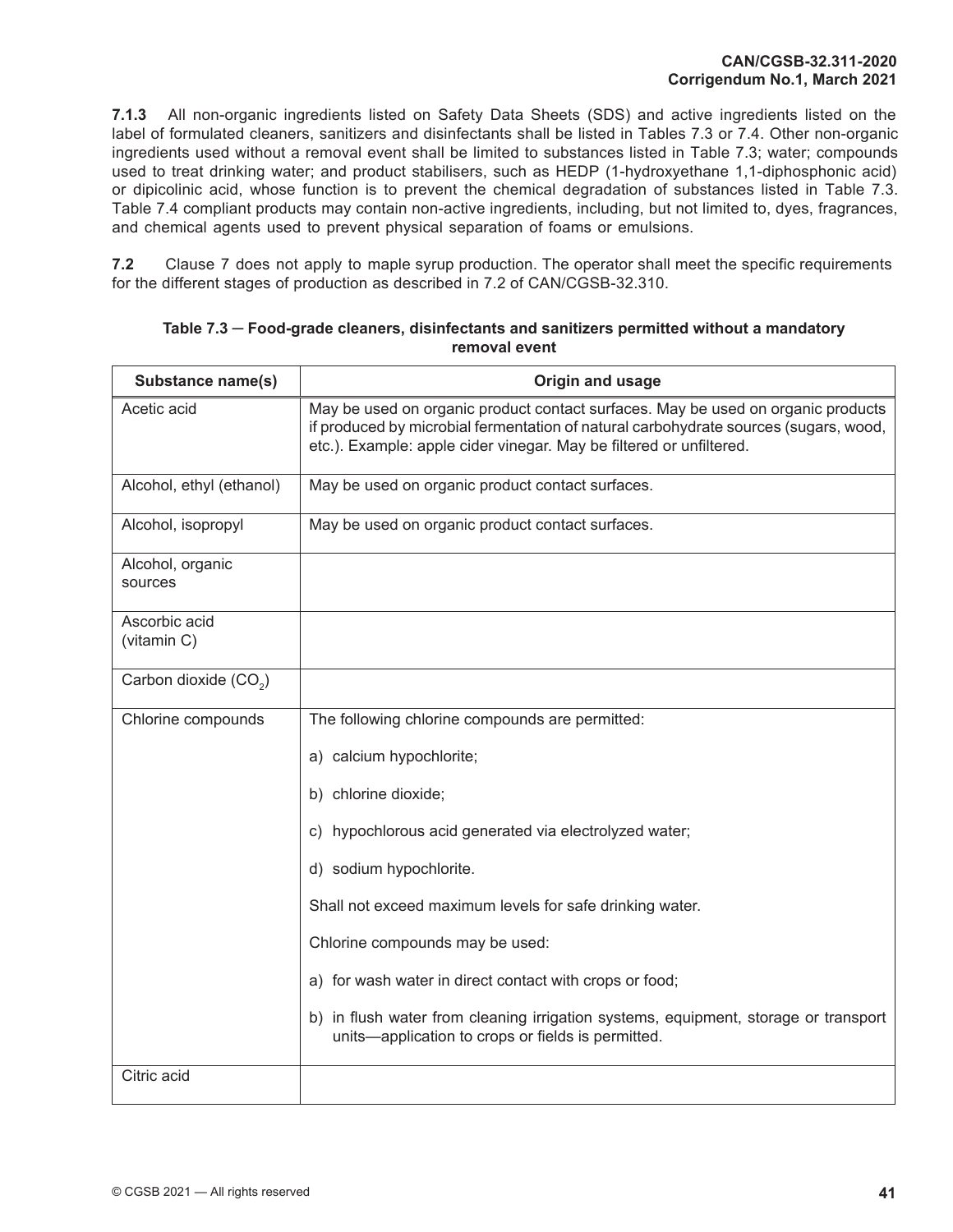| Table 7.3 – Food-grade cleaners, disinfectants and sanitizers permitted without a mandatory |               |  |
|---------------------------------------------------------------------------------------------|---------------|--|
|                                                                                             | removal event |  |

| <b>Substance name(s)</b>                  | Origin and usage                                                                                 |
|-------------------------------------------|--------------------------------------------------------------------------------------------------|
| Glycerol<br>(glycerine, glycerin)         | Shall be:                                                                                        |
|                                           | a) sourced from vegetable oil or animal fat;                                                     |
|                                           | b) produced using fermentation or by hydrolysis.                                                 |
| Hydrogen peroxide                         |                                                                                                  |
| Lactic acid                               |                                                                                                  |
| Magnesium sulphate                        |                                                                                                  |
| Microorganisms                            | Living or dead biological organisms, such as viruses, phages, bacteria, protozoa,<br>fungi, etc. |
| Ozone                                     |                                                                                                  |
| Peracetic (peroxyacetic)<br>acid          | On food and plants: peracetic acid may be used in wash or rinse water.                           |
|                                           | Peracetic acid may also be used on food contact surfaces.                                        |
| Potassium bicarbonate                     | On organic product contact surfaces.                                                             |
| Sodium bicarbonate<br>(baking soda)       |                                                                                                  |
| Sodium carbonate<br>(soda ash)            | Biological or mined sources. See Table 7.4 Sodium carbonate (soda ash), synthetic.               |
| Sodium citrate                            |                                                                                                  |
| Sodium hydroxide<br>(lye or caustic soda) |                                                                                                  |
| Vinegar                                   |                                                                                                  |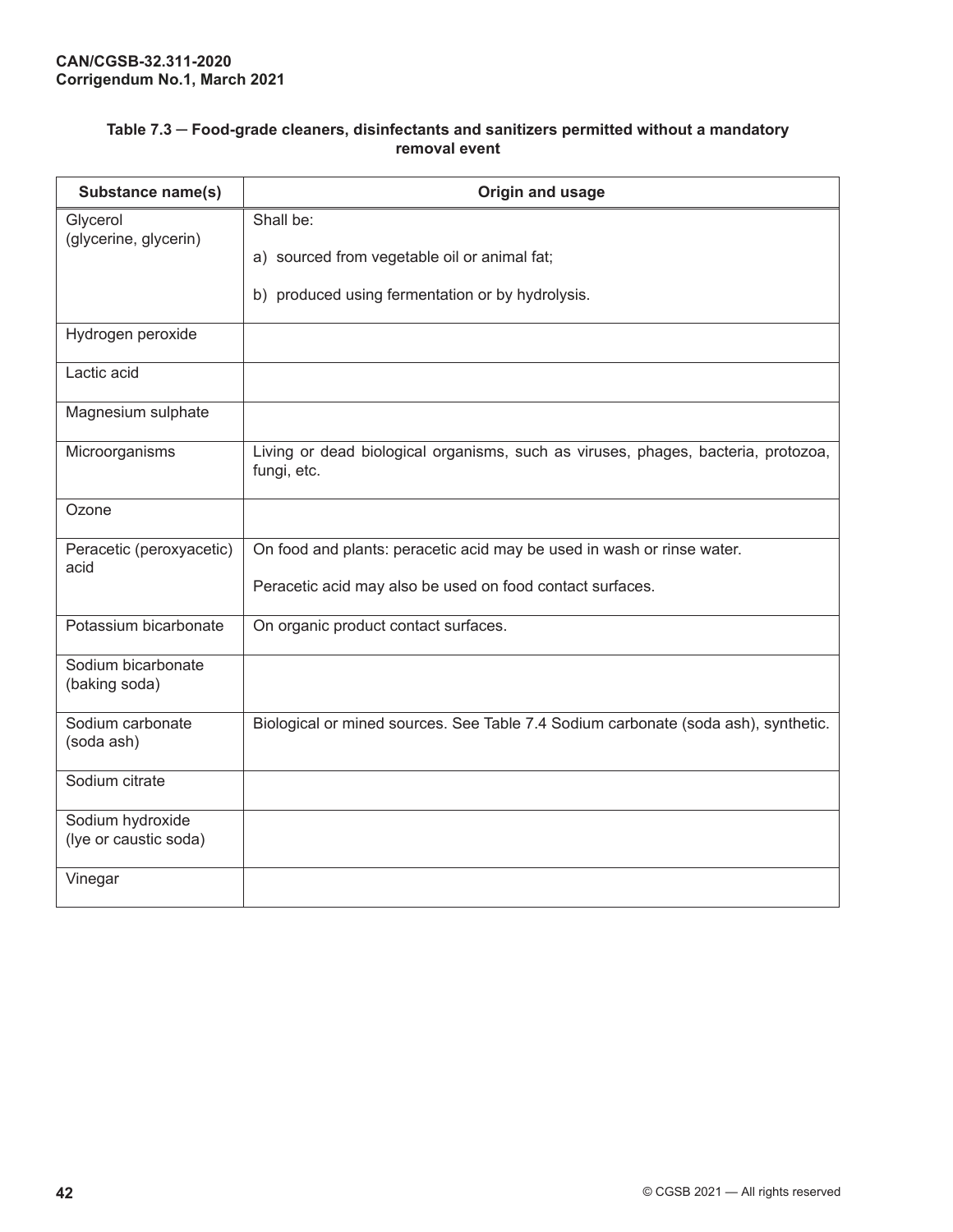#### **Table 7.4 ─ Cleaners, disinfectants and sanitizers permitted on organic product contact surfaces for which a removal event is mandatory**

| Substance name(s)                       | Origin and usage                                                                                                                                                                                                                                                     |
|-----------------------------------------|----------------------------------------------------------------------------------------------------------------------------------------------------------------------------------------------------------------------------------------------------------------------|
| Chlorine compounds                      | The following chlorine compounds are permitted up to maximum label rates:                                                                                                                                                                                            |
|                                         | a) calcium hypochlorite;                                                                                                                                                                                                                                             |
|                                         | b) chlorine dioxide;                                                                                                                                                                                                                                                 |
|                                         | c) hypochlorous acid generated via electrolyzed water;                                                                                                                                                                                                               |
|                                         | d) sodium hypochlorite.                                                                                                                                                                                                                                              |
| Detergents                              | Detergents shall be readily, ultimately or inherently biodegradable as per the<br>Organisation for Economic Co-operation and Development (OECD) definitions, or<br>readily eliminated during wastewater treatment such that harm to the environment is<br>minimized. |
| <b>Essential oils</b>                   | Derived from plant sources using substances in Table 6.3 Extraction solvents and<br>precipitation aids. May contain permitted carriers (see Table 6.3 and 6.4 Carriers).                                                                                             |
| lodine                                  | Shall be non-elemental. Shall not exceed 5% solution by volume (example: iodophors).                                                                                                                                                                                 |
| Lime                                    | All forms of lime, including calcium carbonate, calcium hydroxide and calcium oxide.                                                                                                                                                                                 |
| Octanoic acid<br>(caprylic acid)        |                                                                                                                                                                                                                                                                      |
| Peroxyoctanoic acid<br>(POOA)           |                                                                                                                                                                                                                                                                      |
| Phosphoric acid                         | On dairy equipment.                                                                                                                                                                                                                                                  |
| Potassium carbonate                     | Documentation shall demonstrate that effluent discharge was neutralized to minimize<br>negative environmental impact.                                                                                                                                                |
| Potassium hydroxide<br>(caustic potash) |                                                                                                                                                                                                                                                                      |
| Potassium<br>permanganate               | Not to exceed 1% solution by volume.                                                                                                                                                                                                                                 |
| Saponin                                 | Derived from plants such as Yucca schidigera and Quillaja saponaria.                                                                                                                                                                                                 |
| Soap-based algicide<br>(demossers)      |                                                                                                                                                                                                                                                                      |
| Soaps                                   | Soaps shall consist of fatty acids derived from animal or vegetable oils.                                                                                                                                                                                            |
| Sodium borate                           |                                                                                                                                                                                                                                                                      |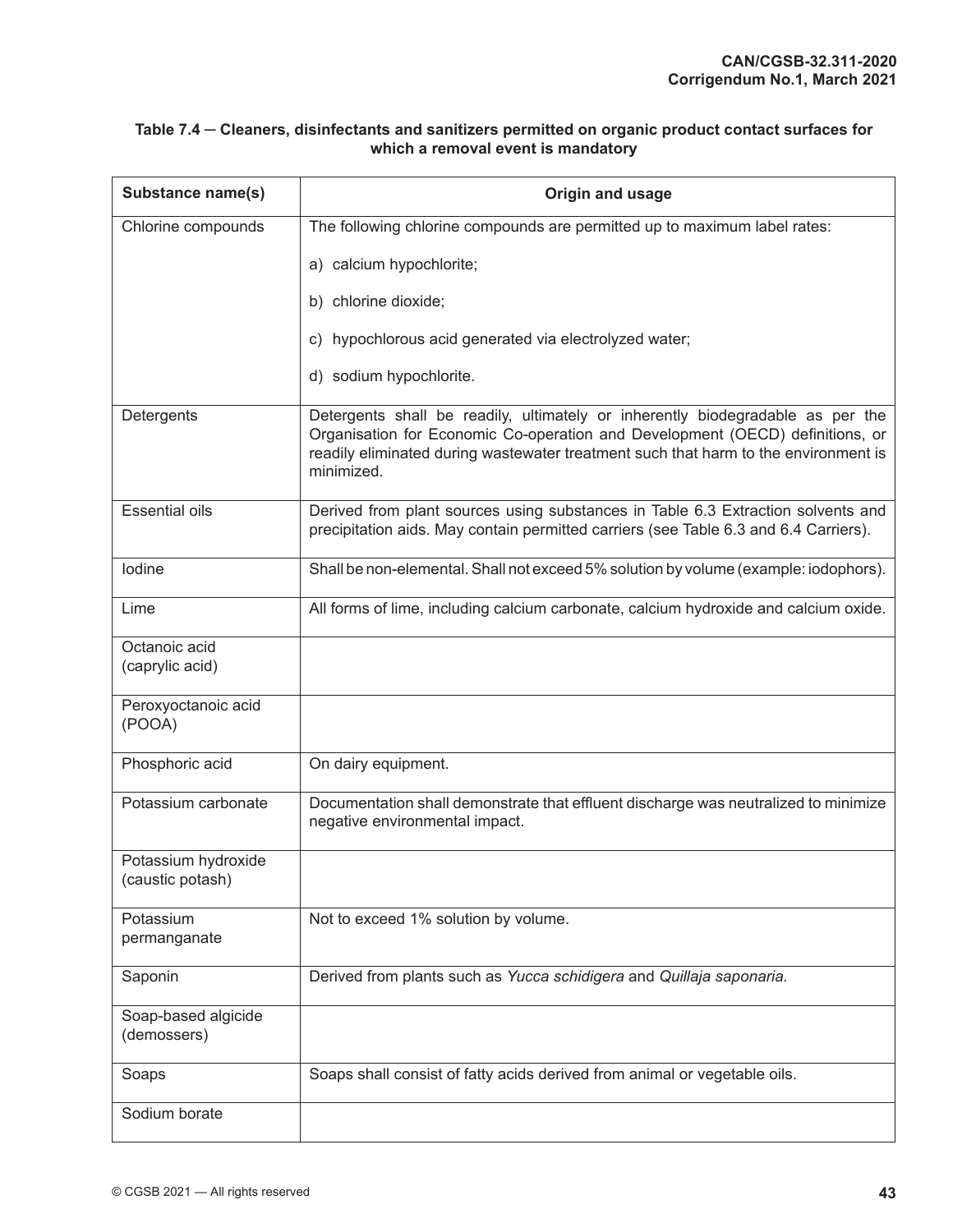#### <span id="page-51-0"></span>**Table 7.4 ─ Cleaners, disinfectants and sanitizers permitted on organic product contact surfaces for which a removal event is mandatory**

| Substance name(s)                         | <b>Origin and usage</b>                                                                                                                                                                                                                                                                                                     |
|-------------------------------------------|-----------------------------------------------------------------------------------------------------------------------------------------------------------------------------------------------------------------------------------------------------------------------------------------------------------------------------|
| Sodium carbonate<br>(soda ash), synthetic |                                                                                                                                                                                                                                                                                                                             |
| Sodium percarbonate                       |                                                                                                                                                                                                                                                                                                                             |
| Sodium silicate                           | In detergents.                                                                                                                                                                                                                                                                                                              |
| <b>Surfactants</b>                        | Surfactants either stand alone or when formulated with detergents shall be readily,<br>ultimately or inherently biodegradable as per the Organisation for Economic<br>Co-operation and Development (OECD) definitions, or readily eliminated during<br>wastewater treatment such that harm to the environment is minimized. |
| Wetting agents                            | Substances listed in Table 4.2 or 7.3, including saponins and microbial wetting agents.                                                                                                                                                                                                                                     |

# **8 Facility management substances**

#### **8.1 Classification**

- **8.1.1** Facility management substances are classified according to the following uses and applications:
- a) Substances listed in Table 8.2 are pesticides (See *Pesticides* definition in clause 3 of CAN/CGSB-32.310) that may be used in and around facilities, as annotated and as specified in 8.3.2 of CAN/CGSB-32.310. These substances may also be used in traps, lures and as repellents, unless indicated otherwise within substance annotations.
- b) Substances listed in Table 8.3 may be used in facilities as annotated, to accomplish a physiological effect post-harvest.

| Substance name(s)                   | Origin and usage                                                       |
|-------------------------------------|------------------------------------------------------------------------|
| Ammonium carbonate                  | As an attractant in insect traps.                                      |
| Baits for bait stations             |                                                                        |
| Boric acid                          | May be used for structural pest control (example: for ants).           |
|                                     | Direct contact with organic products is prohibited.                    |
| Carbon dioxide (CO <sub>2</sub> )   | For controlled atmosphere storage and for storage pest control.        |
| Cholecalciferol<br>(vitamin $D_3$ ) | Prohibited inside organic food processing and food storage facilities. |

#### **Table 8.2 ─ Facility pest management substances**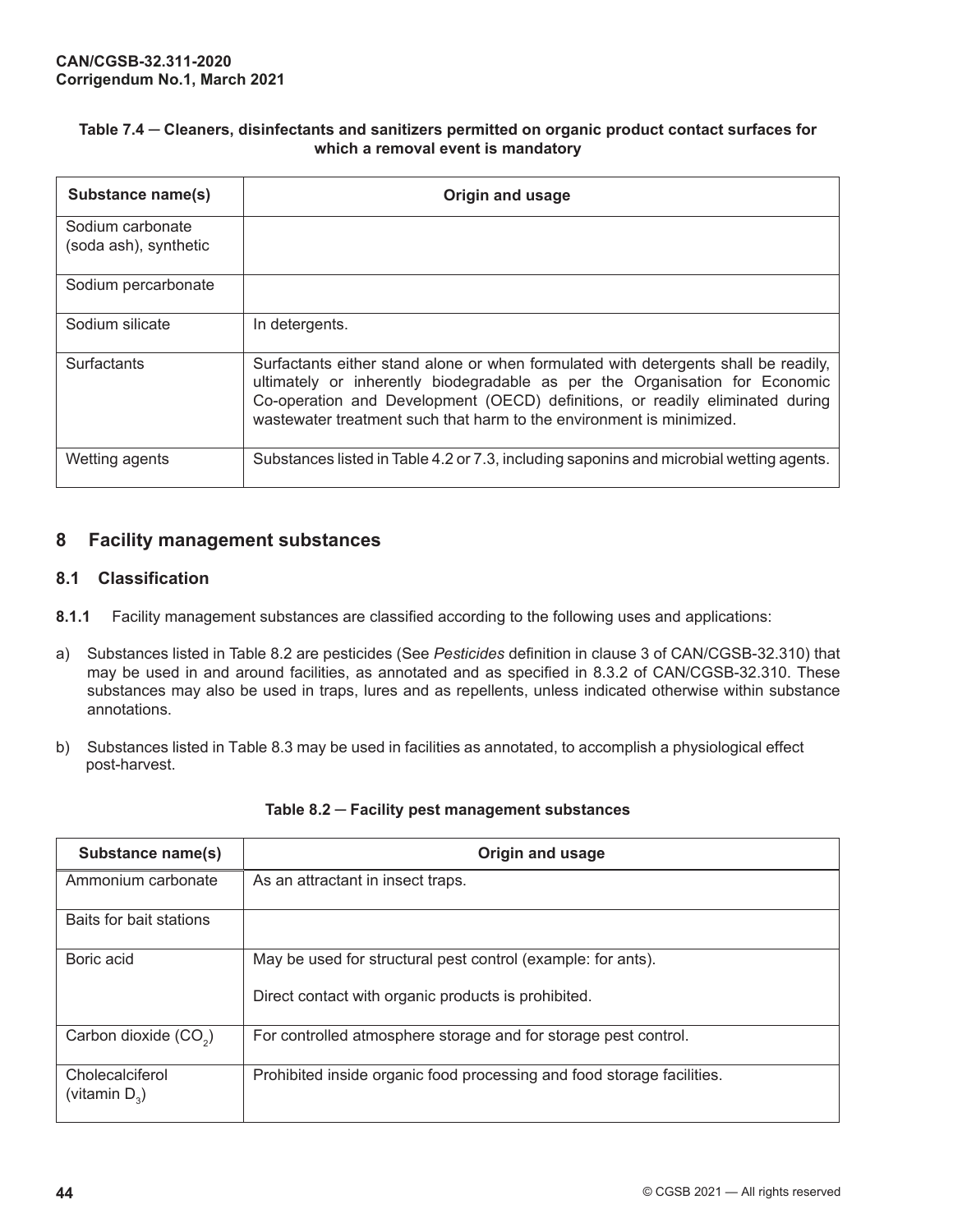| Substance name(s)                      | Origin and usage                                                                                                                                                                                                                                                 |
|----------------------------------------|------------------------------------------------------------------------------------------------------------------------------------------------------------------------------------------------------------------------------------------------------------------|
| Diatomaceous earth                     | Direct contact with organic products is permitted.                                                                                                                                                                                                               |
| <b>Formulants</b>                      | May only be used with substances listed in Table 8.2.                                                                                                                                                                                                            |
|                                        | Only formulants classified as List 4A or 4B by the Pest Management Regulatory<br>Agency (PMRA) or derived from biological or mineral sources may be used with<br>substances in Table 8.2.                                                                        |
|                                        | Formulants classified as List 3 by PMRA may be used with passive pheromone<br>dispensers. Formulants classified as List 4A, 4B or 3 by PMRA are not subject to<br>1.4 or 1.5 of CAN/CGSB-32.310. Formulants classified as List 1 or 2 by PMRA are<br>prohibited. |
| Neem oil                               |                                                                                                                                                                                                                                                                  |
| Pheromones and other<br>semiochemicals | For pest control. Use in pheromone traps or passive dispensers.                                                                                                                                                                                                  |
| Pyrethrins                             | Without piperonyl butoxide.                                                                                                                                                                                                                                      |
|                                        | Direct contact with organic products is prohibited.                                                                                                                                                                                                              |
| <b>Repellents</b>                      | Shall be derived from a biological source, such as sterilized blood meal, rotten eggs,<br>hair or predator scents. May contain other biological compounds and PMRA 4a- or<br>4b-listed formulants.                                                               |
| Soaps, ammonium                        | As a large animal repellent.                                                                                                                                                                                                                                     |
|                                        | Direct contact with organic products is prohibited.                                                                                                                                                                                                              |

#### **Table 8.3 ─ Post-harvest substances**

| Substance name(s)                 | Origin and usage                                                                                                                                                                                                                                                                                                                                                                                                                                                                                   |
|-----------------------------------|----------------------------------------------------------------------------------------------------------------------------------------------------------------------------------------------------------------------------------------------------------------------------------------------------------------------------------------------------------------------------------------------------------------------------------------------------------------------------------------------------|
| Carbon dioxide (CO <sub>2</sub> ) | For controlled atmosphere storage.                                                                                                                                                                                                                                                                                                                                                                                                                                                                 |
| Clove oil                         | As a sprout inhibitor.                                                                                                                                                                                                                                                                                                                                                                                                                                                                             |
| Ethylene                          | For post-harvest ripening of tropical fruit and degreening of citrus and to control<br>sprouting of potatoes post-harvest in holding bins.                                                                                                                                                                                                                                                                                                                                                         |
| <b>Formulants</b>                 | Formulants may only be used with substances listed in Table 8.3. Only formulants<br>classified as List 4A or 4B by the Pest Management Regulatory Agency (PMRA) or are<br>non-synthetic may be used with substances in Table 8.3. Formulants classified as<br>List 3 by PMRA may be used with passive pheromone dispensers. Formulants<br>classified as List 4A, 4B or 3 by PMRA are not subject to 1.4 or 1.5 of<br>CAN/CGSB-32.310. Formulants classified as List 1 or 2 by PMRA are prohibited. |
| Nitrogen                          | For controlled atmosphere storage.                                                                                                                                                                                                                                                                                                                                                                                                                                                                 |
| Oxygen                            |                                                                                                                                                                                                                                                                                                                                                                                                                                                                                                    |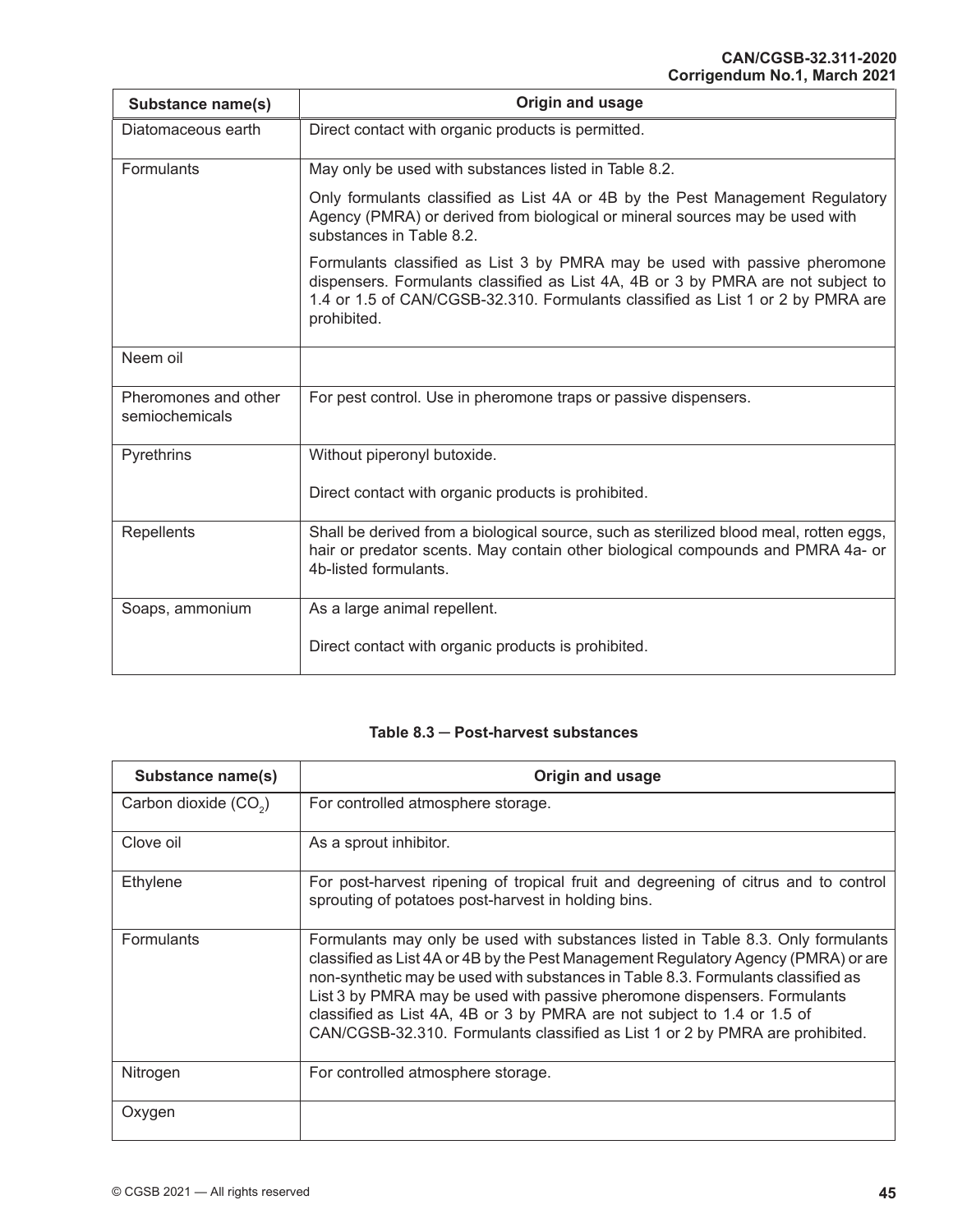# **Annex A**

*(informative)*

# **Alphabetized list of substances**

<span id="page-53-0"></span>

| <b>Substance name(s)</b>                | Referenced in table |
|-----------------------------------------|---------------------|
| Acer pennsylvanicum                     | 6.5                 |
| Acetic acid                             | 4.2, 7.3            |
| Acetylsalicylic acid                    | 5.3                 |
| Acids                                   | 5.3, 6.3            |
| Activated charcoal                      | 5.3, 6.3, 6.5       |
| Adhesives for sticky traps and barriers | 4.2                 |
| Agar                                    | 4.2, 6.3            |
| Alcohol, ethyl (ethanol)                | 5.3, 6.5, 7.3       |
| Alcohol, isopropyl                      | 5.3, 7.3            |
| Alcohol, organic sources                | 7.3                 |
| Alfalfa meal and pellets                | 4.2                 |
| Algae                                   | 4.2                 |
| Alginates                               | 6.3                 |
| Amino acids                             | 4.2, 5.2            |
| Ammonium bicarbonate                    | 6.3                 |
| Ammonium carbonate                      | 4.2, 6.3, 8.2       |
| Animal manure                           | 4.2                 |
| Animal manure, processed                | 4.2                 |
| Antibiotics                             | 5.3                 |
| Antibiotics, oxytetracycline            | 5.3                 |
| Anti-inflammatories                     | 5.3                 |

#### **Table A.1 ─ List of permitted substances in alphabetical order**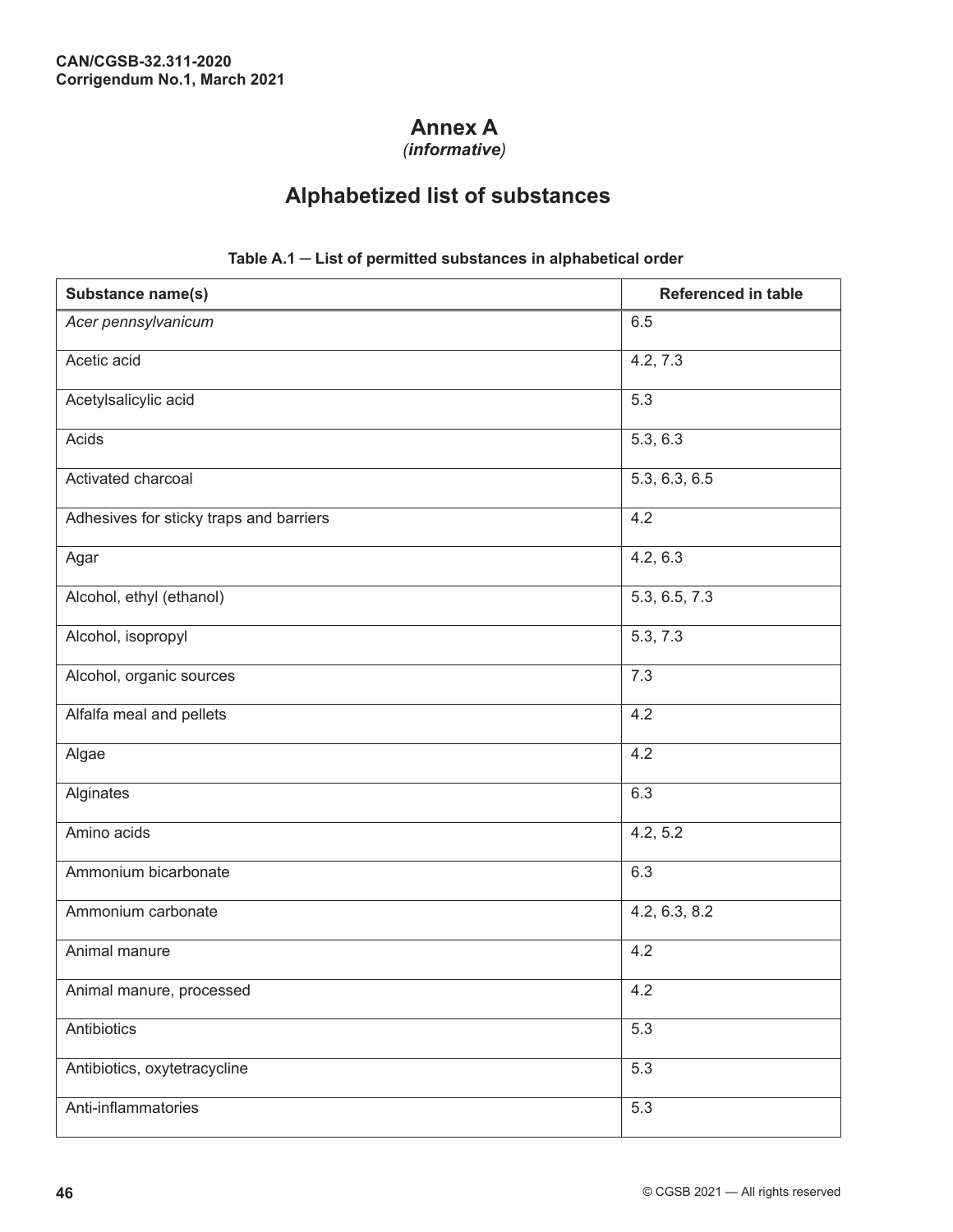| Substance name(s)                                    | <b>Referenced in table</b> |
|------------------------------------------------------|----------------------------|
| Antioxidants                                         | 5.2                        |
| Aquatic plants and aquatic plant products            | 4.2                        |
| Argon                                                | 6.3, 6.5                   |
| Ascorbic acid (vitamin C)                            | 4.2, 6.3, 6.5, 7.3         |
| Ash                                                  | 4.2                        |
| Baits for rodent traps                               | 4.2, 8.2                   |
| Bentonite                                            | 4.2, 6.5                   |
| Biodegradable plant containers                       | 4.2                        |
| Biochar                                              | 4.2                        |
| Biodynamic preparations for compost, soil and plants | 4.2                        |
| <b>Biological organisms</b>                          | 4.2                        |
| <b>Biologics</b>                                     | 5.3                        |
| Blood meal                                           | 4.2                        |
| Bone meal                                            | 4.2                        |
| Borate (boric acid)                                  | 4.2                        |
| Boric acid                                           | 8.2                        |
| Boron                                                | 4.2                        |
| <b>Botanical compounds</b>                           | 5.3                        |
| <b>Botanical pesticides</b>                          | 4.2                        |
| Calcium                                              | 4.2                        |
| Calcium borogluconate                                | 5.3                        |
| Calcium carbonate                                    | 6.3, 6.5                   |
| Calcium chloride                                     | 4.2, 6.3                   |
| Calcium citrate                                      | 6.3                        |
| Calcium hydroxide (lime)                             | 6.5                        |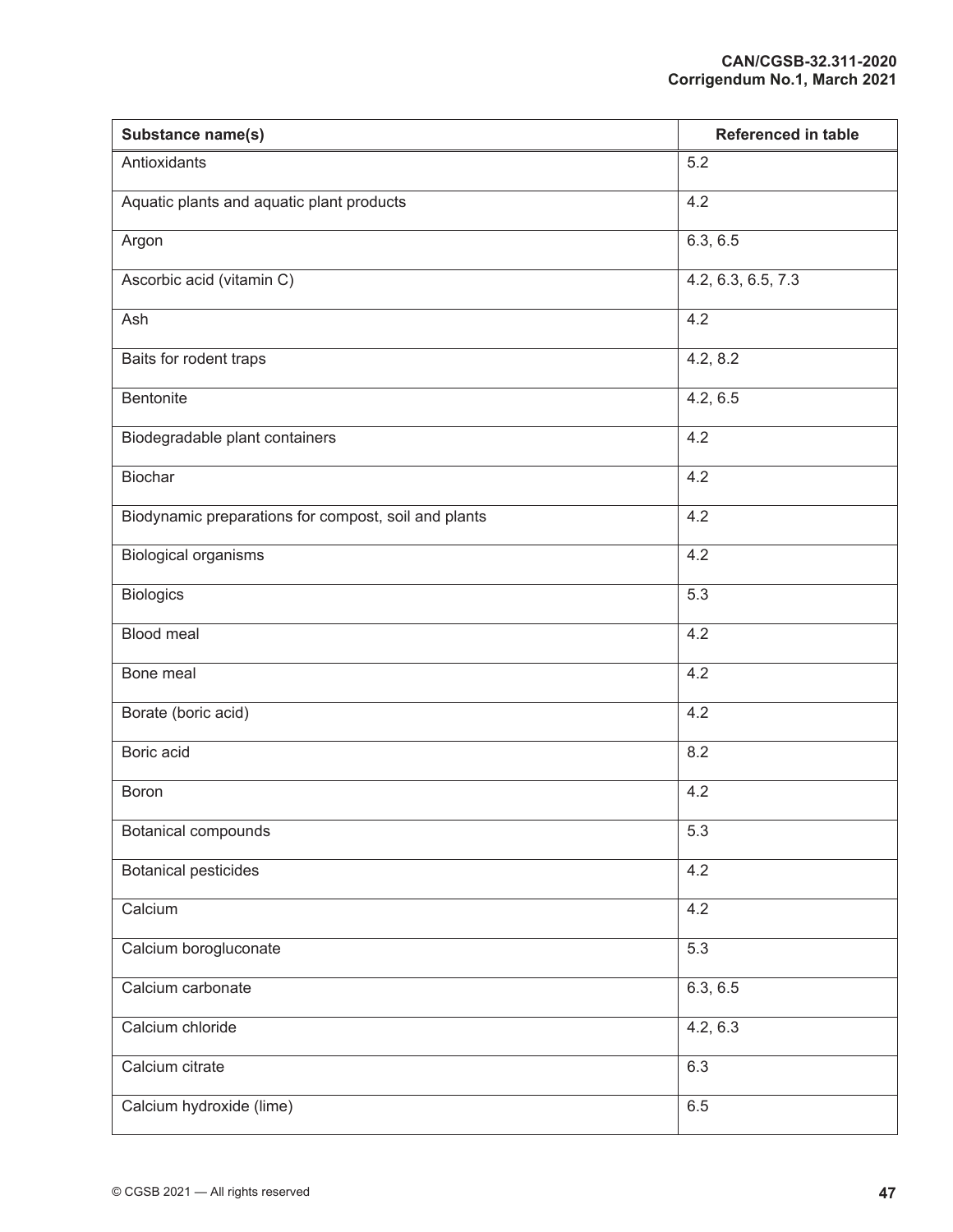| Substance name(s)                                     | <b>Referenced in table</b>   |
|-------------------------------------------------------|------------------------------|
| Calcium lignin sulphonate                             | 4.2                          |
| Calcium phosphates (mono-, di-, and tri- basic forms) | 6.3                          |
| Calcium polysulphide                                  | 4.2                          |
| Calcium sulphate (gypsum)                             | 4.2, 6.3, 6.5                |
| Cannery wastes                                        | 4.2                          |
| Carbon dioxide (CO <sub>2</sub> )                     | 4.2, 6.3, 6.5, 7.3, 8.2, 8.3 |
| Cardboard                                             | 4.2                          |
| Carrageenan (Irish moss)                              | 6.3, 6.5                     |
| Carriers                                              | 6.3, 6.4                     |
| Casein                                                | 6.5                          |
| Cellulose                                             | 6.5                          |
| Chelates                                              | 4.2                          |
| Chlorine compounds                                    | 7.3, 7.4                     |
| Chlorhexidine                                         | 5.3                          |
| Cholecalciferol (vitamin $D_3$ )                      | 4.2, 8.2                     |
| Citric acid                                           | 4.2, 6.5, 7.3                |
| Clay                                                  | 4.2                          |
| Clay dust                                             | 6.5                          |
| Clove oil                                             | 8.3                          |
| Collagen casings                                      | 6.4                          |
| Colostral whey                                        | 5.3                          |
| Colostrum                                             | 5.3                          |
| Colouring agents                                      | 5.2, 6.3                     |
| Compost                                               | 4.2                          |
| Compost feedstocks                                    | 4.2                          |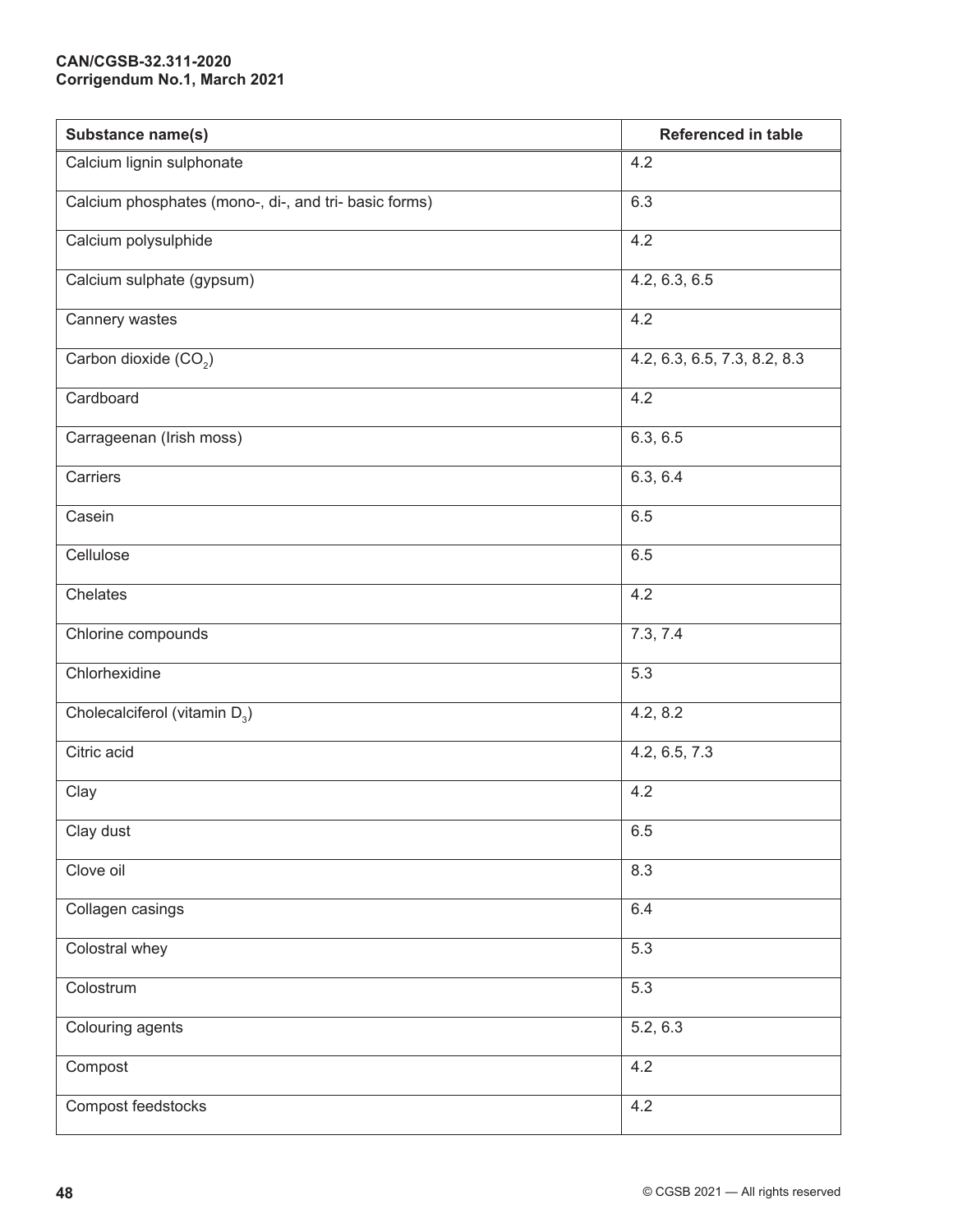| Substance name(s)                                                                           | <b>Referenced in table</b> |
|---------------------------------------------------------------------------------------------|----------------------------|
| Compost from off-farm sources                                                               | 4.2                        |
| Compost produced on the farm                                                                | 4.2                        |
| Compost tea                                                                                 | 4.2                        |
| Copper (plant nutrition)                                                                    | 4.2                        |
| Copper (crop production aid)                                                                | 4.2                        |
| Copper sulphate                                                                             | 5.3                        |
| Cultures                                                                                    | 6.4                        |
| Detergents                                                                                  | 7.4                        |
| Diatomaceous earth                                                                          | 4.2, 5.2, 5.3, 6.5, 8.2    |
| Digestate, anaerobic                                                                        | 4.2                        |
| Dormant oils                                                                                | 4.2                        |
| Dust suppressants                                                                           | 4.2                        |
| Electrolytes                                                                                | 5.3                        |
| Energy feeds and forage concentrates (grains) and roughages (hay, silage,<br>fodder, straw) | 5.2                        |
| Enzymes                                                                                     | 4.2, 5.2, 6.3, 6.5         |
| <b>Essential oils</b>                                                                       | 7.4                        |
| Ethylene                                                                                    | 8.3                        |
| Extractants                                                                                 | 4.2                        |
| Extraction solvents and precipitation aids                                                  | 6.3                        |
| Feather meal                                                                                | 4.2                        |
| Ferric phosphate (iron ortho-phosphate, iron phosphate)                                     | 4.2                        |
| Fibre row covers                                                                            | 4.2                        |
| Fish meal                                                                                   | 5.2                        |
| Fish products                                                                               | 4.2                        |
| Flavours                                                                                    | 5.2, 6.4                   |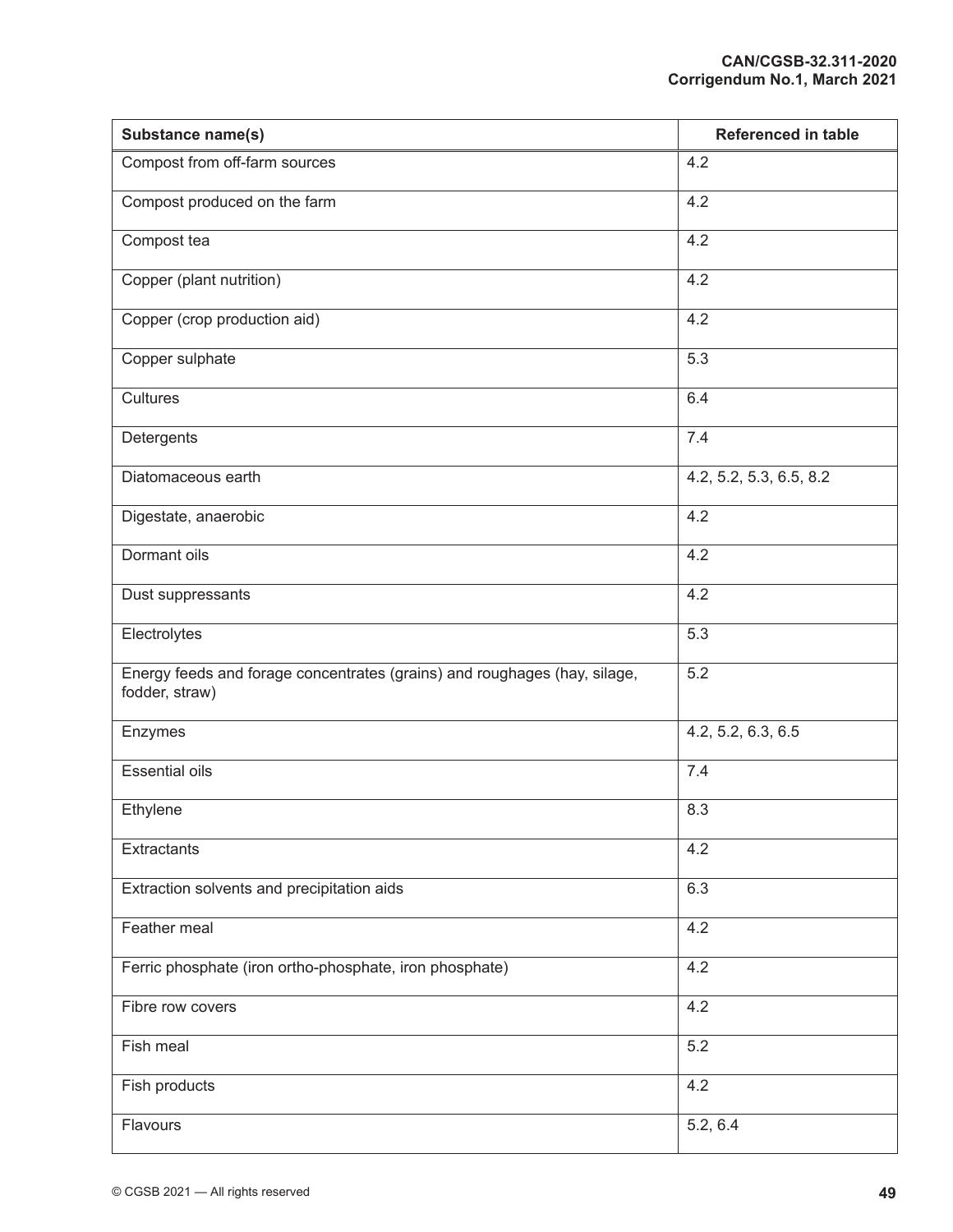| Substance name(s)                       | <b>Referenced in table</b> |
|-----------------------------------------|----------------------------|
| Food waste                              | 5.2                        |
| Formic acid                             | 5.3                        |
| Formulants used in soil amendments      | 4.2                        |
| Formulants used in crop production aids | 4.2                        |
| Formulants (inerts, excipients)         | 5.3, 8.2, 8.3              |
| Gelatine                                | 6.3, 6.5                   |
| Glucono delta lactone                   | 6.3                        |
| Glucose                                 | 5.3                        |
| Glycerides (mono and diglycerides)      | 6.3                        |
| Glycerol (glycerine, glycerin)          | 5.3, 6.3, 7.3              |
| Growth regulators for plants            | 4.2                        |
| Guano                                   | 4.2                        |
| Gums                                    | 6.3                        |
| Hay or silage preservation products     | 5.2                        |
| Homeopathy and biotherapies             | 5.3                        |
| Homeopathic preparations                | 4.2                        |
| Honey                                   | 5.3                        |
| Hormones                                | 4.2                        |
| Humates, humic acid and fulvic acid     | 4.2                        |
| Hydrated lime (calcium hydroxide)       | 4.2                        |
| Hydrogen peroxide                       | 4.2, 5.3, 6.5, 7.3, 7.4    |
| Inoculants                              | 4.2                        |
| Invertebrates                           | 4.2                        |
| Iodine                                  | 5.3, 7.4                   |
| Iron                                    | 4.2                        |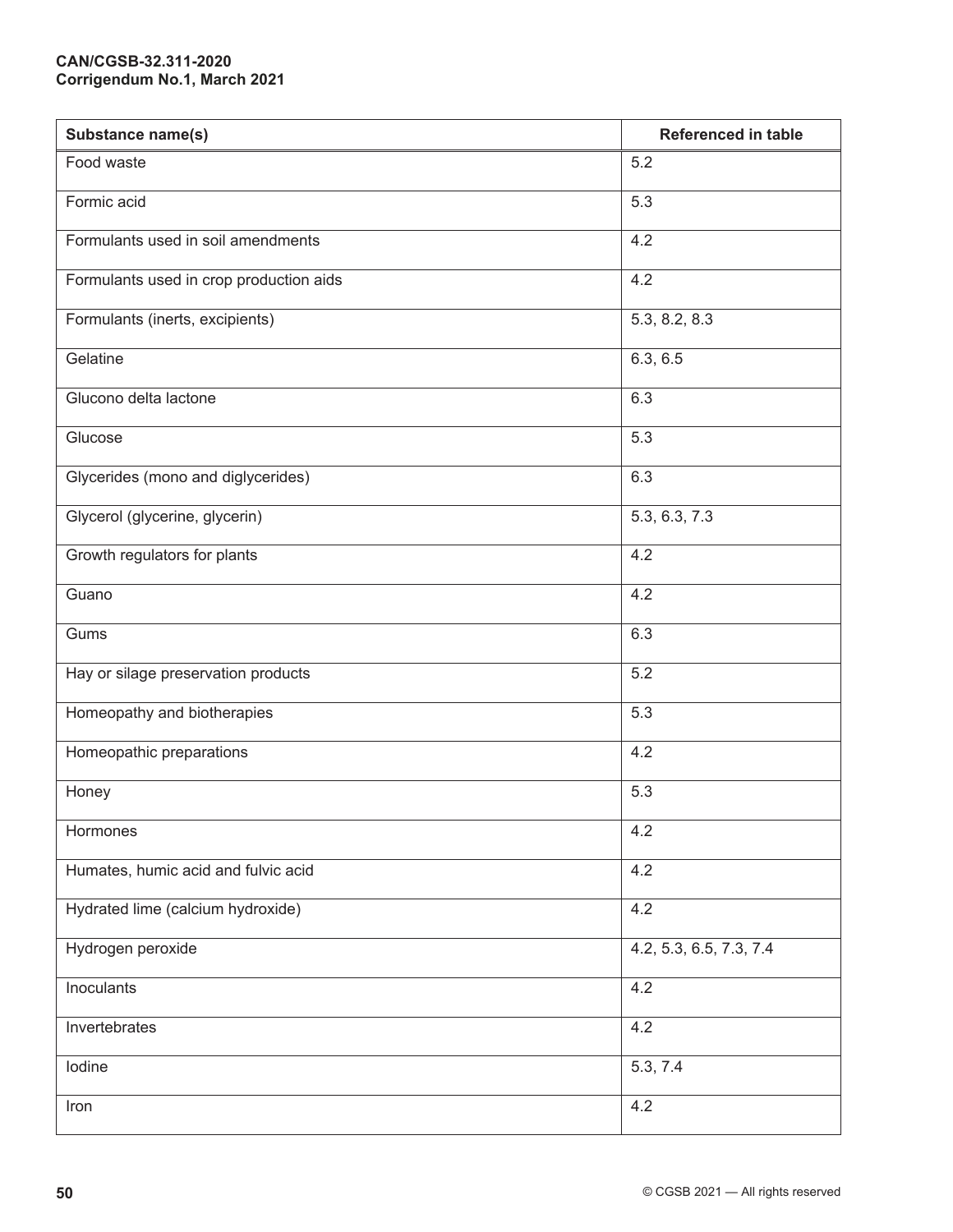| Substance name(s)                                | <b>Referenced in table</b> |
|--------------------------------------------------|----------------------------|
| Iron products                                    | 5.3                        |
| Isinglass                                        | 6.5                        |
| Kaolin                                           | 6.5                        |
| Kaolin clay                                      | 4.2                        |
| Kelp and kelp products                           | 4.2, 6.3                   |
| Lactic acid                                      | 7.3                        |
| Lanolin                                          | 5.3                        |
| Leaf mould                                       | 4.2                        |
| Lecithin                                         | 6.3, 6.5                   |
| Lignin and lignin sulphonates (lignosulphonates) | 4.2                        |
| Lime                                             | 7.4                        |
| Lime sulphur (calcium polysulphide)              | 4.2                        |
| Limestone                                        | 4.2                        |
| Local anesthetics                                | 5.3                        |
| Magnesium                                        | 4.2                        |
| Magnesium carbonate                              | 6.3                        |
| Magnesium chloride                               | 6.3                        |
| Magnesium stearate                               | 6.3                        |
| Magnesium sulphate                               | 5.3, 6.3, 7.3              |
| Malic acid                                       | 6.3                        |
| Manganese                                        | 4.2                        |
| Manure, composted                                | 4.2                        |
| Manure, non-organic manure source                | 4.2                        |
| Meat curing agents                               | 6.3                        |
| Meat meal                                        | 4.2                        |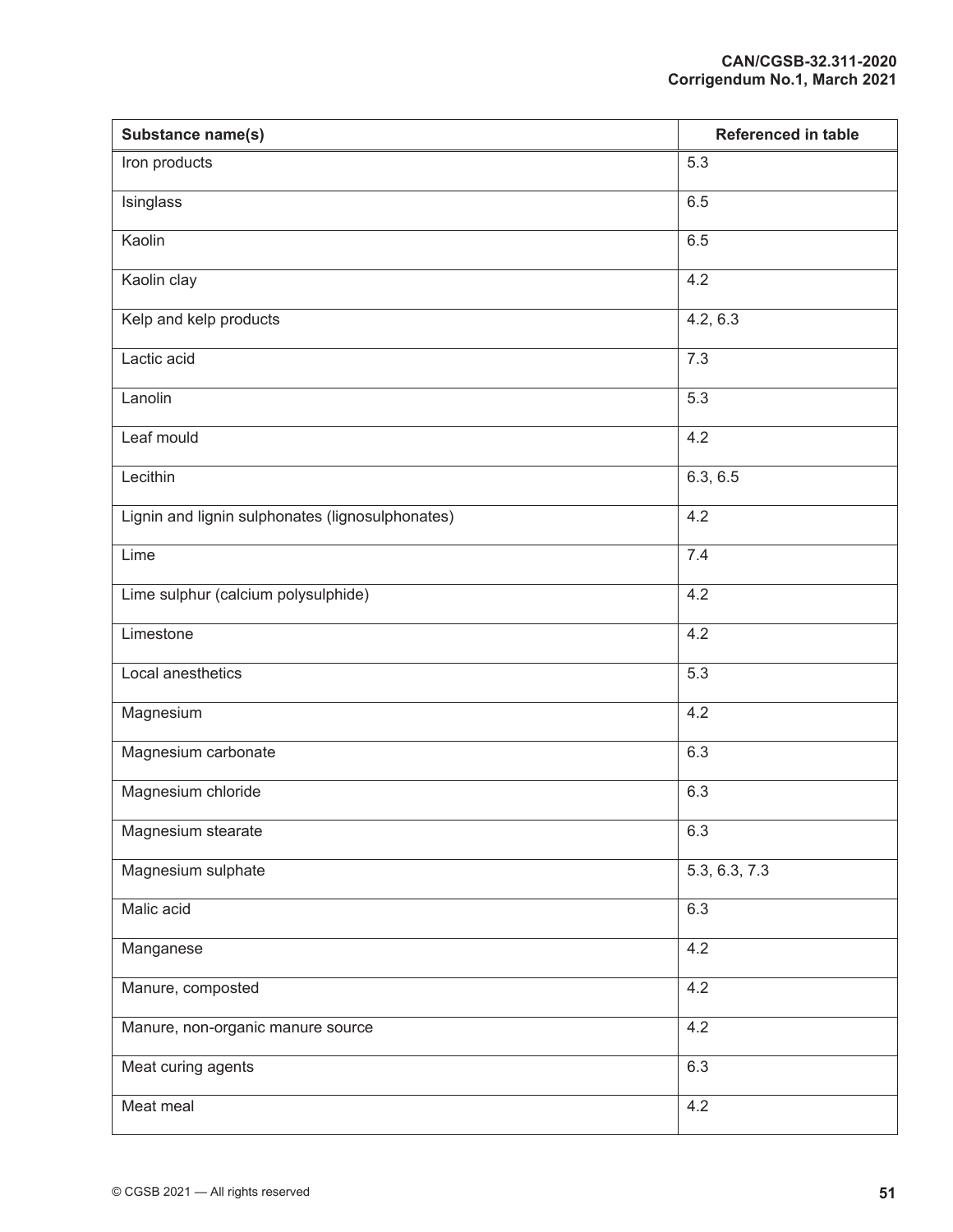| Substance name(s)                     | <b>Referenced in table</b> |
|---------------------------------------|----------------------------|
| Micronutrients                        | 4.2                        |
| Microorganisms                        | 6.4, 7.3                   |
| Microorganisms and microbial products | 4.2                        |
| Microorganisms and yeasts             | 5.2, 5.3                   |
| Milk and milk by-products             | 4.2                        |
| Milk replacer                         | 5.2                        |
| Mined minerals, unprocessed           | 4.2                        |
| Mineral oil                           | 5.3                        |
| Minerals, trace minerals, elements    | 5.2, 5.3                   |
| Molasses                              | 4.2, 5.2                   |
| Molybdenum                            | 4.2                        |
| Mulches                               | 4.2                        |
| Mushroom compost                      | 4.2                        |
| Neem oil                              | 8.2                        |
| Nitrogen                              | 6.4, 6.5, 8.3              |
| Nitrogen gas                          | 4.2                        |
| Octanoic acid (caprylic acid)         | 7.4                        |
| Oilseed meals                         | 4.2                        |
| Oxalic acid                           | 5.3                        |
| Oxygen                                | 4.2, 6.4, 6.5, 8.3         |
| Oxytocin                              | 5.3                        |
| Ozone                                 | 6.3, 6.5, 7.3              |
| Paraffin                              | 5.3                        |
| Parasiticides and anti-microbials     | 5.3                        |
| Peat moss                             | 4.2                        |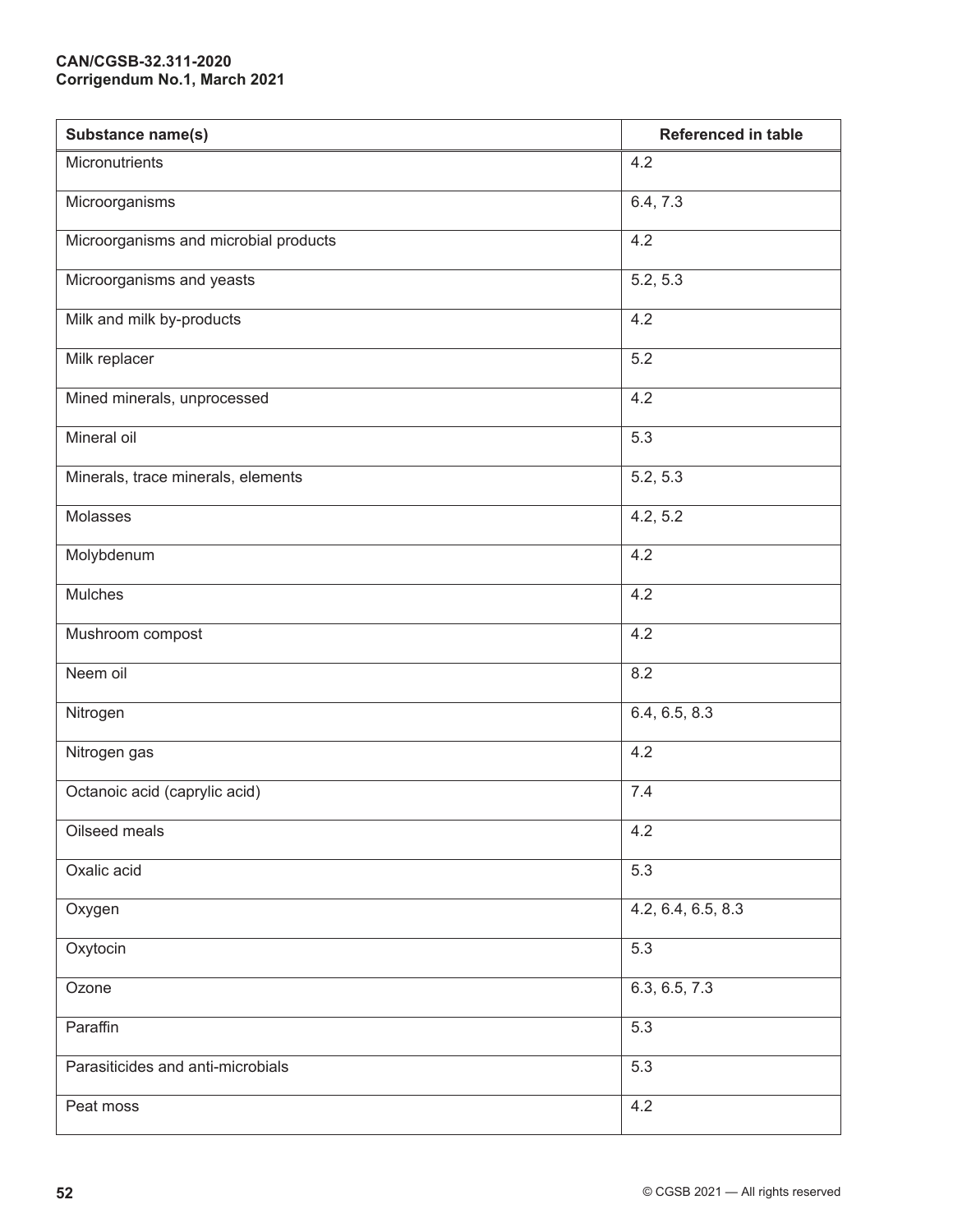| Substance name(s)                       | <b>Referenced in table</b> |
|-----------------------------------------|----------------------------|
| Pectin                                  | 6.3                        |
| Peracetic (peroxyacetic) acid           | 4.2, 7.3                   |
| Perlite                                 | 6.5                        |
| Peroxyoctanoic acid (POOA)              | 7.4                        |
| Pheromones and other semiochemicals     | 4.2, 8.2                   |
| Phosphate rock                          | 4.2                        |
| Phosphoric acid                         | 7.4                        |
| Physical teat seals                     | 5.3                        |
| Phytase                                 | 5.2                        |
| Plant by-products and plants            | 4.2                        |
| Plant extracts, oils and preparations   | 4.2                        |
| Plant oils                              | 5.3                        |
| Plant protectants                       | 4.2                        |
| Plastic for row covers and solarization | 4.2                        |
| Pomaces                                 | 4.2                        |
| Potassium                               | 4.2                        |
| Potassium acid tartrate $(KC4H5O6)$     | 6.3                        |
| Potassium bicarbonate                   | 4.2, 7.3                   |
| Potassium carbonate                     | 6.5, 7.4                   |
| Potassium carbonates (mono- and bi-)    | 6.3                        |
| Potassium chloride                      | 6.3                        |
| Potassium citrate                       | 6.3                        |
| Potassium hydroxide (caustic potash)    | 6.5, 7.4                   |
| Potassium iodide                        | 6.4                        |
| Potassium metabisulphite                | 6.3                        |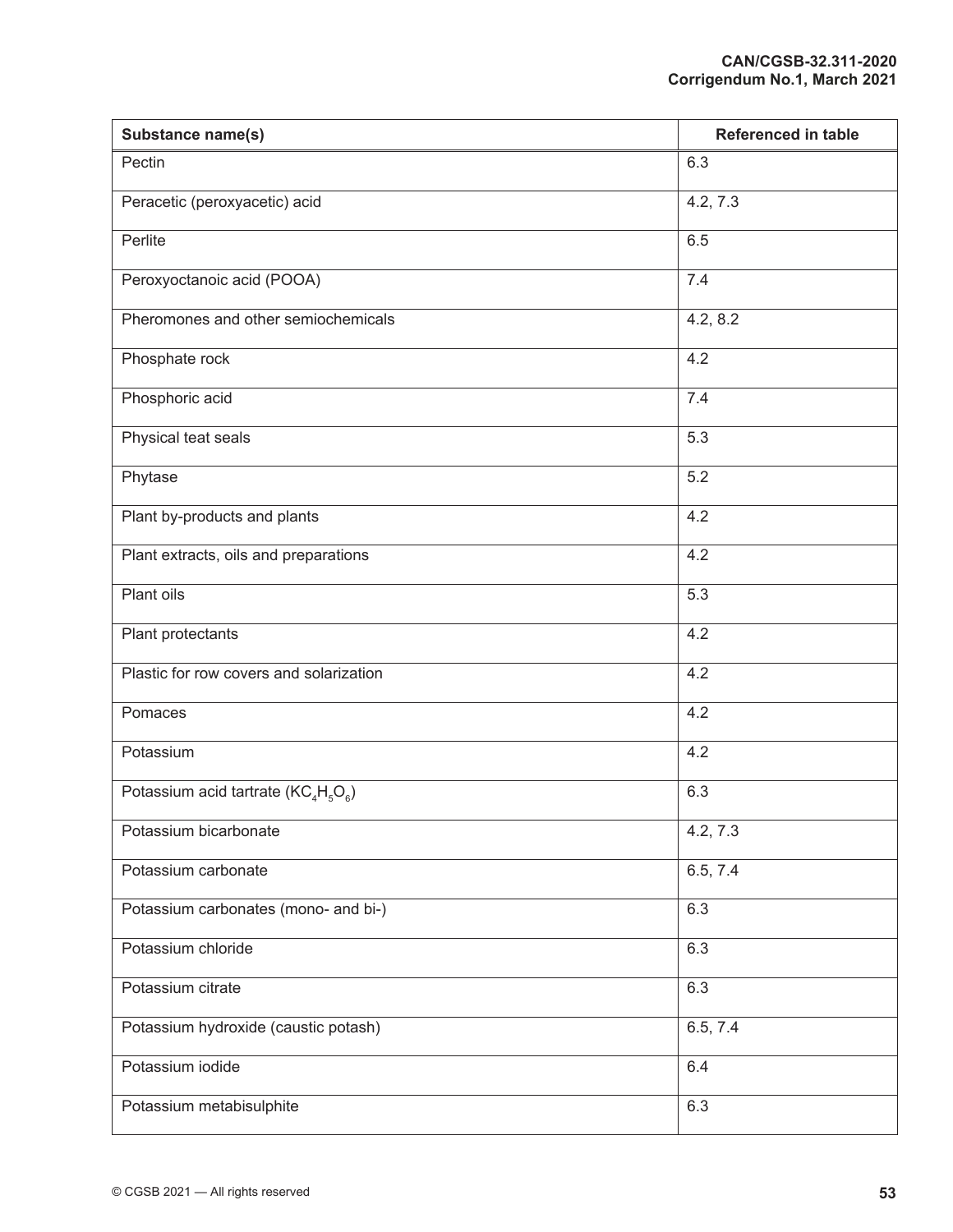| Substance name(s)                                                                        | <b>Referenced in table</b> |
|------------------------------------------------------------------------------------------|----------------------------|
| Potassium permanganate                                                                   | 7.4                        |
| Potassium phosphate (mono-, di-, and tribasic forms)                                     | 6.3                        |
| Potassium tartrate (K <sub>2</sub> C <sub>4</sub> H <sub>4</sub> O <sub>6</sub> INS 336) | 6.3                        |
| Prebiotics                                                                               | 5.3                        |
| Pre-mixes                                                                                | 5.2                        |
| Probiotics                                                                               | 5.2, 5.3                   |
| Propylene glycol                                                                         | 5.3                        |
| Protein feeds                                                                            | 5.2                        |
| Pyrethrins                                                                               | 8.2                        |
| Pyrethrum                                                                                | 4.2                        |
| Quicklime (calcium oxide)                                                                | 4.2                        |
| Repellents                                                                               | 4.2, 8.2                   |
| Salt                                                                                     | 4.2, 6.4                   |
| Saponin                                                                                  | 7.4                        |
| Seaweed and seaweed products                                                             | 4.2                        |
| Seaweed meal                                                                             | 5.2                        |
| Sedatives                                                                                | 5.3                        |
| Seed treatments                                                                          | 4.2                        |
| Selenium products                                                                        | 5.3                        |
| Shell from aquatic animals                                                               | 4.2                        |
| Silicon, silica (silicon dioxide) and silicates                                          | 4.2, 6.3, 6.5              |
| Smoke flavour                                                                            | 6.4                        |
| Soap-based algicide (demossers)                                                          | 7.4                        |
| Soaps                                                                                    | 4.2, 7.4                   |
| Soaps, ammonium                                                                          | 4.2, 8.2                   |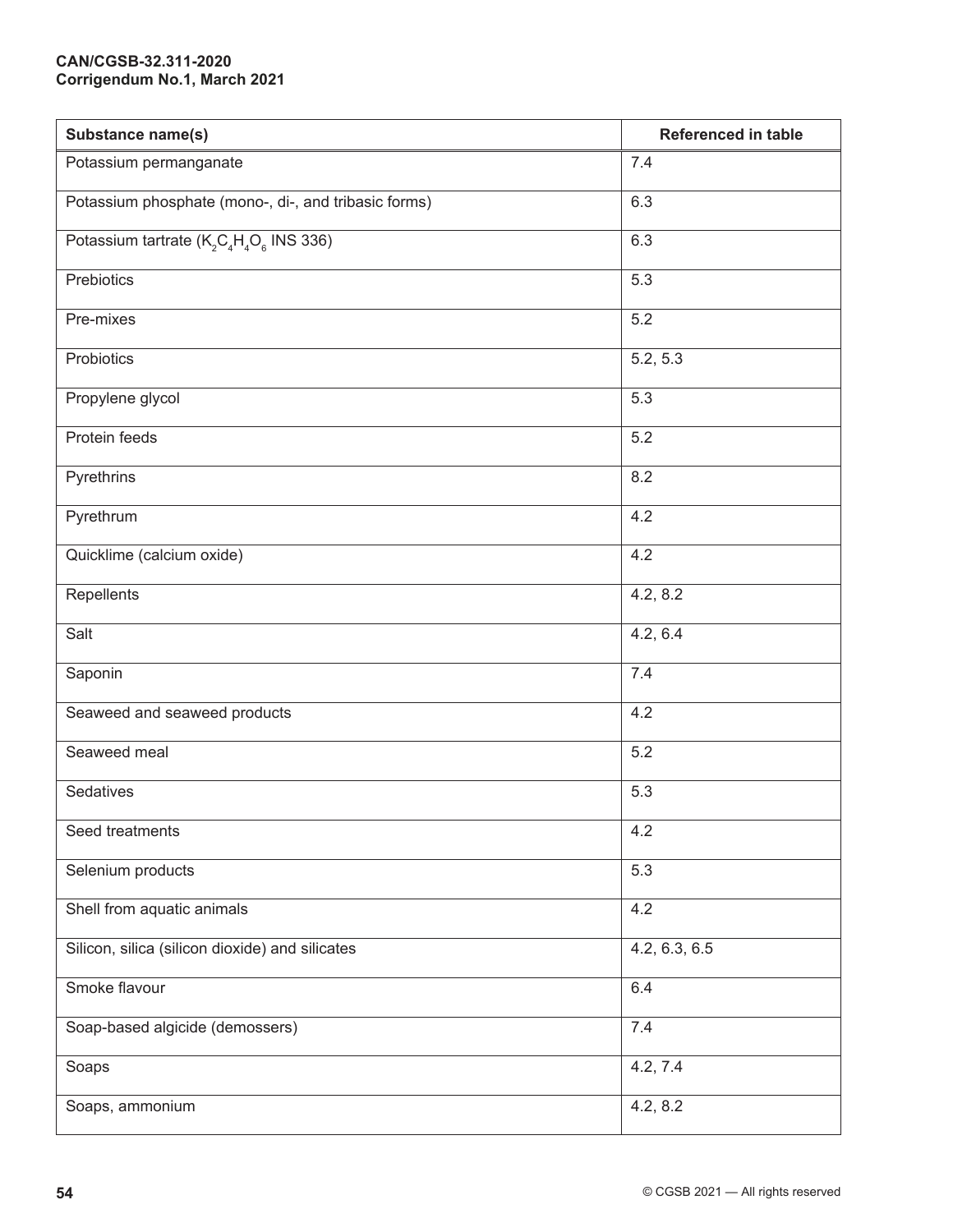| Substance name(s)                             | <b>Referenced in table</b> |
|-----------------------------------------------|----------------------------|
| Sodium acid pyrophosphate                     | 6.3                        |
| Sodium bicarbonate                            | 4.2, 6.3, 6.5, 7.3         |
| Sodium borate                                 | 7.4                        |
| Sodium carbonate (soda ash)                   | 6.3, 7.3                   |
| Sodium carbonate (soda ash), synthetic        | 7.4                        |
| Sodium chloride                               | 6.3                        |
| Sodium citrate                                | 6.3, 7.3                   |
| Sodium hydroxide (lye or caustic soda)        | 5.3, 6.3, 6.5, 7.3         |
| Sodium percarbonate                           | 7.4                        |
| Sodium phosphates                             | 6.3                        |
| Sodium silicate                               | 7.4                        |
| Soil                                          | 4.2                        |
| Sphagnum moss                                 | 4.2                        |
| <b>Starch</b>                                 | 6.4                        |
| Stillage and stillage extract                 | 4.2                        |
| Struvite (magnesium ammonium phosphate)       | 4.2                        |
| Sugar                                         | 4.2                        |
| Sulphur                                       | 5.3                        |
| Sulphur dioxide, anhydrous (SO <sub>2</sub> ) | 6.3                        |
| Sulphurous acid                               | 6.3                        |
| Sulphur smoke bombs                           | 4.2                        |
| Sulphur, elemental                            | 4.2                        |
| Summer oils                                   | 4.2                        |
| Surfactants                                   | 4.2, 7.4                   |
| Talc                                          | 6.5                        |